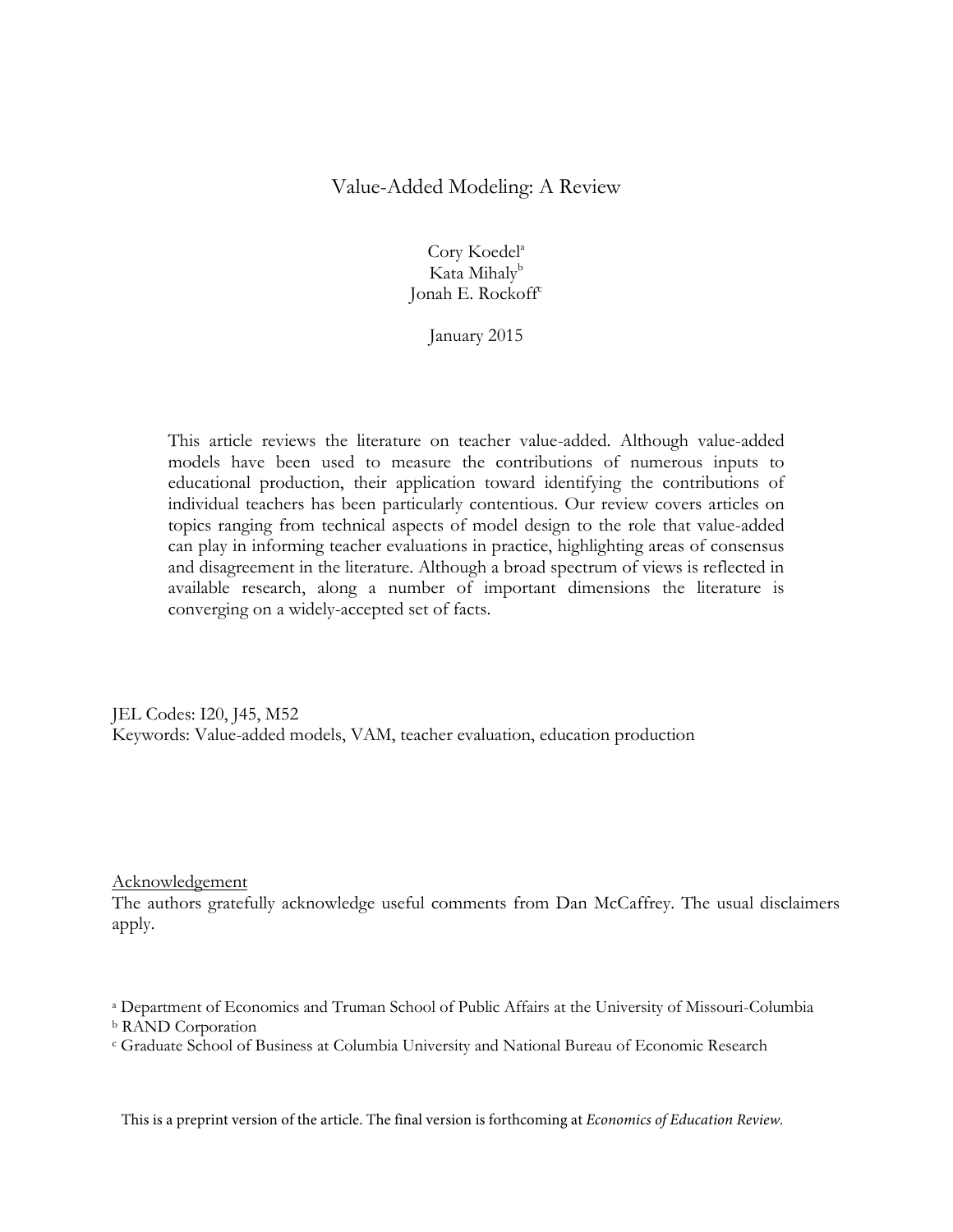#### **1. Introduction**

 $\overline{a}$ 

Value-added modeling has become a key tool for applied researchers interested in understanding educational production. The "value-added" terminology is borrowed from the longstanding production literature in economics – in that literature, it refers to the amount by which the value of an article is increased at each stage of the production process. In education-based applications, the idea is that we can identify each student's human capital accumulation up to some point, say by the conclusion of period *t-1*, and then estimate the value-added to human capital of inputs applied during period *t*.

Value-added models (VAMs) have been used to estimate value-added to student achievement for a variety of educational inputs. The most controversial application of VAMs has been to estimate the effects of individual teachers. Accordingly, this review focuses on the literature surrounding teacher-level VAMs.<sup>1</sup> The attention on teachers is motivated by the consistent finding in research that teachers vary dramatically in their effectiveness as measured by value-added (Hanushek and Rivkin, 2010). In addition to influencing students' short-term academic success, access to high-value-added teachers has also been shown to positively affect later-life outcomes for students including wages, college attendance, and teenage childbearing (Chetty, Friedman and Rockoff, 2014b). The importance of access to effective teaching for students in K-12 schools implies high stakes for personnel policies in public education. Chetty, Friedman and Rockoff (2014b) and Hanushek (2011) monetize the gains that would come from improving the quality of the teaching workforce – using value-added-based evidence – and conclude that the gains would be substantial.

<sup>1</sup> Other applications of value-added include evaluations of teacher professional development and coaching programs (Biancarosa, Byrk and Dexter, 2010; Harris and Sass, 2011), teacher training programs (Goldhaber, Liddle and Theobald, 2013; Koedel et al., forthcoming; Mihaly et al., 2013b), reading reform programs (Betts, Zau and King, 2005) and school choice (Betts and Tang, 2008), among others.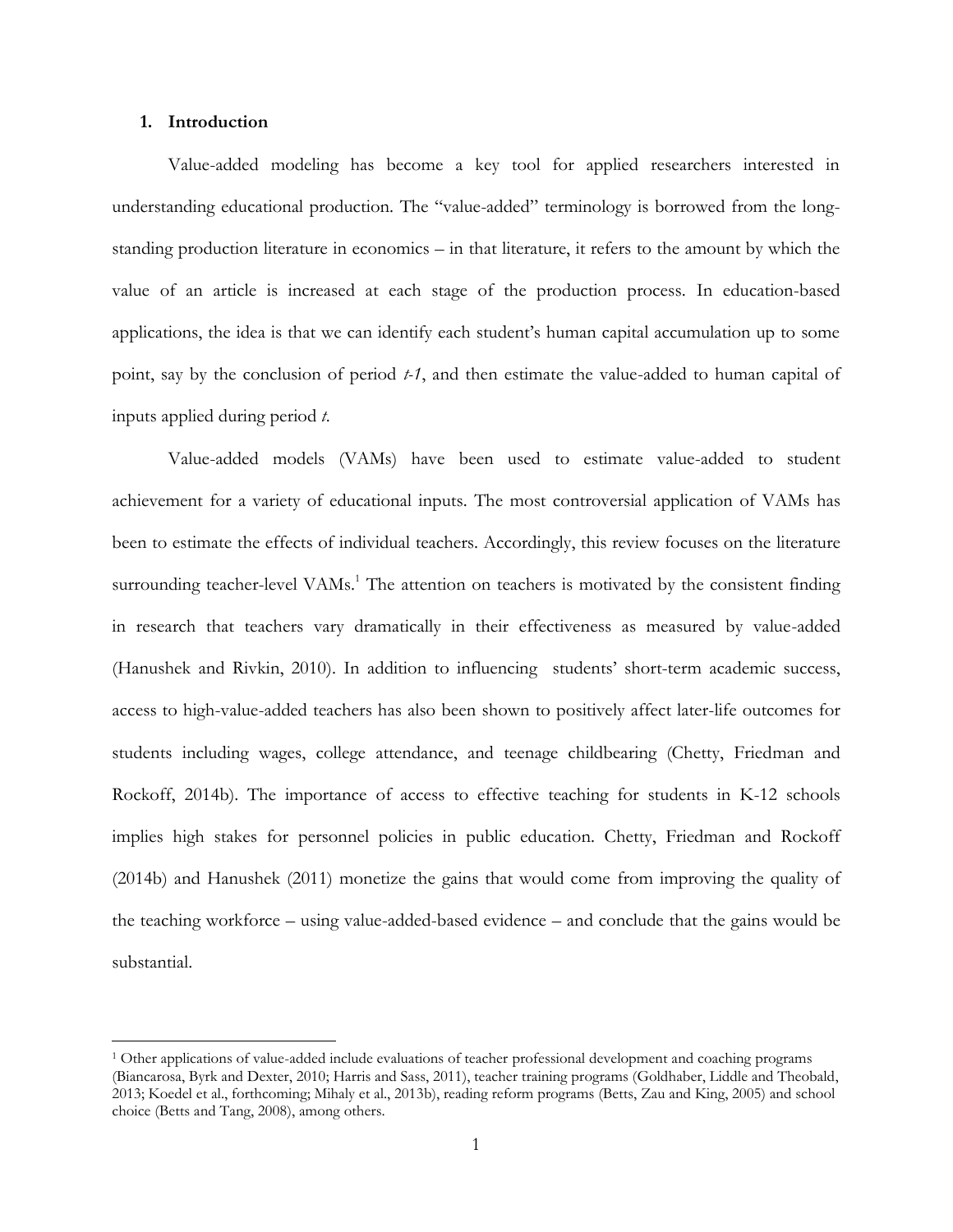The controversy surrounding teacher value-added stems largely from its application in public policy, and in particular the use of value-added to help inform teacher evaluations. Critics of using value-added in this capacity raise a number of concerns, of which the most prominent are (1) valueadded estimates may be biased (Baker et al., 2010, Paufler and Amrein-Beardsley, 2014; Rothstein, 2009, 2010), and (2) value-added estimates seem too unstable to be used for high-stakes personnel decisions (Baker et al., 2010; Newton et al., 2010). Rothstein (2015) also raises the general point that the labor-supply response to more rigorous teacher evaluations merits careful attention in the design of evaluation policies. We discuss these and other issues over the course of the review.

The remainder of the paper is organized as follows. Section 2 provides background information on value-added and covers the literature on model-specification issues. Section 3 reviews research on the central questions of bias and stability in estimates of teacher value-added. Section 4 combines the information from Sections 2 and 3 in order to highlight areas of emerging consensus with regard to model design. Section 5 documents key empirical facts about value-added that have been established by the literature. Section 6 discusses research on the uses of teacher value-added in education policy. Section 7 concludes.

### **2. Model Background and Specification**

### *2.1 Background*

Student achievement depends on input from teachers and other factors. Value-added modeling is a tool that researchers have used in their efforts to separate out teachers' individual contributions. In practice, most studies specify linear value-added models in an *ad hoc* fashion, but under some conditions these models can be formally derived from the following cumulative achievement function, taken from Todd and Wolpin (2003) and rooted in the larger education production literature (Ben-Porath, 1967; Hanushek, 1979):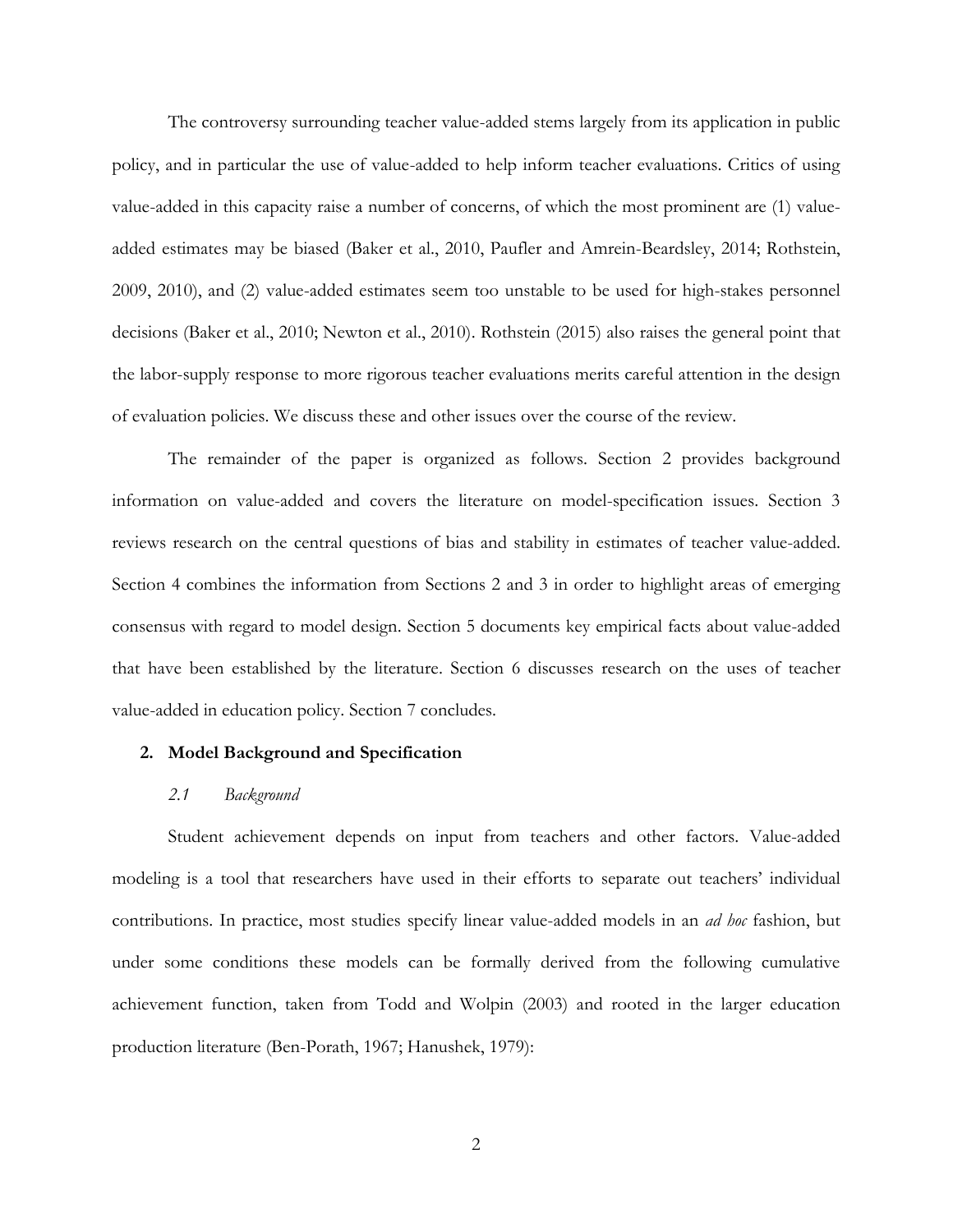$$
A_{it} = A_{t}[X_{i}(t), F_{i}(t), S_{i}(t), \alpha_{i0}, \varepsilon_{it}]
$$
\n(1)

Equation (1) describes the achievement level for student *i* at time  $t(A<sub>i</sub>)$  as the end product of a cumulative set of inputs, where  $X_i(t)$ ,  $F_i(t)$  and  $S_i(t)$  represent the history of individual, family and school inputs for student *i* through year  $t$ ,  $\alpha_{i0}$  represents student  $i$ 's initial ability endowment and  $\varepsilon$ <sub>it</sub> is an idiosyncratic error. The intuitive idea behind the value-added approach is that to a rough approximation, prior achievement can be used as a sufficient statistic for the history of prior inputs and, in some models, the ability endowment. This facilitates estimation of the marginal contribution of contemporaneous inputs, including teachers, using prior achievement as a key conditioning variable.

In deriving the conditions that formally link typically-estimated VAMs to the cumulative achievement function, Todd and Wolpin (2003) express skepticism that they will be met. Their skepticism is warranted for a number of reasons. As one example, in the structural model parental inputs can respond to teacher assignments, allowing for increased (decreased) parental inputs that are complements (substitutes) for higher teacher quality. VAM researchers cannot measure and thus cannot control for parental inputs, which means that unlike in the structural model, value-added estimates of teacher quality are inclusive of any parental-input adjustments. More generally, the model shown in equation (1) is flexible along a number of dimensions in ways that are difficult to emulate in practical modeling applications (for further discussion see Sass, Semykina and Harris, 2014).

Sass, Semykina and Harris (2014) directly test the conditions linking VAMs to the cumulative achievement function and confirm the skepticism of Todd and Wolpin (2003), showing that they are not met for a number of common VAM specifications. The tests performed by Sass, Semykina and Harris (2014) give us some indication of what value-added *is not*. In particular, they show that the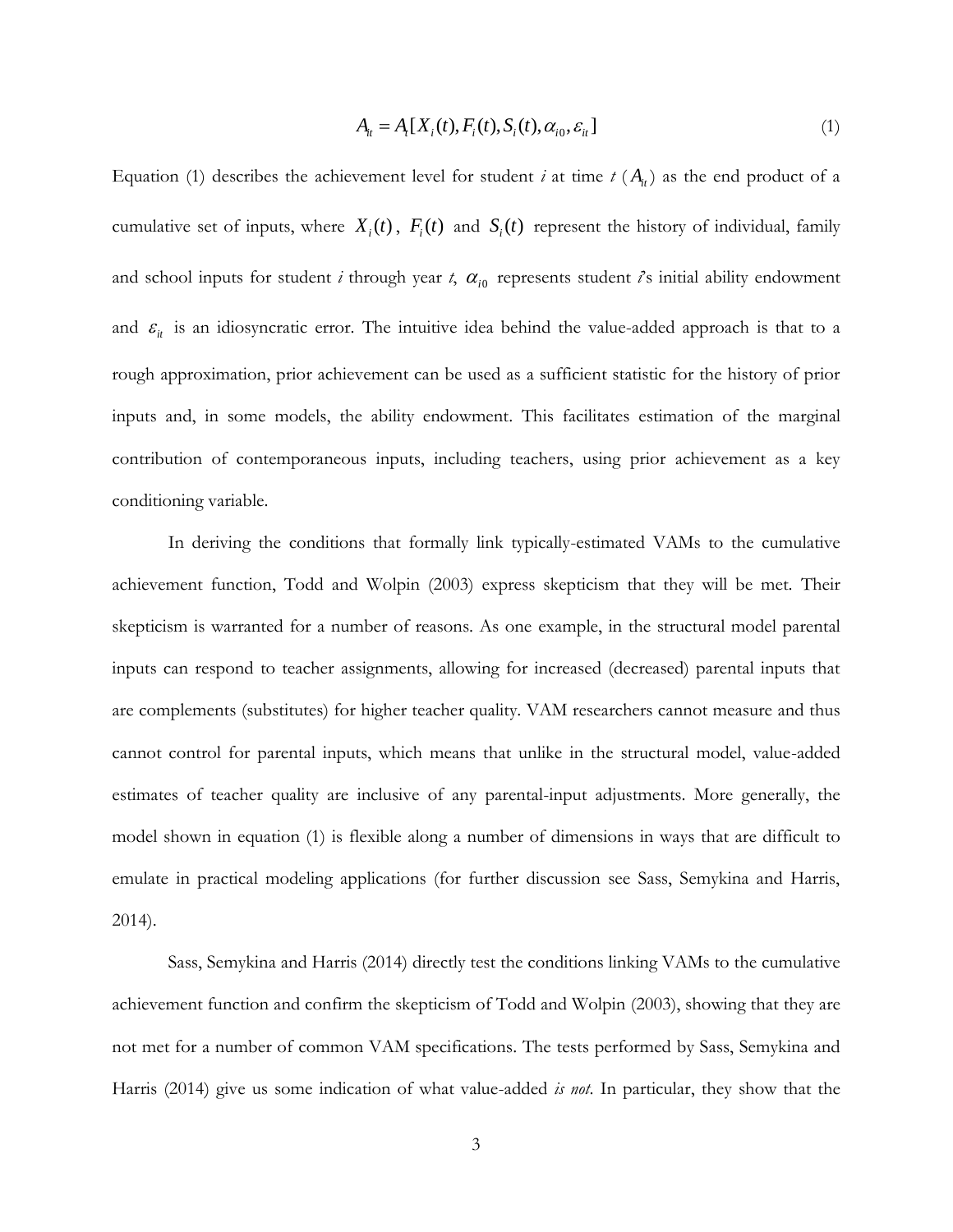parameters estimated from a range of commonly estimated value-added models do not have a structural interpretation. But this says little about the informational value contained by value-added measures. Indeed, Sass, Semykina and Harris (2014) note that "failure of the underlying [structural] assumptions does not necessarily mean that value-added models fail to accurately classify teacher performance" (p. 10).<sup>2</sup> The extent to which measures of teacher value-added provide useful information about teacher performance is ultimately an empirical question, and it is this question that is at the heart of value-added research literature.

#### *2.2 Specification and Estimation Issues*

 $\overline{a}$ 

A wide variety of value-added models have been estimated in the literature to date. In this section we discuss key specification and estimation issues. To lay the groundwork for our discussion consider the following linear VAM:

$$
Y_{isjt} = \beta_0 + Y_{isjt-1}\beta_1 + X_{isjt}\beta_2 + S_{isjt}\beta_3 + T_{isjt}\theta + \varepsilon_{isjt}
$$
\n
$$
(2)
$$

In equation (2),  $Y_{isjt}$  is a test score for student *i* at school *s* with teacher *j* in year *t*,  $X_{isjt}$  is a vector of student characteristics,  $S_{ijt}$  is a vector of school and/or classroom characteristics,  $T_{ijt}$  is a vector of teacher indicator variables and  $\varepsilon_{\text{isjt}}$  is the idiosyncratic error term. The precise set of conditioning variables in the *X*-vector varies across studies. The controls that are typically available in district and state administrative datasets include student race, gender, free/reduced-price lunch status, language status, special-education status, mobility status (e.g., school changer), and parental education, or some subset therein (examples of studies from different locales that use control variables from this list include Aaronson, Barrow and Sander, 2007; Chetty, Friedman and Rockoff, 2014a; Goldhaber and Hansen, 2013; Kane et al., 2013; Koedel and Betts, 2011; Sass et al., 2012). School and

<sup>2</sup> Guarino, Reckase and Wooldridge (2015) perform simulations that support this point. Their findings indicate that VAM estimators tailored toward structural modeling considerations can perform poorly because they focus attention away from more important issues.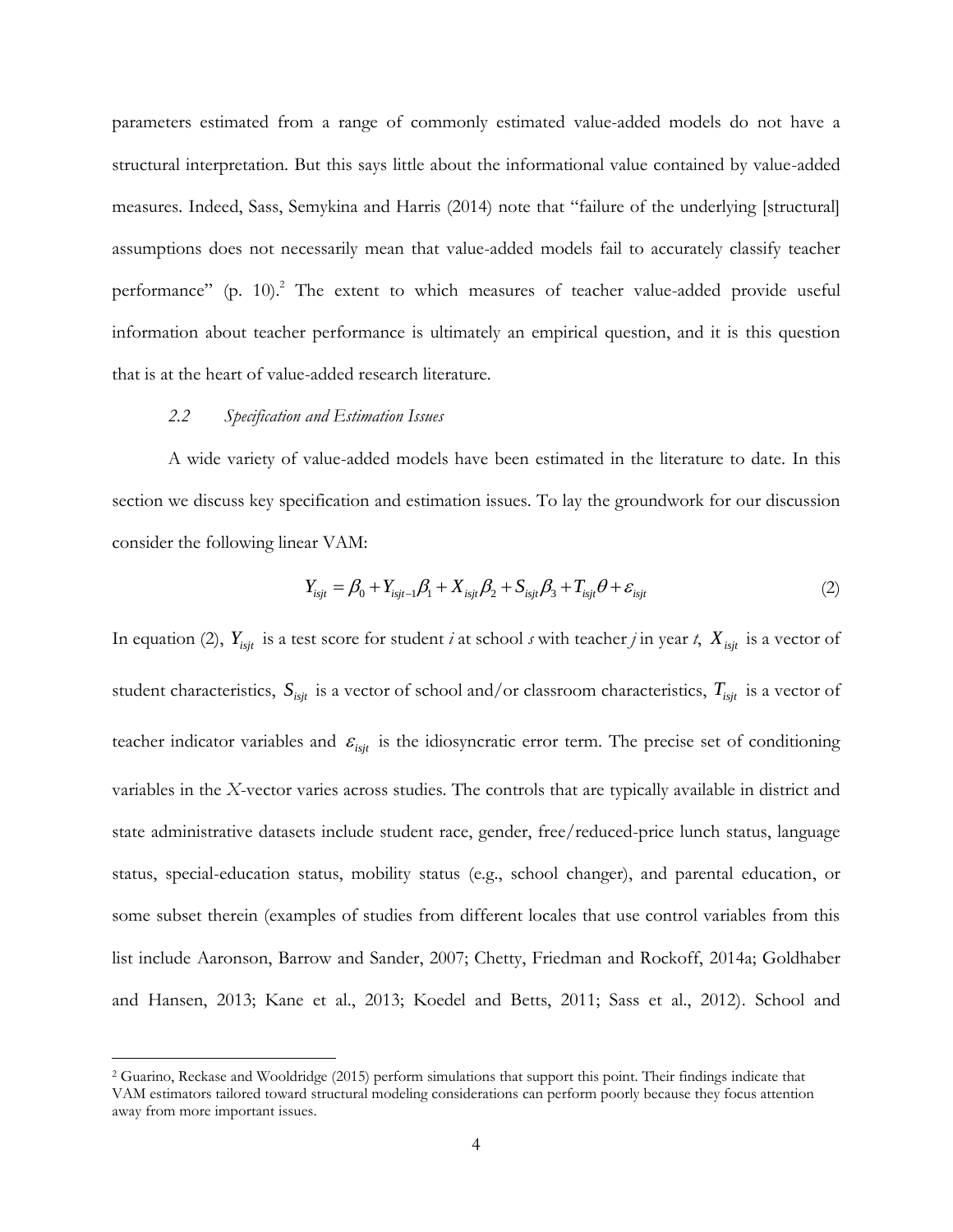classroom characteristics in the *S*-vector are often constructed as aggregates of the student-level variables (including prior achievement). The parameters that are meant to capture teacher value added are contained in the vector  $\theta$ . In most studies, teacher effects are specified as fixed rather than random effects. 3

Equation (2) is written as a "lagged-score" VAM. An alternative, restricted version of the model where the coefficient on the lagged test score is set to unity  $(\beta_1 = 1)$  is referred to as a "gainscore" VAM. The "gain-score" terminology comes from the fact that the lagged-score term with the restricted coefficient can be moved to the left-hand side of the equation and the model becomes a model of test score gains.<sup>4</sup>

Following Aaronson, Barrow and Sander (2007), the error term in equation (2) can be expanded as  $\varepsilon_{isjt} = \lambda_i + \pi_s + e_{isjt}$ . This formulation allows for roles of fixed individual ability ( $\lambda_i$ ) and school quality  $(\pi_s)$  in determining student achievement growth.<sup>5</sup> Based on this formulation, and assuming for simplicity that all students are assigned to a single teacher at a single school, error in the estimated effect for teacher *j* at school *s* with class size  $N_j$  in the absence of direct controls for school and student fixed effects can be written as:

$$
E_{sj} = \pi_s + \frac{1}{N_j} \sum_{i=1}^{N_j} \lambda_i + \frac{1}{N_j} \sum_{i=1}^{N_j} e_{ist}
$$
 (3)

The first two terms in equation (3) represent the otherwise unaccounted for roles of fixed school and student attributes. The third term, although zero in expectation, can be problematic in cases

<sup>3</sup> Examples of studies that specify teacher effects as random include Corcoran, Jennings and Beveridge (2011), Konstantopoulos and Chung (2011), Nye, Konstantopoulos and Hedges (2004), and Papay (2011). Because standard software estimates teacher fixed effects relative to an arbitrary holdout teacher, and the standard errors for the other teachers will be sensitive to which holdout teacher is selected, some studies have estimated VAMs using a sum-to-zero constraint on the teacher effects (Jacob and Lefgren, 2008; Mihaly et al., 2010; Goldhaber, Cowan and Walch, 2013). <sup>4</sup> In lagged-score VAMs the coefficient on the lagged-score coefficient, unadjusted for measurement error, is typically in the range of 0.6 to 0.8 (e.g., see Andrabi et al., 2011; Rothstein, 2009).

<sup>5</sup> Also see Ishii and Rivkin (2009). The depiction of the error term could be further expanded to allow for separate classroom effects, perhaps driven by unobserved peer dynamics, which would be identifiable in teacher-level VAMs if teachers are observed in more than one classroom.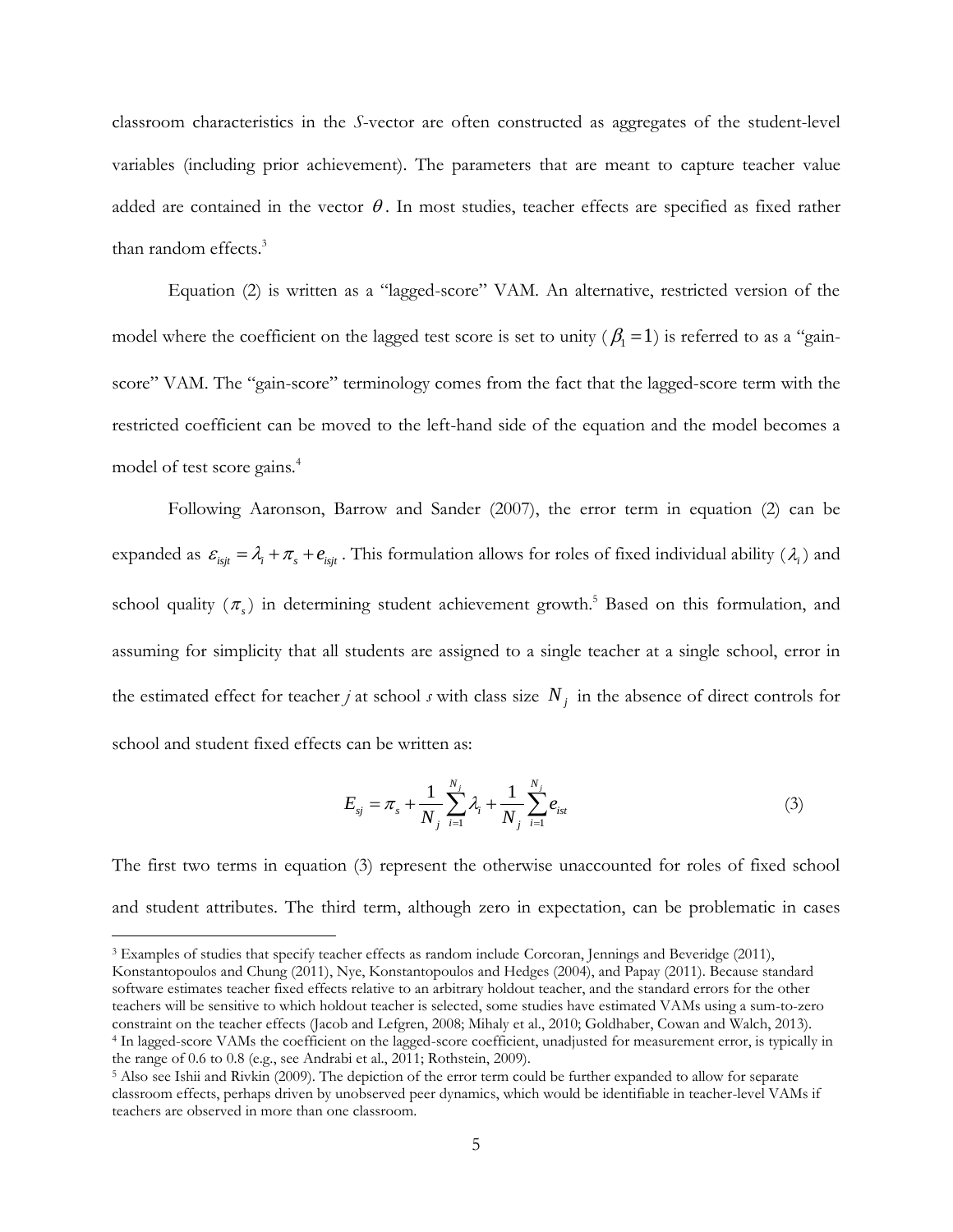where  $N_j$  is small, which is common for teacher-level analyses (Aaronson, Barrow and Sander, 2007; also see Kane and Staiger, 2002). A number of value-added studies have incorporated student and/or school fixed effects into variants of equation (2) due to concerns about bias from nonrandom student-teacher sorting (e.g., see Aaronson, Barrow and Sander, 2007; Koedel and Betts, 2011; McCaffrey et al., 2004, 2009; Rothstein, 2010; Sass et al., 2012). These concerns are based in part on empirical evidence showing that students are clearly not randomly assigned to teachers, even within schools (Aaronson, Barrow and Sander, 2007; Clotfelter, Ladd and Vigdor, 2006; Jackson, 2014; Koedel and Betts, 2011; Paufler and Amrein-Beardsley, 2014; Rothstein, 2009, 2010).

An alternative structure to the standard, one-step VAM shown in equation (2) is the twostep VAM, or "average residuals" VAM. The two-step VAM uses the same information as equation (2) but performs the estimation in two steps:

$$
Y_{isjt} = \alpha_0 + Y_{isjt-1}\alpha_1 + X_{isjt}\alpha_2 + S_{isjt}\alpha_3 + \eta_{isjt}
$$
\n(4)

$$
\eta_{\text{isjt}} = T_{\text{isjt}} \gamma + e_{\text{isjt}} \tag{5}
$$

The vector  $\gamma$  in equation (5) contains the value-added estimates for teachers. Although most VAMs that have been estimated in the research literature to date use the one-step modeling structure, several recent studies use the two-step approach (Ehlert et al., 2013; Kane, Rockoff and Staiger, 2008; Kane and Staiger, 2008; Kane et al., 2013).

One practical benefit to the two-step approach is that it is less computationally demanding. Putting computational issues aside, Ehlert et al. (forthcoming, 2014) discuss several other factors that influence the choice of modeling structure. One set of factors is related to identification, and in particular identification of the coefficients associated with the student and school/classroom characteristics. The identification tradeoff between the one-step and two-step VAMs can be summarized as follows: the one-step VAM has the potential to "under-correct" for context because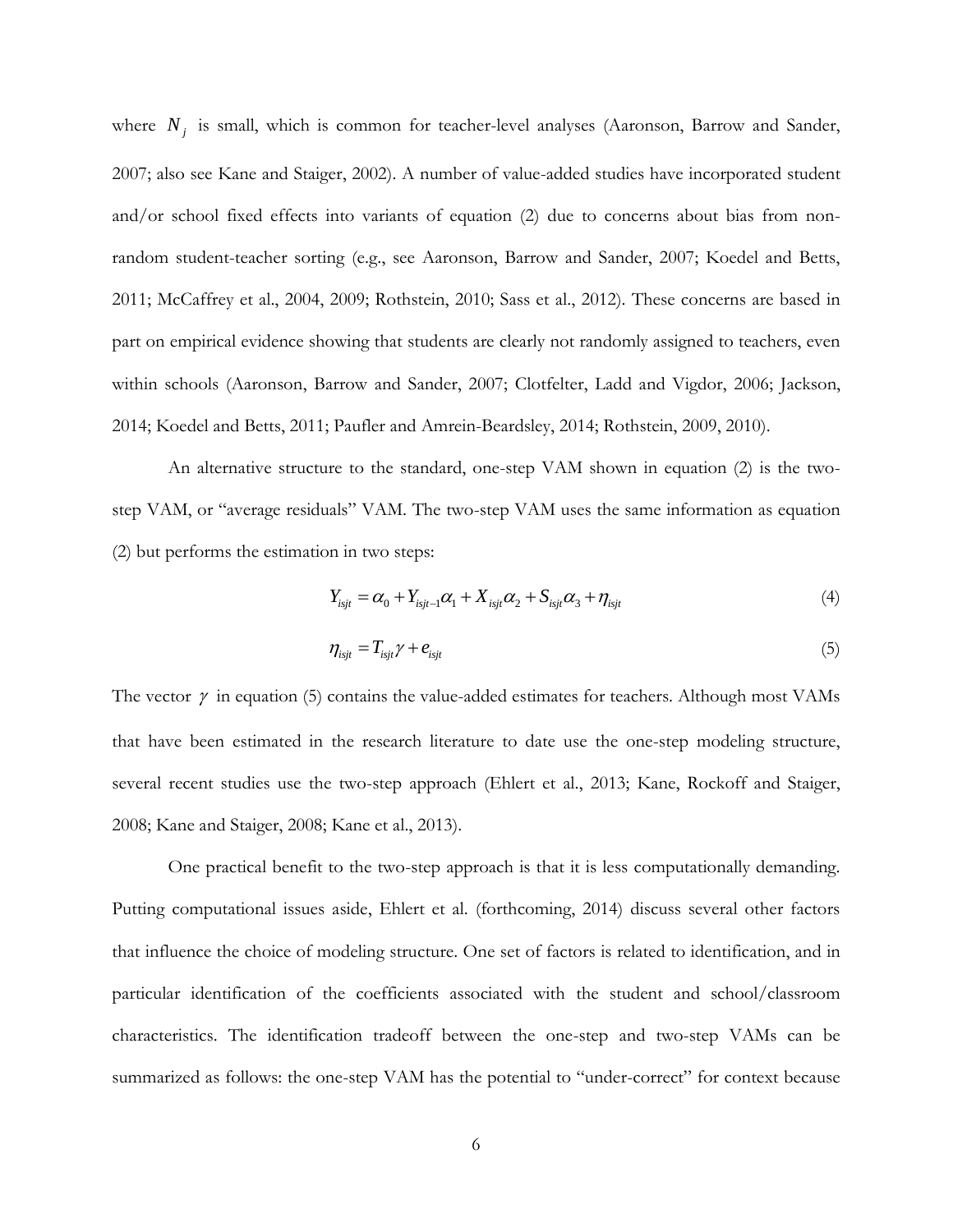the parameters associated with the control variables may be attenuated ( $\beta_1$ ,  $\beta_2$  and  $\beta_3$  in equation 2), while the two-step VAM has the potential to "over-correct" for context by attributing correlations between teacher quality and the control variables to the control-variable coefficients (  $\alpha_1$ ,  $\alpha_2$  and  $\alpha_3$  in equation 4). A second set of factors is related to policy objectives. Ehlert et al. (forthcoming, 2014) argue that the two-step model is better suited for achieving key policy objectives in teacher evaluation systems, including the establishment of an incentive structure that maximizes teacher effort.

It is common in research and policy applications to shrink estimates of teacher value-added toward a common Bayesian prior (Herrmann et al., 2013). In practice, the prior is specified as average teacher value-added. The weight applied to the prior for an individual teacher is an increasing function of the imprecision with which that teacher's value-added is estimated. The following formula describes empirical shrinkage:<sup>6</sup>

$$
\hat{\theta}_{j}^{EB} = a_j \cdot \hat{\theta}_j + (1 - a_j) \cdot \overline{\theta}
$$
\n(6)

In (6),  $\hat{\theta}^{EB}_j$  is the shrunken value-added estimate for teacher *j*,  $\hat{\theta}_j$  is the unshrunken estimate,  $\bar{\theta}$  is average teacher value-added, and 2 2 ˆ  $j = \frac{\partial^2}{\partial x^2} + \hat{\lambda}$ *j*  $a_j = \frac{\sigma^2}{\hat{\sigma}^2 + \hat{\lambda}_j}$  $\overline{+}$ , where  $\hat{\sigma}^2$  is the estimated variance of teacher

value-added (after correcting for estimation error) and  $\hat{\lambda}_j$  is the estimated error variance of  $\hat{\theta}_j$  (e.g., the squared standard error).<sup>7</sup>

The benefit of the shrinkage procedure is that it produces estimates of teacher value-added for which the estimation-error variance is reduced through the dependence on the stable prior. This benefit is particularly valuable in applications where researchers use teacher value-added as an

<sup>&</sup>lt;sup>6</sup> A detailed discussion of shrinkage estimators can be found in Morris (1983).

<sup>&</sup>lt;sup>7</sup> There are several ways to estimate  $\sigma^2$  – e.g., see Aaronson, Barrow and Sander (2007), Chetty, Friedman and Rockoff (2014a), Herrmann et al. (2013), Kane, Rockoff and Staiger (2008), and Koedel (2009).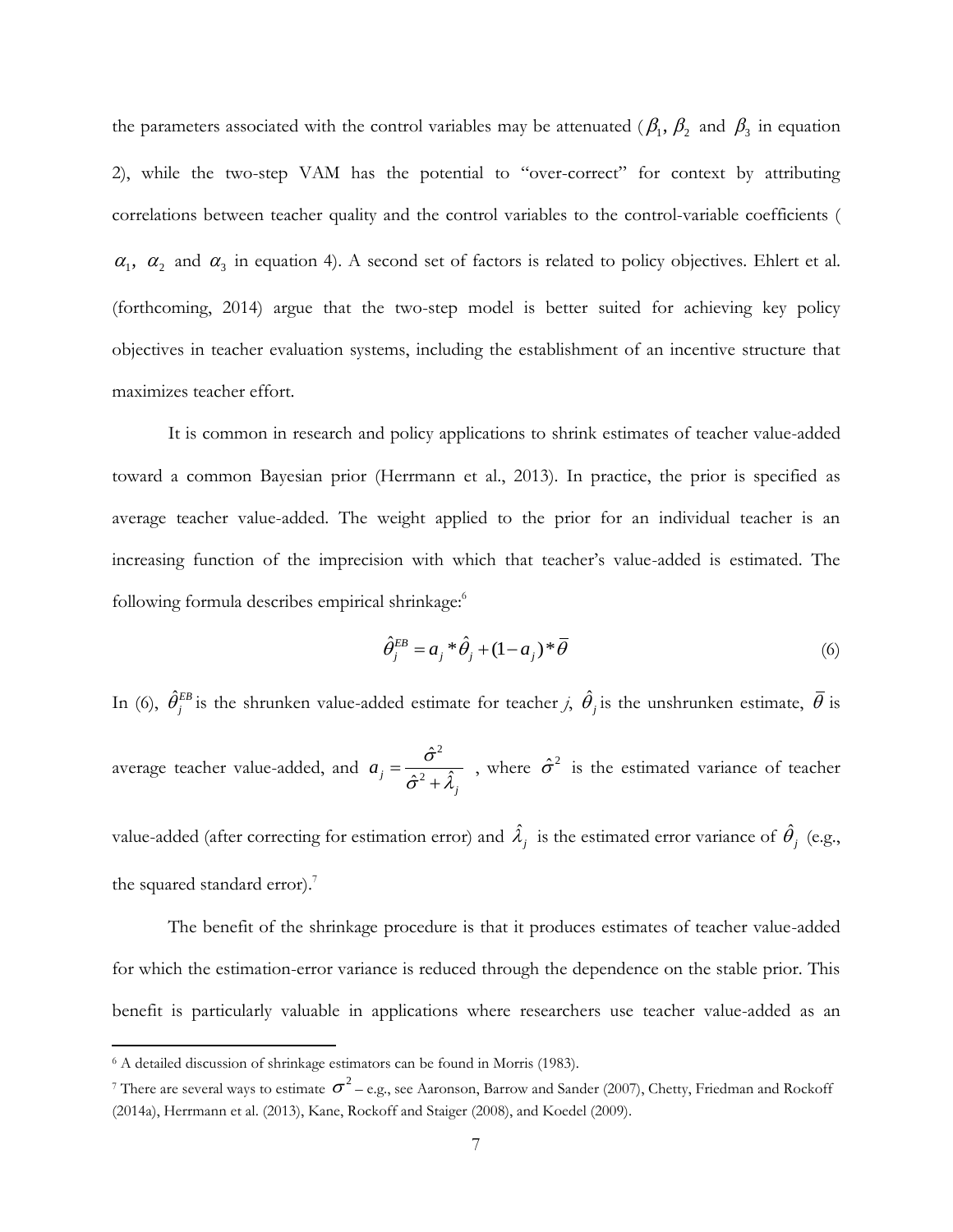explanatory variable (e.g., Chetty, Friedman and Rockoff, 2014a/b; Harris and Sass, 2014; Jacob and Lefgren, 2008; Kane and Staiger, 2008; Kane et al., 2013), in which case it reduces attenuation bias. The cost of shrinkage is that the weight on the prior introduces a bias in estimates of teacher valueadded. The trend in the literature is clearly toward the increased use of shrunken value-added estimates.<sup>8</sup>

Additional issues related to model specification that have been covered in the literature include the selection of an appropriate set of covariates and accounting for test measurement error. Areas of consensus in the literature regarding the specification issues we have discussed thus far, and these additional issues, have been driven largely by what we know about bias and stability of the estimates that come from different models. It is to these issues that we now turn. In Section 4 we circle back to the model-specification question.

### **3. Bias and Stability of Estimated Teacher Value-Added**

# *3.1 Bias*

 $\overline{a}$ 

A persistent area of inquiry among value-added researchers has been the extent to which estimates from standard models are biased. One consequence of biased value-added estimates is that they would likely lead to an overstatement of the importance of variation in teacher quality in determining student outcomes.<sup>9</sup> Bias would also lead to errors in supplementary analyses that aim to identify the factors that contribute to and align with effective teaching as measured by value-added. In policy applications, a key concern is that if value-added estimates are biased, individual teachers would be held accountable in their evaluations for factors that are outside of their control.

Teacher value-added is estimated using observational data. Thus, causal inference hinges on the assumption that student assignments to teachers (treatments) are based on observables. As with

<sup>8</sup> That said, Guarino et al. (2014) report that shrinkage procedures do not substantially boost the accuracy of estimated teacher value-added. Similarly, the results from Herrmann (2013) imply that the benefits from shrinkage are limited. <sup>9</sup> The effect of the bias would depend on its direction. The text here presumes a scenario with positive selection bias – i.e., where more effective teachers are assigned to students with higher expected growth.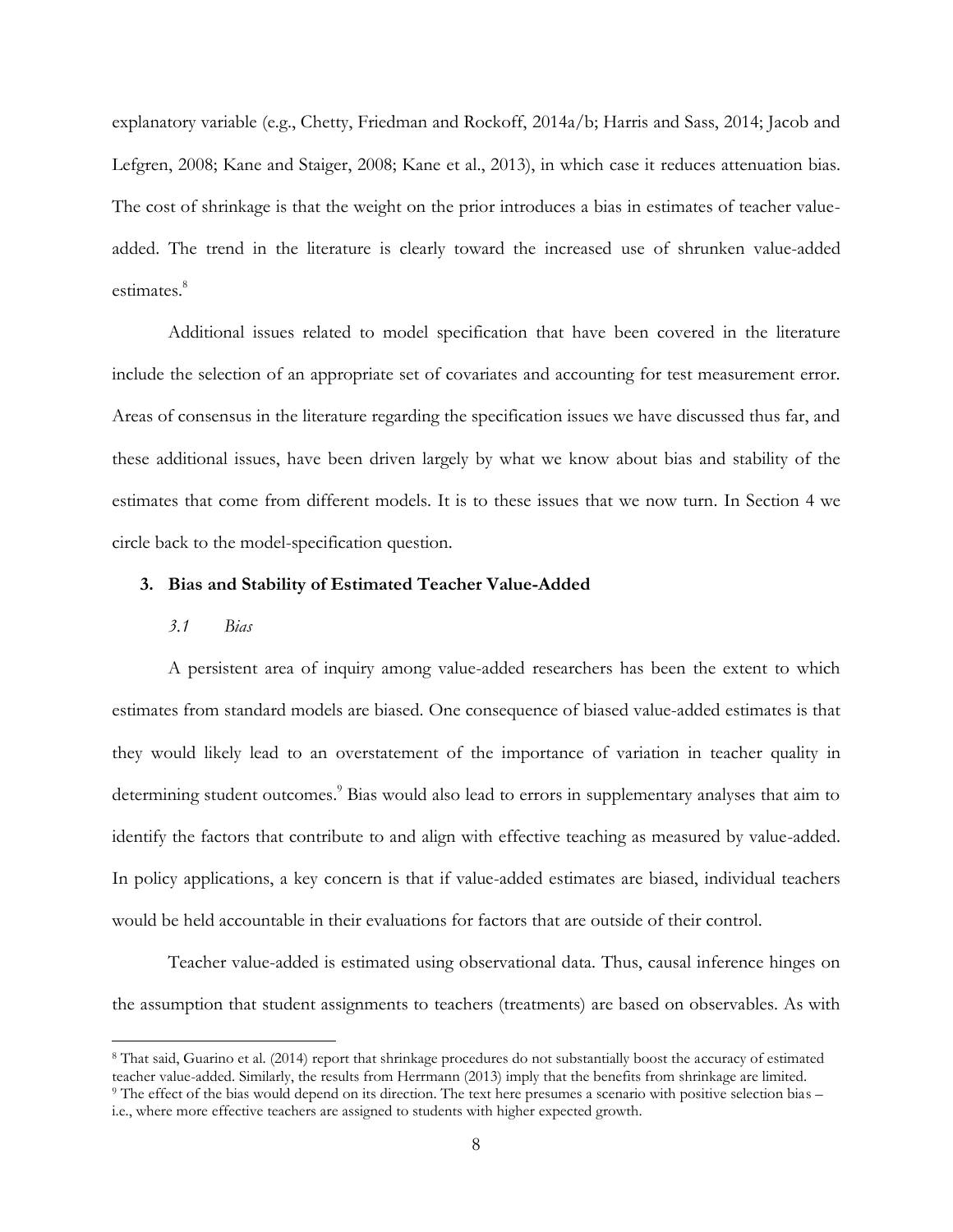any selection-on-observables model, the extent to which estimates of teacher value-added are biased depends fundamentally on the degree to which students are sorted to teachers along dimensions that are not observed by the econometrician. Bias will be reduced and/or mitigated when (a) nonrandom student-teacher sorting is limited and/or (b) sufficiently rich information is available such that the model can condition on the factors that drive the non-random sorting (or factors that are highly correlated with the factors that drive the non-random sorting).

The evidence on bias presented in this section is based on examinations of math and reading teachers in grades 4-8. This focus is driven in large part by data availability – the structure of most standardized testing regimes is such that annual testing occurs in grades 3-8 in math and reading. One direction in which extending the lessons from the current evidence base may be challenging is into high school. High school students are likely to be more-strictly sorted across classrooms, which will make it more difficult to construct VAMs, although not impossible.<sup>10</sup>

Paufler and Amrein-Beardsley (2014) raise concerns about the potential for non-random student-teacher assignments to bias estimates of teacher value-added. They survey principals in Arizona elementary schools and report that a variety of factors influence students' classroom assignments. Many of the factors that they identify are not accounted for, at least directly, in typically-estimated VAMs (e.g., students' interactions with teachers and other students, parental preferences, etc.). The survey results are consistent with previous empirical evidence showing that student-teacher sorting is not random (Aaronson, Barrow and Sander, 2007; Clotfelter, Ladd and Vigdor, 2006; Jackson, 2014; Koedel and Betts, 2011; Rothstein, 2009, 2010), although the survey results are more illuminating given the authors' focus on mechanisms. Paufler and Amrein-Beardsley (2014) interpret their findings to indicate that "the purposeful (nonrandom) assignment of students into classrooms biases value-added estimates" (p. 356). However, no direct tests for bias were

<sup>10</sup> Studies that estimate value added for high school teachers include Aaronson, Barrow and Sander (2007), Jackson (2014), Koedel (2009) and Mansfield (forthcoming).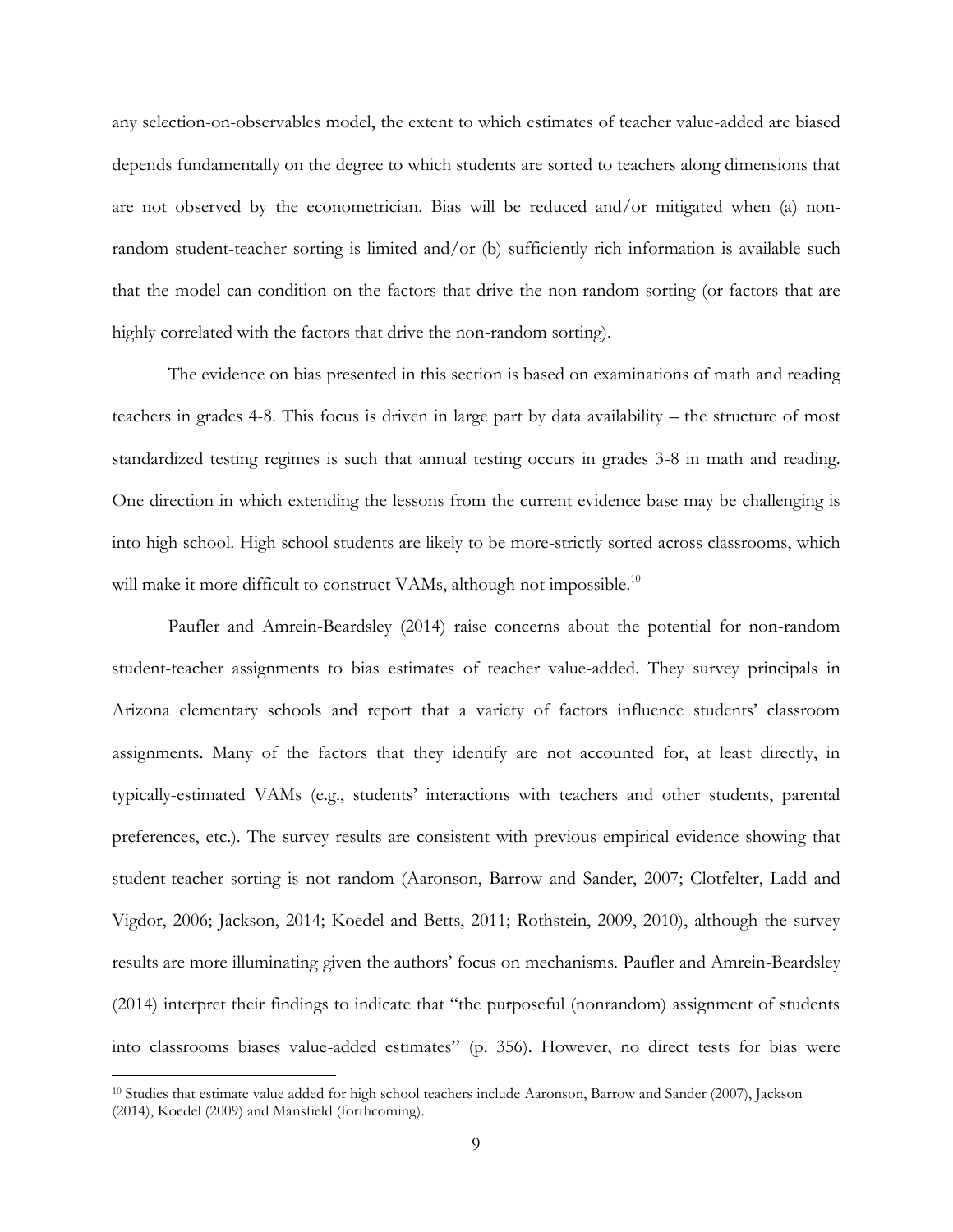performed in their study, nor were any value-added models actually estimated. Although Paufler and Amrein-Beardsley (2014) carefully document the dimensions of student sorting in elementary schools, what is not clear from their study is how well commonly-available control variables in VAMs provide sufficient proxy information.

Rothstein (2010) offers what has perhaps been the highest-profile criticism of the valueadded approach (also see Rothstein, 2009). He examines the extent to which future teacher assignments predict students' previous test-score growth conditional on standard controls using several commonly estimated value-added models (a gain-score model, a lagged-score model, and a gain-score model with student fixed effects). Rothstein (2010) finds that future teachers appear to have large "effects" on previous achievement growth. Because future teachers cannot possibly cause student achievement in prior years, he interprets his results as evidence that the identifying assumptions in the VAMs he considers are violated. He writes that his finding of non-zero effects for future teachers implies that "estimates of teachers' effects based on these models [VAMs] cannot be interpreted as causal" (p. 210). However, several subsequent studies raise concerns about the construction of Rothstein's tests and how he interprets his results. Perhaps most notably, Goldhaber and Chaplin (2015) show that his tests reject VAMs even when there is no bias in estimated teacher effects (also see Guarino et al., 2015). In addition, Kinsler (2012) shows that Rothstein's tests perform poorly with small samples, Koedel and Betts (2011) show that his results are driven in part by non-persistent student-teacher sorting, and Chetty, Friedman and Rockoff (2014a) show that the issues he raises become less significant if "leave-year-out" measures of value-added are estimated.<sup>11</sup>

Studies by Kane and Staiger (2008) and Kane et al. (2013) approach the bias question from a different direction, using experiments where students are randomly assigned to teachers. Both

<sup>11</sup> Chetty, Friedman and Rockoff (2014a) report that in personal correspondence, Rothstein indicated that his findings are "neither necessary nor sufficient for there to be bias in a VA estimate." See Goldhaber and Chaplin (2015) and Guarino et al. (2015) for detailed analyses on this point.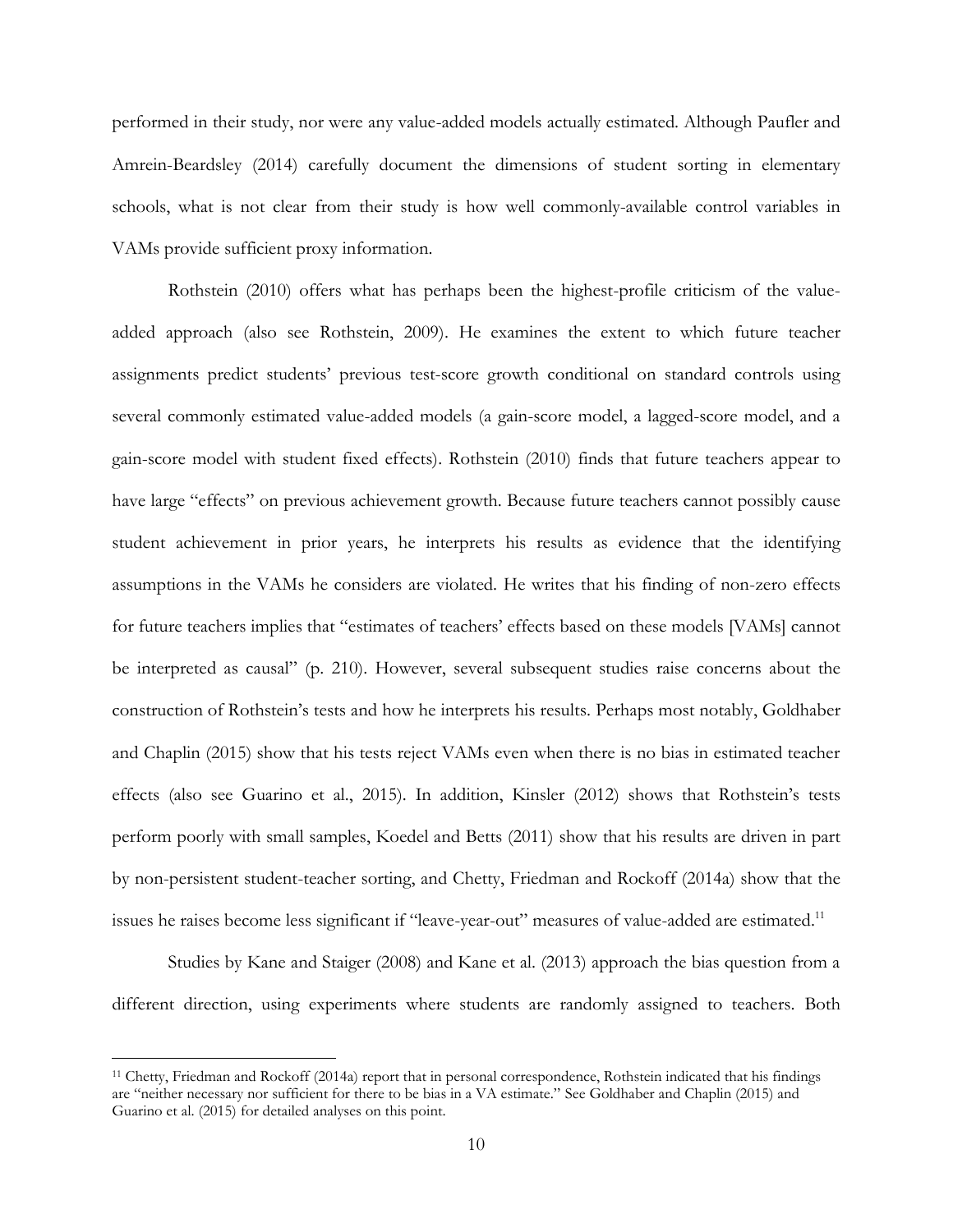studies take the same general approach. First, the authors estimate teacher effectiveness in a preperiod using standard VAMs in a non-experimental setting (their VAMs are structured like the twostep model shown in equations 4 and 5). Next, the non-experimental value-added estimates are used to predict the test scores of students who are randomly assigned to teachers in the subsequent year.<sup>12</sup> The 2008 study uses teacher value-added as the sole "pre-period" performance measure. The 2013 study uses a composite effectiveness measure that includes value-added and other non-test-based measures of teacher performance, although the weights on the components of the composite measure are determined based on how well they predict prior value-added and thus, value-added is heavily weighted.<sup>13</sup>

Under the null hypothesis of zero bias, the coefficient on the non-experimental value-added estimate in the predictive regression of student test scores under random assignment should be equal to one. Kane and Staiger (2008) estimate coefficients on the non-experimental value-added estimates in math and reading of 0.85 and 0.99, respectively, for their models that are closest to what we show in equations (4) and (5). Neither coefficient can be statistically distinguished from one. When the model is specified as a gain-score model it performs marginally worse, when it includes school fixed effects it performs marginally better in math but worse in reading, and when it is specified in test score levels with student fixed effects it performs poorly. Kane et al. (2013) obtain analogous estimates in math and reading of 1.04 and 0.70, respectively, and again, neither estimate can be statistically distinguished from one. The 2013 study does not consider a gain-score model or models that include school or student fixed effects.

While the findings from both experimental studies are consistent with the scope for bias in standard value-added estimates being small, several caveats are in order. First, sample-size and compliance issues are such that the results are noisy and the authors cannot rule out fairly large

<sup>&</sup>lt;sup>12</sup> Rosters of students were randomly assigned to teachers within pairs or blocks of teachers.

<sup>&</sup>lt;sup>13</sup> A case where prior value-added is the only pre-period performance measure is also considered in Kane et al. (2013).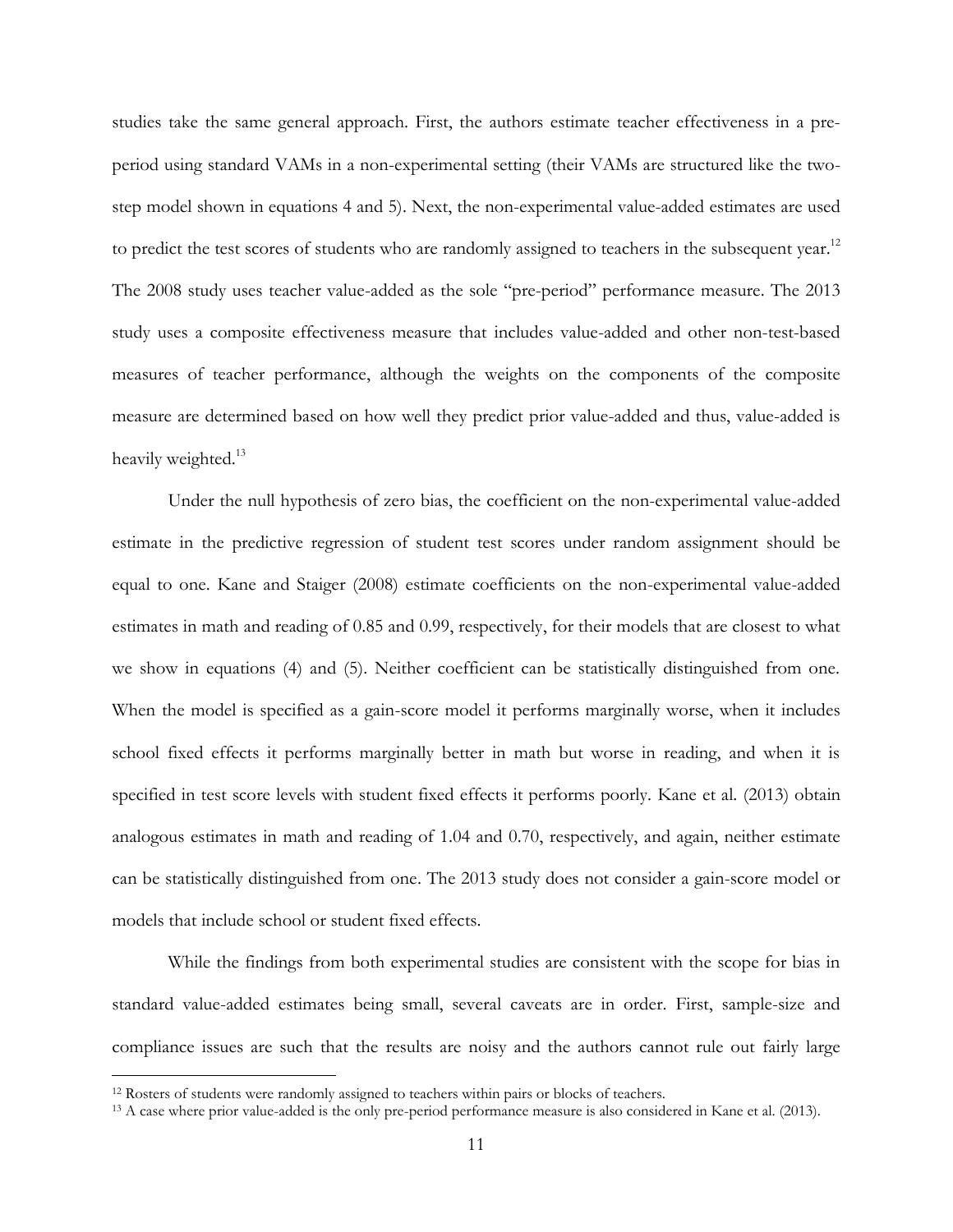biases at standard confidence levels.<sup>14</sup> Second, due to feasibility issues, the random-assignment experiments were performed within schools and among pairs of teachers for whom their principal was agreeable to randomly assigning students between them. This raises concerns about externalizing the findings to a more inclusive model to evaluate teachers (Paufler and Amrein-Beardsley, 2014; Rothstein, 2010; Rothstein and Mathis, 2013), and in particular, about the extent to which the experiments are informative about sorting across schools. Third, although these studies indicate that teacher value-added is an accurate predictor of student achievement in an experimental setting on average, this does not preclude individual prediction errors for some teachers.<sup>15</sup>

Chetty, Friedman and Rockoff (2014a) also examine the extent to which estimates of teacher value-added are biased. Their primary VAM is a variant of the model shown in equation (2), but they also consider a two-step VAM.<sup>16</sup> They do not examine models with school or student fixed effects.

Chetty, Friedman and Rockoff (2014a) take two different approaches in their investigation of the bias question. First, they merge a 21-year administrative data panel for students and teachers in a large urban school district – one that contains information similar to datasets used to estimate value-added in other locales – with tax data from the Internal Revenue Service (IRS). The tax data contain information about students and their families at a level of detail never before seen in the value-added literature. They use these data to determine the scope for omitted-variables-bias in standard models that do not include such detailed information. The key variables that Chetty,

<sup>14</sup> Rothstein (2010) raises this concern about Kane and Staiger (2008). Kane et al. (2013) perform a much larger experiment. While this improves statistical precision, it is still the case that large biases cannot be ruled out with 95 percent confidence in the larger study (Rothstein and Mathis, 2013).

<sup>&</sup>lt;sup>15</sup> Building on this last point, in addition to general imprecision, one potential source of individual prediction errors in these studies is "overcorrection bias," which the experimental tests are not designed to detect owing to their use of twostep VAMs to produce the pre-period value-added measures. The non-experimental predictions can still be correct on average in the presence of overcorrection bias, but inaccurate for some teachers (for more information, see footnote 35 on page 33 of Kane et al., 2013). This is less of an issue for the Chetty, Friedman and Rockoff (2014a) study that we discuss next.

<sup>&</sup>lt;sup>16</sup> There are some procedural differences between how Chetty, Friedman and Rockoff (2014a) estimate their models and how the models are shown in equations (2), (4) and (5). The two most interesting differences are: (1) the use of a "leaveyear-out" procedure, in which a teacher's value-added in any given classroom is estimated from students in other classrooms taught by the same teacher, and (2) their allowance for teacher value-added to shift over time, rather than stay fixed in all years.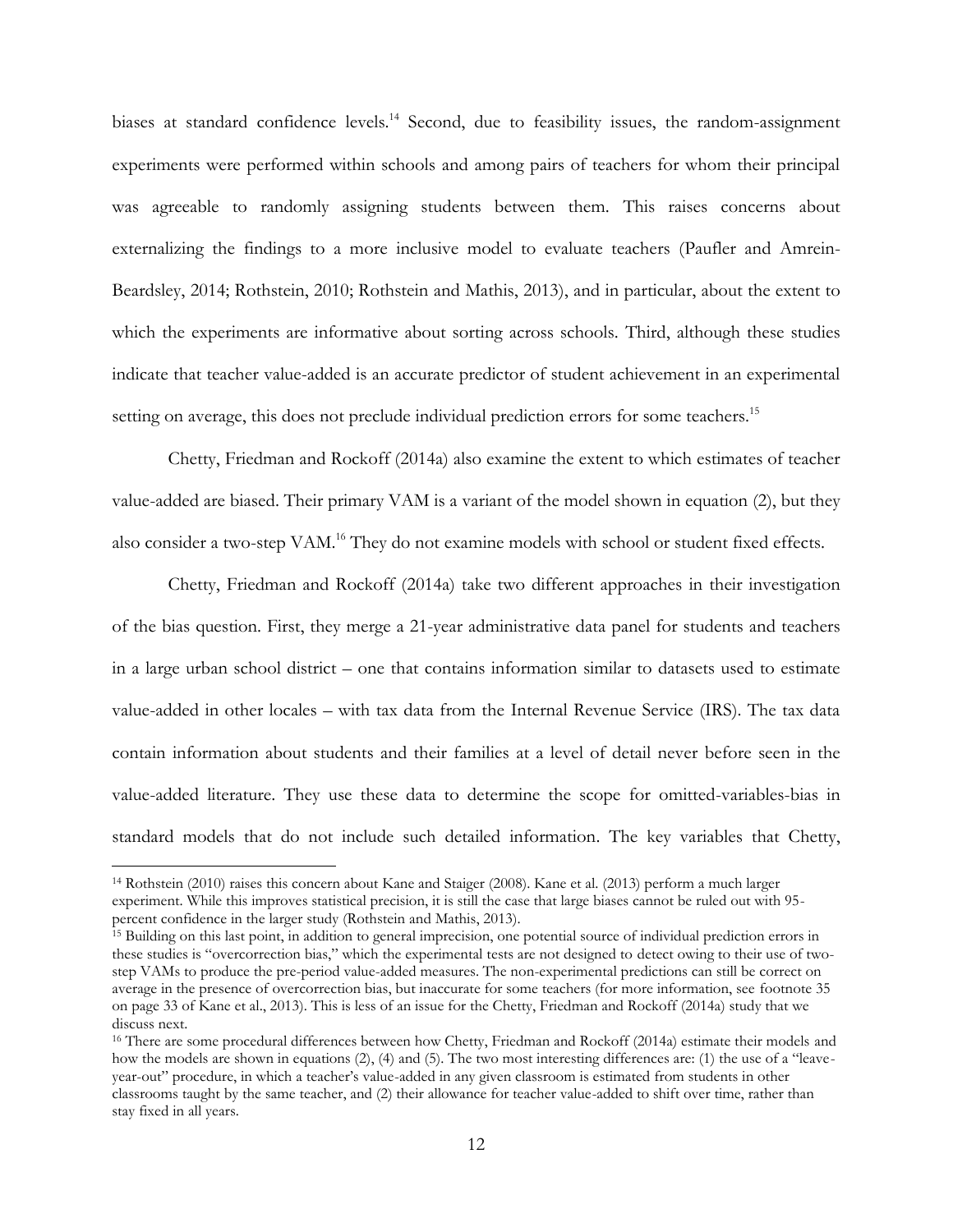Friedman and Rockoff (2014a) incorporate into their VAMs from the tax data are mother's age at the student's birth, indicators for parental 401(k) contributions and home ownership, and an indicator for parental marital status interacted with a quartic in household income. They estimate that the magnitude of the bias in value-added estimates in typical circumstances when these parental characteristics are unobserved is 0.2 percent, with an upper-bound at the edge of the 95-percent confidence interval of 0.25 percent. The authors offer two reasons for why their estimates of the bias are so small. First, the standard controls that they use in their "district-data-only" VAM (e.g., lagged test scores, poverty status, etc.) capture much of the variation in the additional tax-data variables. Put differently, the marginal value of these additional variables is small, which suggests that the standard controls in typically-estimated VAMs are quite good. Despite this fact, however, the parental characteristics are still important independent predictors of student achievement. The second reason that the bias is small is that the variation in parental characteristics from the tax data that is otherwise unaccounted for in the model is essentially uncorrelated with teacher value-added. Chetty, Friedman and Rockoff (2014a) conclude that student-teacher sorting based on parental/family characteristics that are not otherwise accounted for in typically-estimated VAMs is limited in practice.

Chetty, Friedman and Rockoff's (2014a) second approach to examining the scope for bias in teacher value-added has similarities to the above-described experimental studies by Kane and Staiger (2008) and Kane et al. (2013), but is based on a quasi-experimental design. In instances where a staffing change occurs in a school-by-grade-by-year cell, the authors calculate the expected change in average value-added in the cell corresponding to the change. They estimate average value-added for teachers in each cell using data in all years except the years in-between which the staffing changes occur. Next, they use their out-of-sample estimate of the change in average teacher value-added at the school-by-grade level to predict changes in student achievement across cohorts of students. Put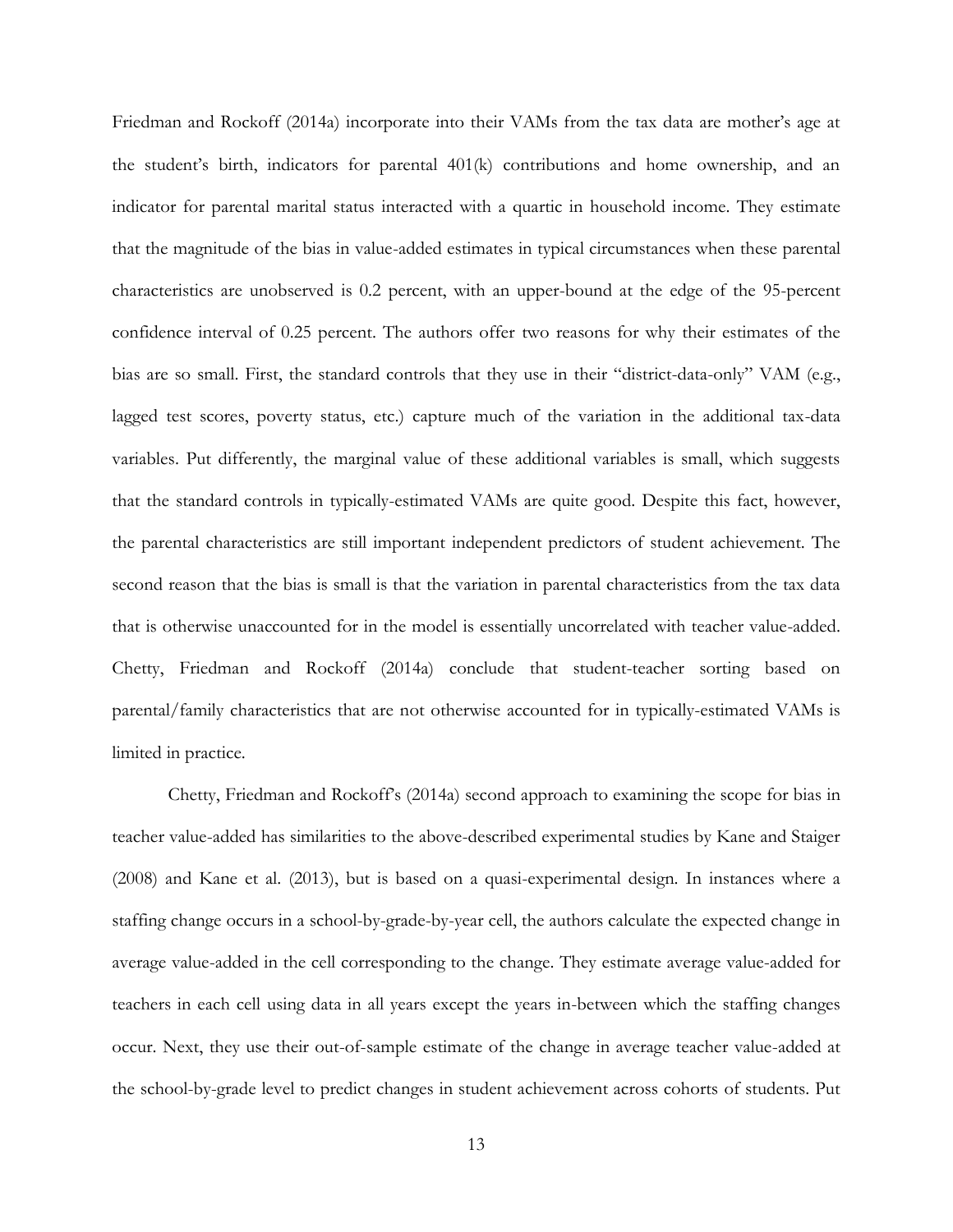differently, they compare achievement for different cohorts of students who pass through the same school-by-grade, but differ in the average value-added of the teachers to which they are exposed due to staffing changes. $17$ 

Their quasi-experimental approach requires stronger identifying assumptions than the experimental studies, as detailed in their paper. However, the authors can examine the scope for bias in value-added using a much larger dataset, which allows for substantial gains in precision. Furthermore, because the staffing changes they consider include cross-school moves, their results are informative about sorting more broadly. Using their second method, Chetty, Friedman and Rockoff (2014a) estimate that the forecasting bias from using their observational value-added measures to predict student achievement is 2.6 percent and not statistically significant (the upper bound of the 95-percent confidence interval on the bias is less than 10 percent).

Results similar to those from Chetty, Friedman and Rockoff (2014a) are reported in a recent study by Bacher-Hicks, Kane and Staiger (2014) using data from Los Angeles. Bacher-Hicks, Kane and Staiger (2014) use the same quasi-experimental switching strategy and also find no evidence of bias in estimates of teacher value-added. At the time of our writing this review, there is an ongoing debate between Bacher-Hicks, Kane and Staiger (2014), Chetty, Friedman and Rockoff (2014c) and Rothstein (2014) regarding the usefulness of the quasi-experimental teacher-switching approach for identifying teacher value-added. Rothstein (2014) argues that a correlation between teacher switching and students' prior grade test scores invalidates the approach. Chetty, Friedman and Rockoff (2014c) and Bacher-Hicks, Kane and Staiger (2014) acknowledge the correlation documented by Rothstein (2014), but find that it is mechanical and driven by the fact that prior data were used to estimate value-added. They argue that Rothstein's failure to account for the mechanical correlation makes his proposed placebo test based on prior test scores uninformative about the validity of the teacher-

<sup>&</sup>lt;sup>17</sup> This approach is similar in spirit to Koedel (2008), where identifying variation in the quality of high school math teachers is caused by changes in school staffing and course assignments across cohorts.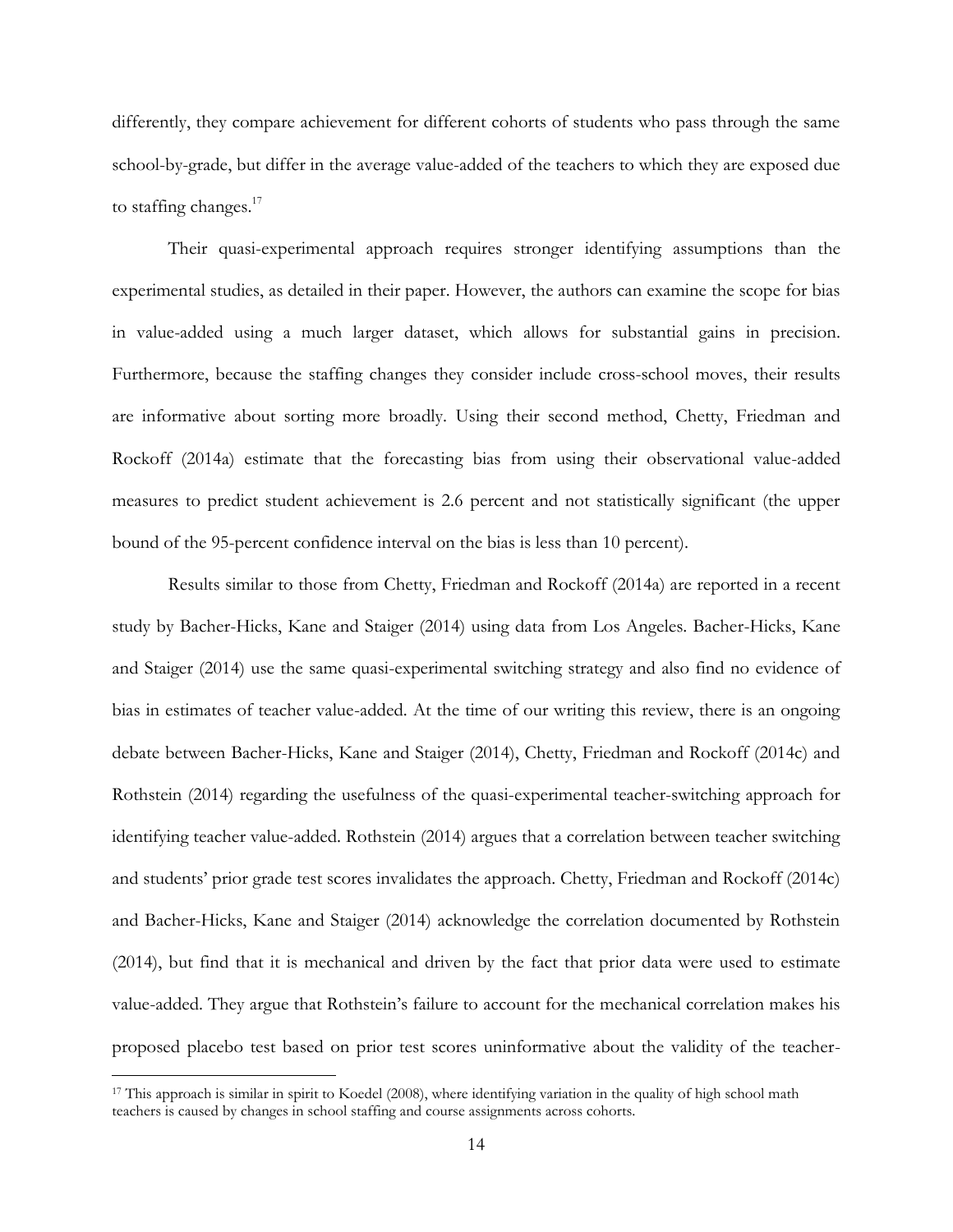switching approach, and present additional specifications which show how the correlation of valueadded with changes in prior scores can be eliminated without substantively changing the estimated effect of value-added on changes in current scores.<sup>18,19</sup>

Future research will undoubtedly continue to inform our understanding of the bias issue. To date, the studies that have used the strongest research designs provide compelling evidence that estimates of teacher value-added from standard models are not meaningfully biased by studentteacher sorting along observed or unobserved dimensions.<sup>20</sup> It is notable that there is not any direct counterevidence indicating that value-added estimates are substantially biased.

As the use of value-added spreads to more research and policy settings, we stress that given the observational nature of the value-added approach, the absence of bias in current research settings does not preclude bias elsewhere or in the future. Bias could emerge in VAMs estimated in other settings if unobserved sorting occurs in a fundamentally different way, and the application of VAMs to inform teacher evaluations could alter sorting and other behavior (e.g., see Barlevy and

<sup>&</sup>lt;sup>18</sup> For example, a teacher who moves forward from grade-4 to grade-5 within a school will have an impact on changes in current and prior scores of 5th graders; when Chetty, Friedman and Rockoff (2014c) drop the small number of teachers with these movements, this greatly reduces "placebo effects" on lagged scores but leaves effects on current scores largely unchanged. Chetty, Friedman and Rockoff (2014c) conclude that after accounting for these types of mechanical correlations, Rothstein's findings are consistent with their interpretation, pointing to results in Rothstein's appendix to support this claim.

<sup>19</sup> Rothstein also raises a concern about how Chetty, Friedman and Rockoff (2014a) deal with missing data. He presents an argument for why their quasi-experimental test should be conducted with value-added of zero imputed for teachers with missing estimates, rather than dropping these teachers and their students, with the former approach resulting in a larger estimate of bias. Chetty, Friedman and Rockoff (2014c) address this point by demonstrating that, because valueadded is positively correlated within school-grade cells, imputing the population mean (i.e., zero) results in attenuation of the coefficient on value-added in the quasi-experimental regression. They argue that the best way to assess the importance of missing data is to examine the significant subset of school-grade cells where there is little or no missing data. This estimate of bias is quite close to zero, both in their data and in Rothstein's replication study. Bacher-Hicks, Kane and Staiger (2014) also discuss the merits of the alternative approaches to dealing with missing data in this context. In their study, "reasonably imputing the expected impacts of [teachers] with missing value-added does not change the finding regarding the predictive validity of value-added" (p. 4).

<sup>&</sup>lt;sup>20</sup> In addition to the studies covered in detail in this section, which in our view are the most narrowly-targeted on the question of bias in estimates of teacher value-added, other notable studies that provide evidence consistent with valueadded measures containing useful information about teacher productivity include Glazerman et al. (2013), Harris and Sass (2014), Jackson (2014), Jacob and Lefgren (2008), and Kane and Staiger (2012). Relatedly, Deming (2014) tests for bias in estimates of *school value-added* using random school choice lotteries and fails to reject the hypothesis that school effects are unbiased.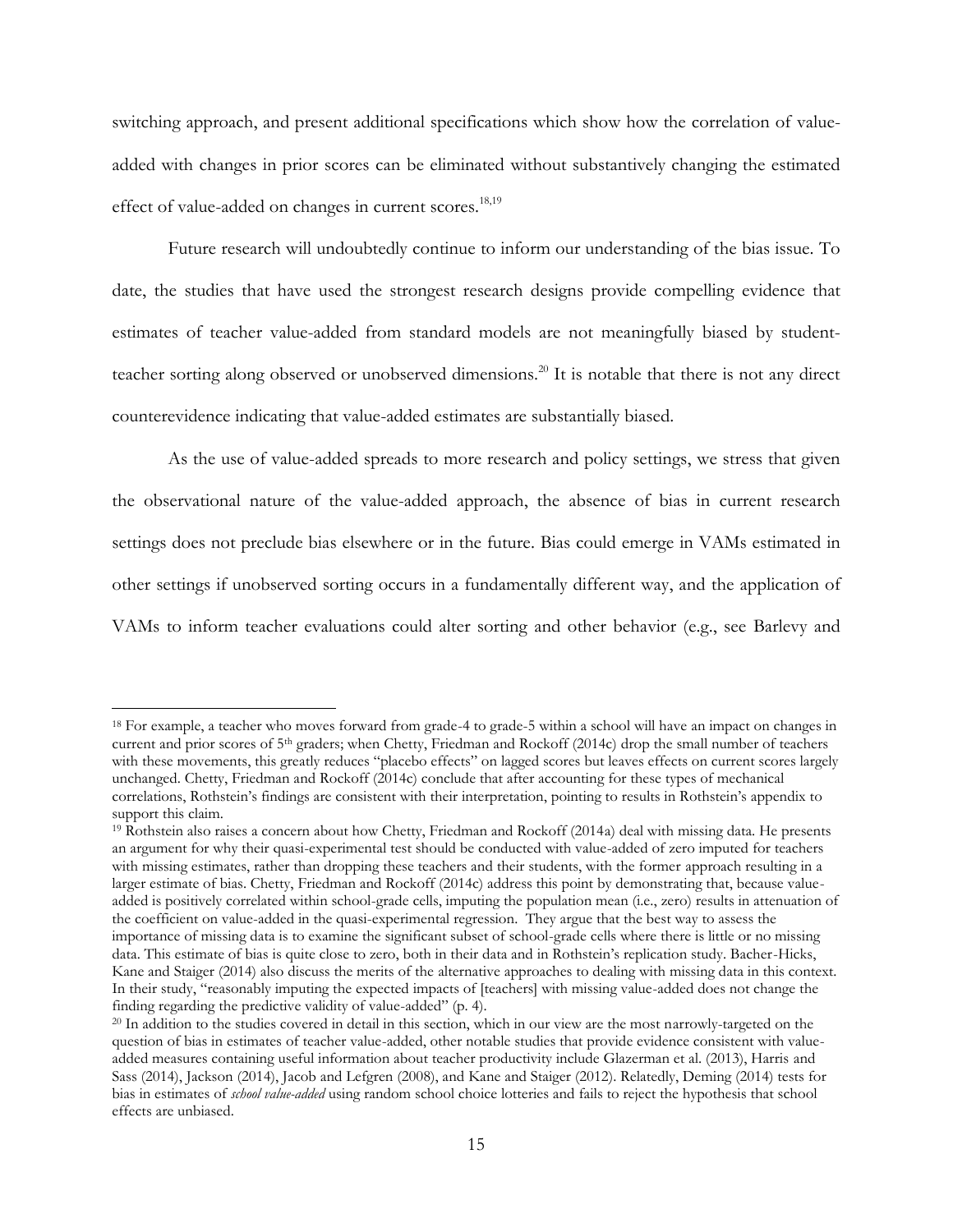Neal, 2012; Campbell, 1976).<sup>21</sup> Although the quasi-experimental method developed by Chetty, Friedman and Rockoff (2014a) is subject to ongoing scholarly debate as noted above, it is a promising tool for measuring bias in VAMs without the need for experimental manipulation of classroom assignments.

### *3.2 Stability*

 $\overline{a}$ 

Although some of the highest-profile studies on teacher value-added have focused on the issue of bias, the extent to which value-added measures will be useful in research and policy applications also depends critically on their stability. Without some meaningful degree of persistence over time, even unbiased estimates offer little value. If we assert that value added models can be developed and tested in which there is a minimal role for bias (based on the evidence discussed in the previous section), estimated teacher value-added can be described as consisting of three components: (1) real, persistent teacher quality; (2) real, non-persistent teacher quality, and (3) estimation error (which is, of course, not persistent). Of primary interest in many research studies is the real, persistent component of teacher quality, with the second and third factors contributing to the instability with which this primary parameter is estimated.<sup>22</sup> A number of studies have provided evidence on the stability of estimated teacher value-added over time and across schools and classrooms (e.g., see Aaronson, Barrow and Sander, 2007; Chetty, Friedman and Rockoff, 2014a; Glazerman et al., 2013; Goldhaber and Hansen, 2013; Jackson, 2014; Koedel, Leatherman and Parsons, 2012; McCaffrey et al., 2009; Schochet and Chiang, 2013).

<sup>&</sup>lt;sup>21</sup> This line of criticism is not specific to value-added. The use of other high-stakes evaluation metrics could also alter behavior.

 $22$  Standard data and methods are not sufficient to distinguish between factors (2) and (3). For example, suppose that a non-persistent positive shock to estimated teacher value-added is observed in a given year. This shock could be driven by a real positive shock in teacher performance (e.g., perhaps the teacher bonded with her students more so than in other years) or measurement error (e.g., the lagged scores of students in the teacher's class were affected by a random negative shock in the prior year, which manifests itself in the form of larger than usual test-score gains in the current year). We would need better data than are typically available to sort out these alternative explanations. For example, data from multiple tests of the same material given on different days could be used to separate out test measurement error from teacher performance that is not persistent over classrooms/time.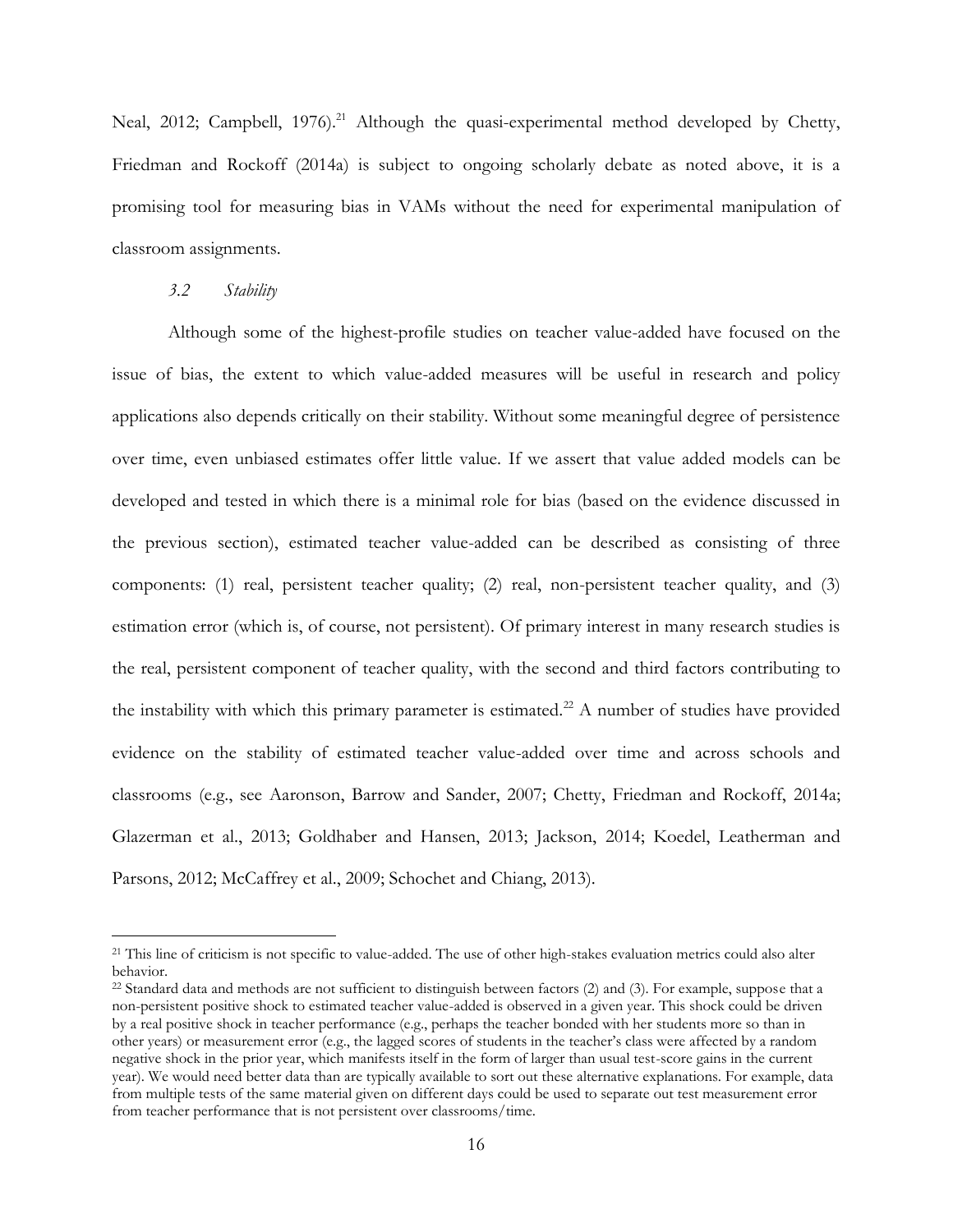Studies that document the year-to-year correlation in estimated teacher value-added have produced estimates that range from 0.18 to 0.64. Differences in the correlations across studies are driven by several factors. One factor that influences the precision with which teacher value-added can be estimated, and thus the correlation of value-added over time, is the student-teacher ratio. Goldhaber and Hansen (2013) and McCaffrey et al. (2009) document the improved precision in value-added estimates that comes with increasing teacher-level sample sizes. Goldhaber and Hansen (2013) show that the predictive value of past value-added over future value-added improves with additional years of data. The improvement is non-linear and the authors find that adding more years of data beyond three years is of limited practical value for predicting future teacher performance. Beyond the diminishing marginal returns of additional information, another explanation for this result is that as the time horizon gets longer, "drift" in real teacher performance (Chetty, Friedman and Rockoff, 2014a) puts downward pressure on the predictive power of older value-added measures. This drift will offset the benefits associated with using additional data unless the older data are properly down-weighted. McCaffrey et al. (2009) examine the benefits of additional data purely in terms of teacher-level sample sizes, which are positively but imperfectly correlated with years of data. Unsurprisingly, they document reductions in the average standard error for teacher value-added estimates as sample sizes increase.

A second factor that affects the stability of value-added estimates is whether the model includes fixed effects for students and/or schools. Adding these layers of fixed effects narrows the identifying variation used to estimate teacher value-added, which can increase imprecision in estimation. In models with student fixed effects, estimates of teacher value-added are identified by comparing teachers who share students; in models with school fixed effects, the identifying variation is restricted to occur only within schools.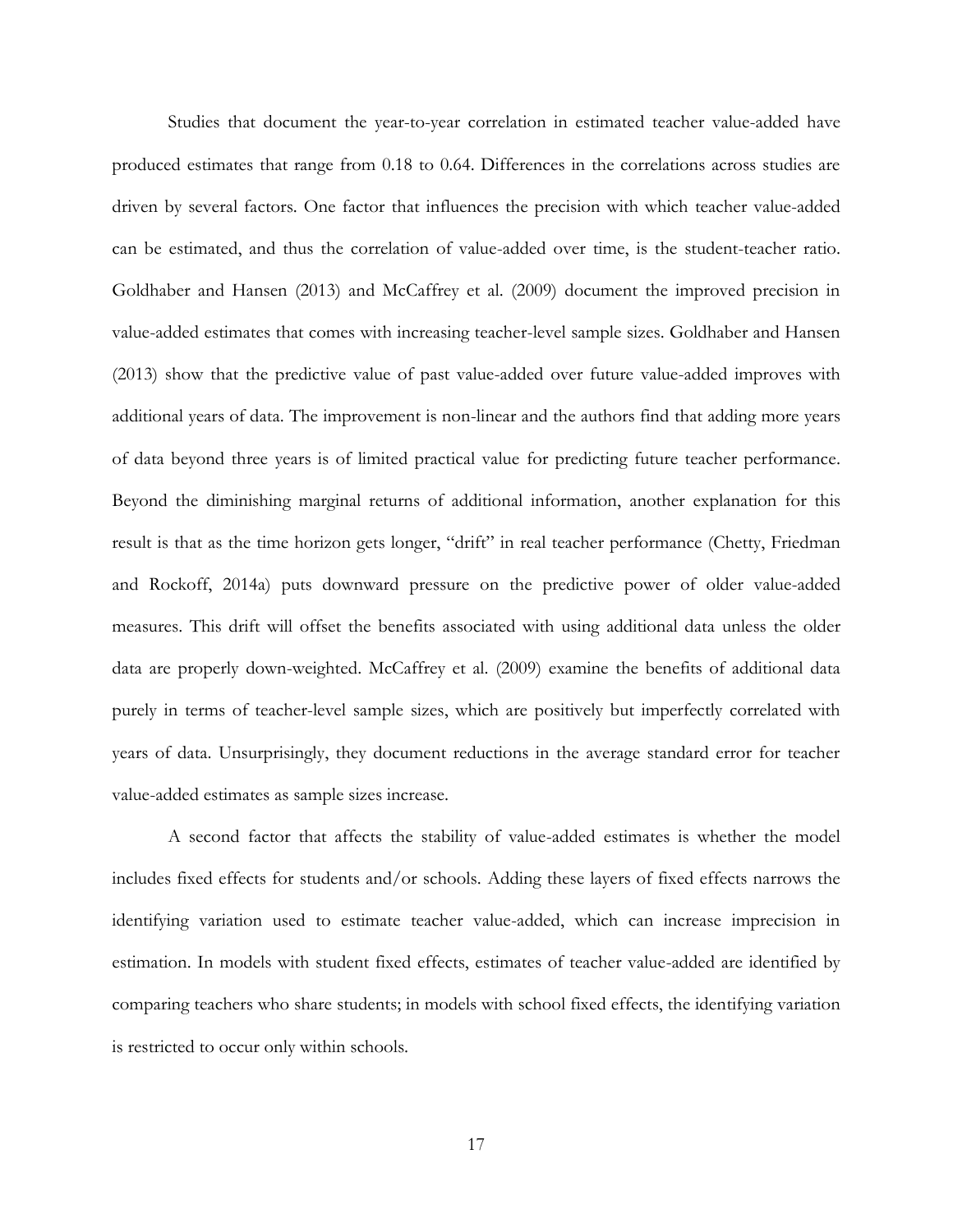Despite relying entirely on within-unit variation (i.e., school or student) for identification, school and student fixed effects models can facilitate comparisons across all teachers as long as teachers are linked across units. For example, with multiple years of data, a model with school fixed effects can be used to rank all teachers based on value-added as long as enough teachers switch schools (Mansfield, forthcoming). Teachers who share the same school are directly linked within schools, and school switchers link groups of teachers across schools. Non-switchers can be compared via "indirect linkages" facilitated by the switchers. However, the reliance on school switching to link the data comes with its own challenges and costs in terms of precision. In the context of a model designed to estimate value-added for teacher preparation programs, Mihaly et al. (2013b) note "indirect linkages can make estimates imprecise, with the potential for significant variance inflation" (p. 462). $^{23}$ 

Goldhaber, Walch and Gabele (2013), Koedel, Leatherman and Parsons (2012) and McCaffrey et al. (2009) estimate the year-to-year correlation in teacher value-added from laggedscore models similar in structure to the one shown in equation (2), and from additional specifications that include school or student fixed effects. Correlations of adjacent year value-added measures estimated from models without school or student fixed effects range between 0.47 and 0.64 across these studies. McCaffrey et al. (2009) report an analogous correlation for a model that includes student fixed effects of 0.29 (using a gainscore specification). <sup>24</sup> Goldhaber, Walch and Gabele (2013) and Koedel, Leatherman and Parsons (2012) report correlations from models that include school fixed effects ranging from 0.18 to 0.33. Thus, while there is a wide range of stability estimates throughout the literature, much of the variance in the estimated correlations is driven by

<sup>23</sup> Also note that the use of student fixed effects strains the data in that it requires estimating an additional *n* parameters using a large-N, small-T dataset, which is costly in terms of degrees of freedom (Ishii and Rivkin, 2009).

<sup>&</sup>lt;sup>24</sup> For the McCaffrey et al. (2009) study we report simple averages of the correlations shown in Table 2 across districts and grade spans.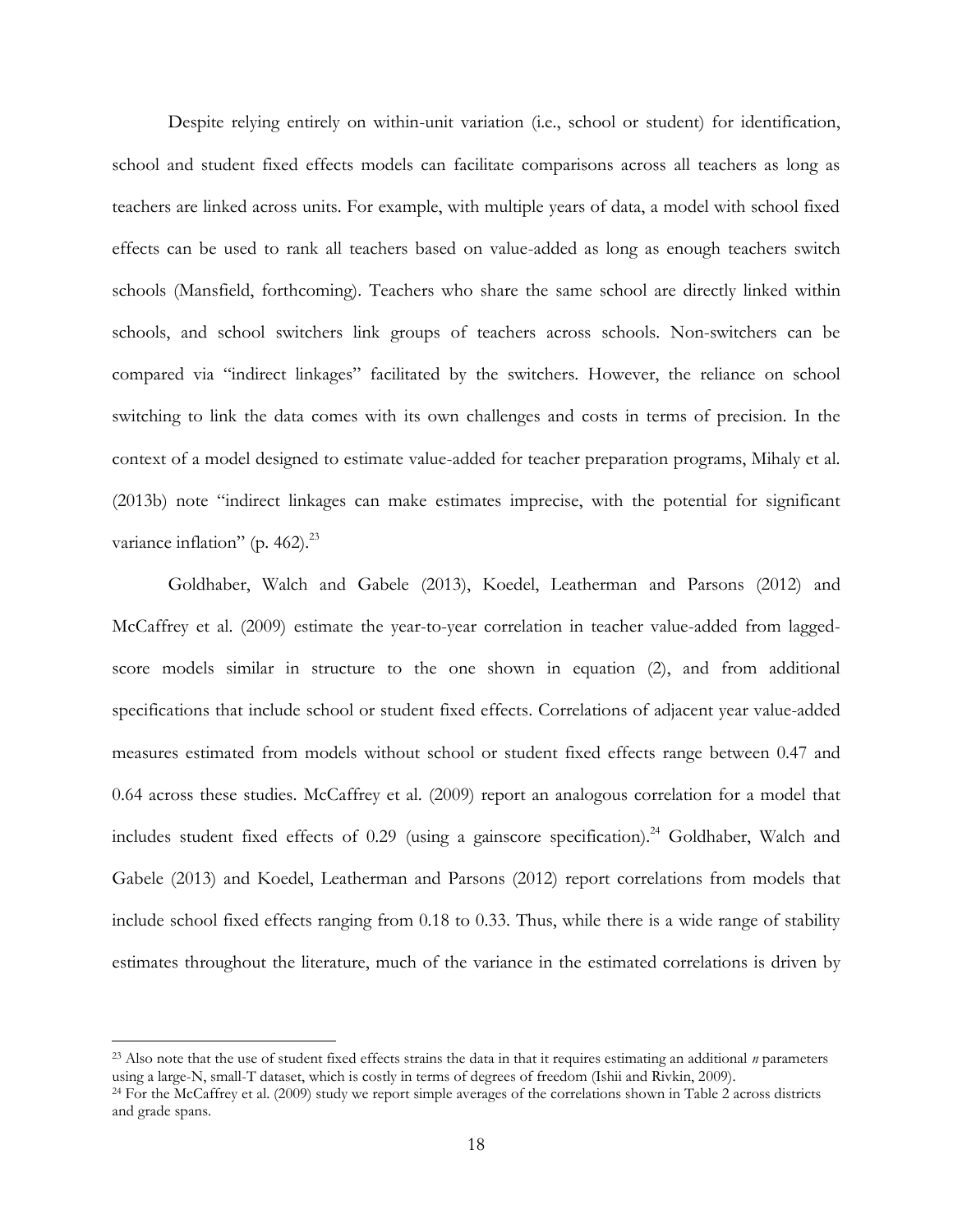modeling decisions. Put differently, among similarly-specified models, there is fairly consistent evidence with regard to the stability of value-added estimates.

It is also important to recognize that for many policy decisions, the year-to-year stability in value-added is not the appropriate measure by which to judge its usefulness (Staiger and Kane, 2014). As an example consider a retention decision to be informed by value-added. The relevant question to ask about the usefulness of value-added is how well a currently-available measure predicts *career* performance. How well a currently-available measure predicts next year's performance is not as important. Staiger and Kane (2014) show that year-to-year correlations in value-added are significantly lower than year-to-career correlations, and it is these latter correlations that are most relevant for judging the usefulness of value-added in many policy applications.

The question of how much instability in VAMs is "acceptable" is difficult to answer in the abstract. On the one hand, the level of stability in teacher value-added is similar to the level of stability in performance metrics widely used in other professions that have been studied by researchers, including salespeople, securities analysts, sewing-machine operators and baseball players (McCaffrey et al., 2009; Glazerman et al., 2010). However, on the other hand, any decisions based on VAM estimates will be less than perfectly correlated with the decisions one would make if valueadded was known with certainty, and it is theoretically unclear whether using imperfect data in teaching is less beneficial (or more costly) than in other professions. The most compelling evidence on this question comes from studies that, taking the instability into account, evaluate the merits of acting on estimates of teacher value-added to improve workforce quality (Chetty, Friedman and Rockoff, 2014b; Boyd et al., 2011, Goldhaber and Theobald, 2013; Winters and Cowen, 2013; Rothstein, 2015). These studies consistently show that using information about teacher value-added improves student achievement relative to the alternative of not using value-added information.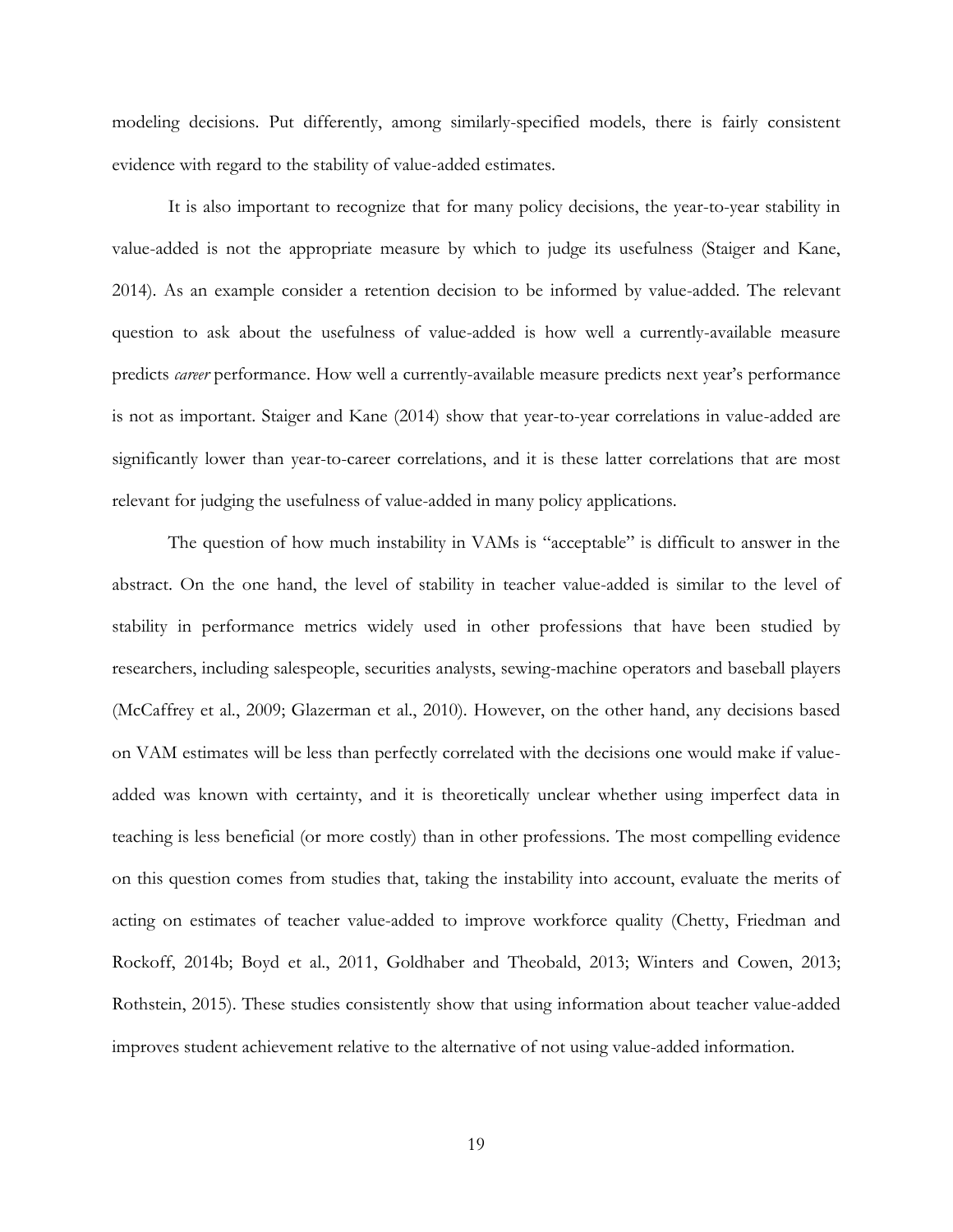### **4. Evidence-Based Model Selection and the Estimation of Teacher Value-Added**

Section 2 raised a number of conceptual and econometric issues associated with the choice of a value-added model. Absent direct empirical evidence, a number of different specifications are defensible. This section uses the evidence presented in Section 3, along with evidence from elsewhere in the literature, to highlight areas of consensus and disagreement on key VAM specification issues.

### *4.1 Gain-Score Versus Lagged-Score VAMs*

 $\overline{a}$ 

Gain-score VAMs have been used in a number of studies and offer some conceptual appeal (Meghir and Rivkin, 2010). One benefit is that they avoid the complications that arise from including lagged achievement, which is measured with error, as an independent variable. However, available evidence suggests that the gain-score specification does not perform as well as the lagged-score specification under a broad range of estimation conditions (Andrabi et al., 2011; Guarino, Reckase and Wooldridge, 2015; Kane and Staiger, 2008; McCaffrey et al., 2009). Put differently, the restriction on the lagged-score coefficient appears to do more harm than good. Thus, most research studies and policy applications of value-added use a lagged-score specification.<sup>25</sup>

It is noteworthy that the lagged-score VAM has outperformed the gain-score VAM despite the fact that most studies do not implement any procedures to directly account for measurement error in the lagged-score control. The measurement-error problem is complicated because test measurement error in standard test instruments is heteroskedastic (Andrabi et al., 2011; Boyd et al., 2013; Lockwood and McCaffrey, 2014; Koedel, Leatherman and Parsons, 2012). Lockwood and McCaffrey (2014) provide the most comprehensive investigation of the measurement-error issue in the value-added context of which we are aware. Their study offers a number of suggestions for ways

<sup>&</sup>lt;sup>25</sup> In addition to the fact that most research studies cited in this review use a lagged-score VAM, lagged-score VAMs are also the norm in major policy applications where VAMs are incorporated into teacher evaluations – e.g., see the VAMs that are being estimated in Washington DC (Isenberg and Walsh, 2014), New York City (Value Added Research Center, 2010) and Pittsburgh (Johnson et al., 2012).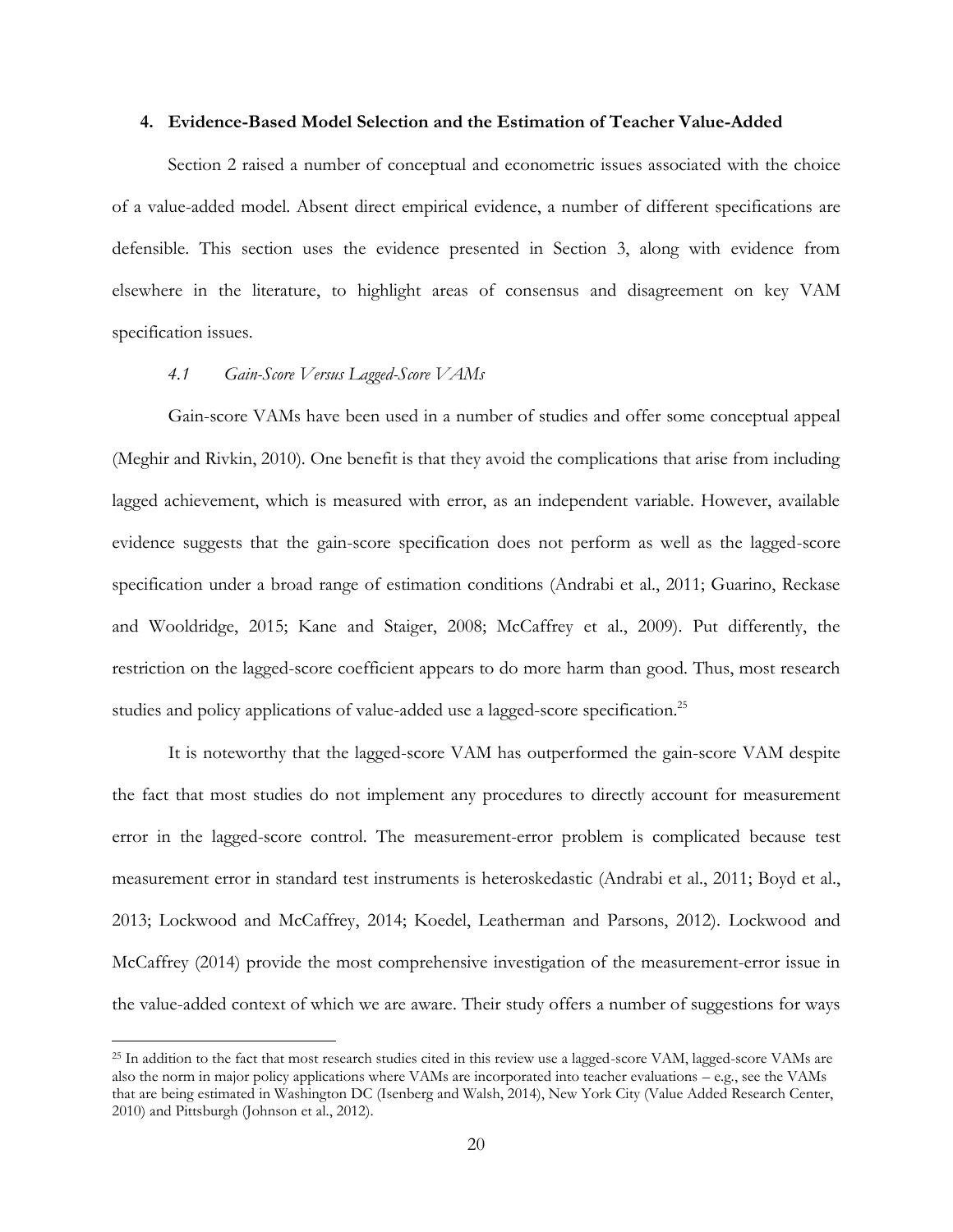to improve model performance by directly accounting for measurement error that should be given careful consideration in future VAM applications. One straightforward finding in Lockwood and McCaffrey (2014) is that controlling for multiple prior test scores can mitigate the influence of test measurement error. A simple but important takeaway from Koedel, Leatherman and Parsons (2012) is that one should not assume that that measurement error in the lagged test score is constant across the test-score distribution. Although this assumption simplifies the measurement-error correction procedure, it is not supported by the data and can worsen model performance.

#### *4.2 Student and School Fixed Effects*

Chetty, Friedman and Rockoff (2014a) show that a VAM along the lines of the one shown in equation (2) – without school and student fixed effects – produces estimates of teacher value-added with very little bias (forecasting bias of approximately 2.6 percent, which is not statistically significant). Kane et al. (2013) and Kane and Staiger (2008) also show that models without school and student fixed effects perform well. While the experimental studies are not designed to assess the value of using school fixed effects because the randomization occurs within schools, they provide evidence consistent with unbiased estimation within schools without the need to control for unobserved student heterogeneity using student fixed effects.

Thus, although school and student fixed effects are conceptually appealing because of their potential to reduce bias in estimates of teacher value-added, the best evidence to date suggests that their practical importance is limited. Without evidence showing that these layers of fixed effects reduce bias it is difficult to make a compelling case for their inclusion in VAMs. Minus this benefit, it seems unnecessary to bear the cost of reduced stability in teacher value-added associated with including them, per the discussion in Section 3.2.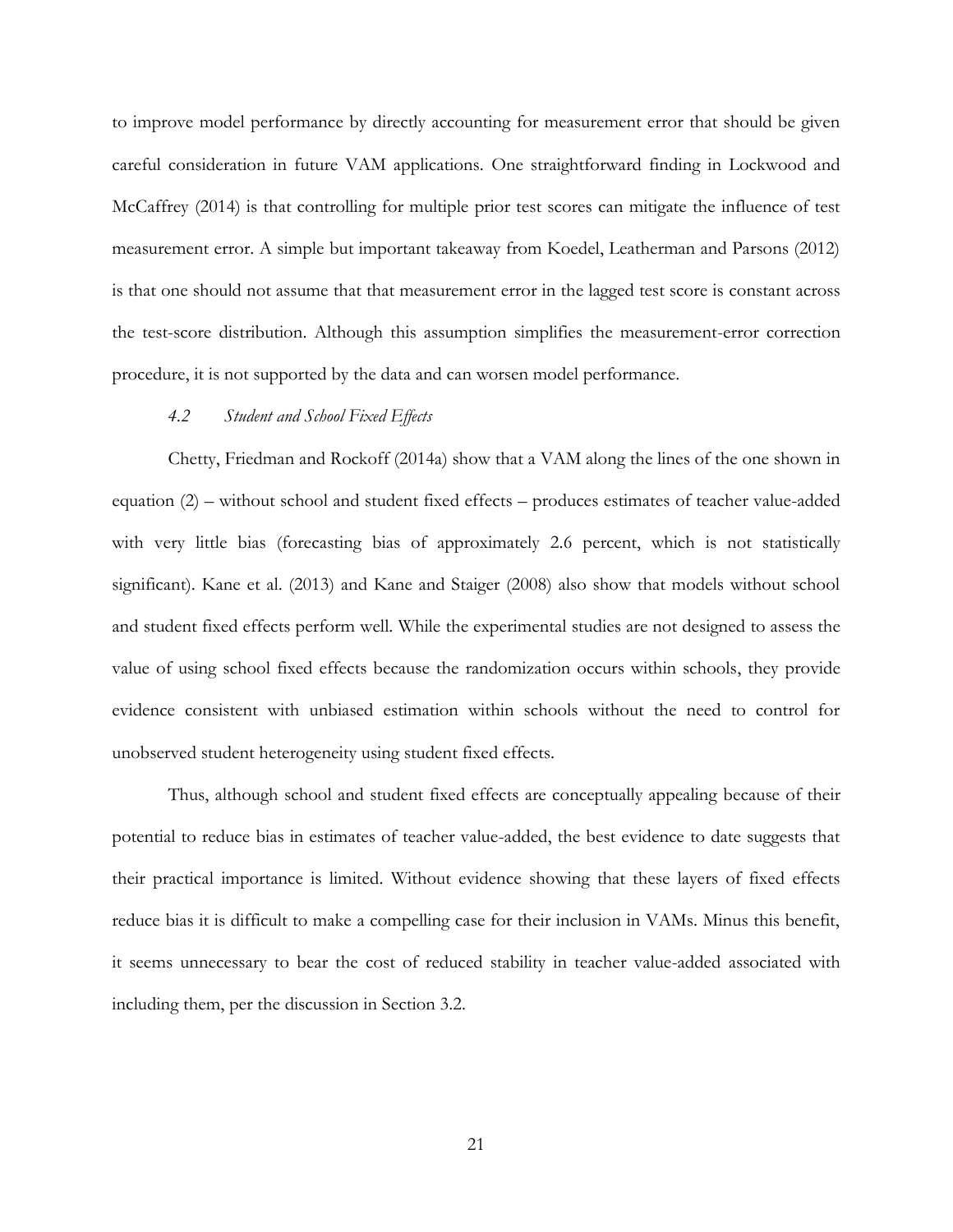### *4.3 One-Step Versus Two-Step VAMs*

Models akin to the standard, one-step VAM in equation (2) and the two-step VAM in equations (4) and (5) perform well in the validity studies by Chetty, Friedman and Rockoff (2014a), Kane and Staiger (2008) and Kane at al. (2013). Chetty, Friedman and Rockoff (2014a) is the only study of the three to examine the two modeling structures side-by-side – they show that value-added estimates from both models exhibit very little bias. Specifically, their estimates of forecasting bias are 2.6 and 2.2 percent for the one-step and two-step VAMs, respectively, and neither estimate is statistically significant. If the primary objective is bias reduction, available evidence does not point to a clearly-preferred modeling structure.

Although we are not aware of any studies that directly compare the stability of value-added estimates from one-step and two-step models, based on the discussion in Section 3.2 we do not expect significant differences to emerge along this dimension either. The reason is that the two fundamental determinants of stability that have been established by the literature – teacher-level sample sizes and the use of school and/or student fixed effects – will not vary between the one-step and two-step VAM structures.

Thus, the literature does not indicate a clearly preferred modeling choice along this dimension. This is driven in large part by the fact that the two modeling structures produce similar results – Chetty, Friedman and Rockoff (2014a) report a correlation in estimated teacher valueadded across models of 0.98 in their data.<sup>26</sup> For most research applications, the high correlation offers sufficient grounds to support either approach. However, in policy applications this may not be the case, as even high correlations allow for some (small) fraction of teachers to have ratings that are substantively affected by the choice of modeling structure (Castellano and Ho, 2015).

<sup>&</sup>lt;sup>26</sup> This result is based on a comparison of fully-specified versions of the two types of models. Larger differences may emerge when using sparser specifications.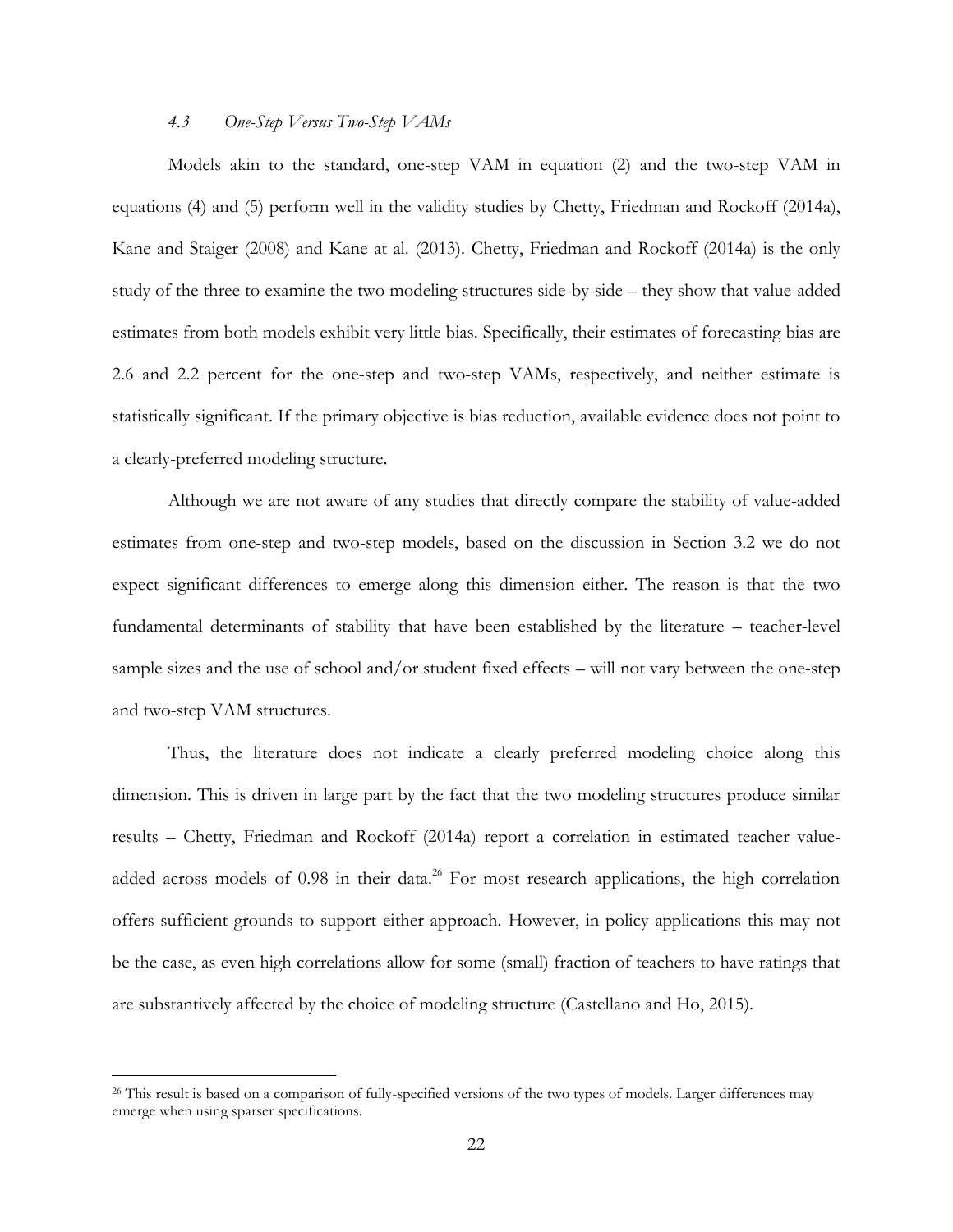### *4.4 Covariates*

We briefly introduced the conditioning variables that have been used by researchers in VAM specifications with equation (2). Of those variables, available evidence suggests that the most important, by far, are the controls for prior achievement (Chetty, Friedman and Rockoff, 2014a; Ehlert et al., 2013; Lockwood and McCaffrey, 2014; Rothstein, 2009).

Rothstein (2009) and Ehlert et al. (2013) show that multiple years of lagged achievement in the same subject are significant predictors of current achievement conditional on single-lagged achievement in the same subject, which indicates that model performance is improved by including these variables. Ehlert et al. (2013) note that "moving from a specification with three lagged scores to one with a single lagged score does not systematically benefit or harm certain types of schools or teachers (p. 19)," but this result is sensitive to the specification that they use. Lockwood and McCaffrey (2014) consider the inclusion of a more comprehensive set of prior achievement measures from multiple years and multiple subjects. They find that including the additional priorachievement measures attenuates the correlation between estimated teacher value-added and the average prior same-subject achievement of teachers' students.

Chetty, Friedman and Rockoff (2014a) examine the sensitivity of value-added to the inclusion of different sets of lagged-achievement information but use data only from the prior year. Specifically, rather than extending the time horizon to obtain additional lagged-achievement measures, they use lagged achievement in another subject along with aggregates of lagged achievement at the school and classroom levels. Similarly to Ehlert et al. (2013), Lockwood and McCaffrey (2014) and Rothstein (2009), they show that the additional measures of prior achievement are substantively important in their models. In one set of results they compare VAMs that include each student's own lagged achievement in two subjects, with and without school- and classroom-average lagged achievement in these subjects, to a model that includes only the student's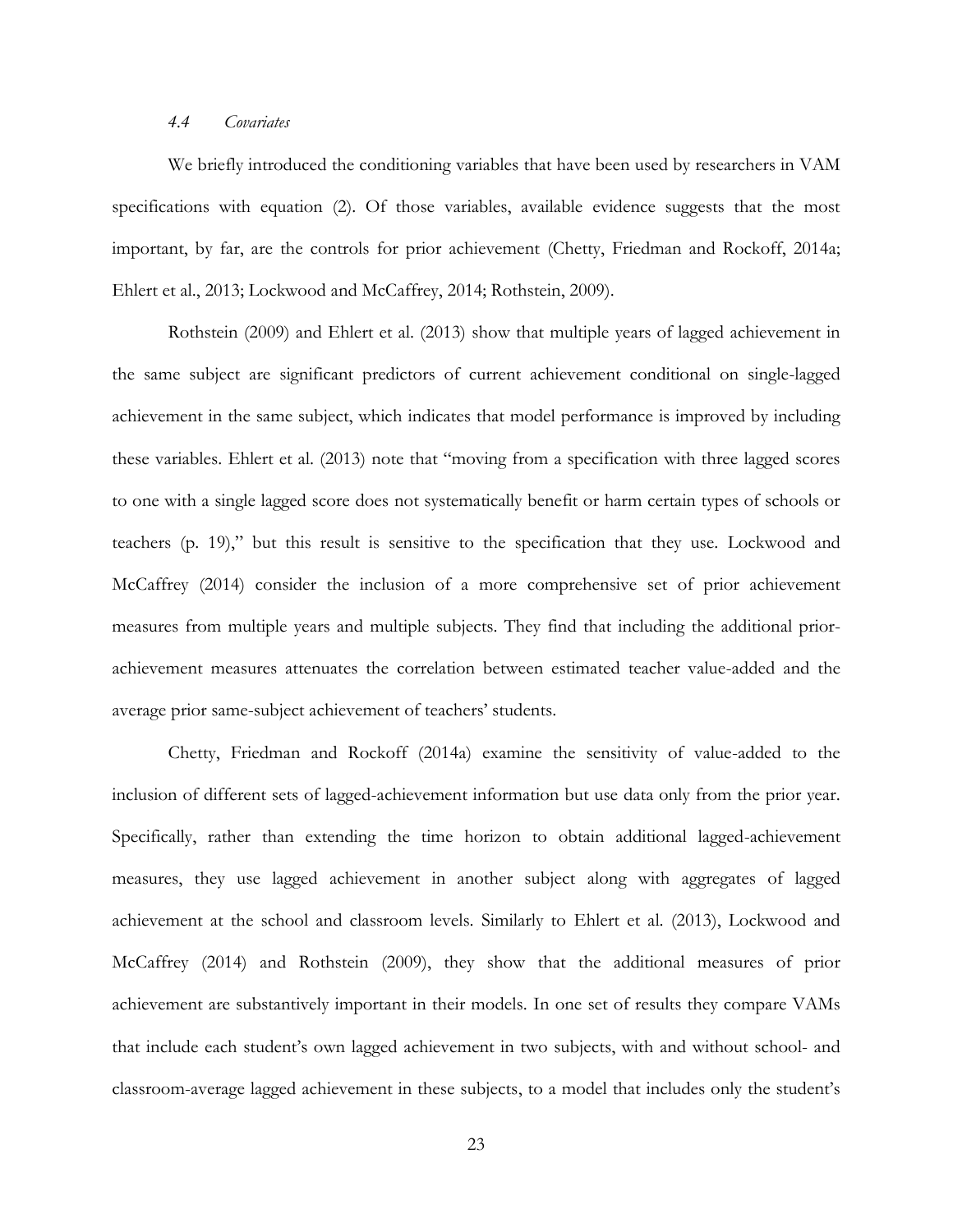own lagged achievement in the same subject. The models do not include any other control variables. Their quasi-experimental estimate of bias rises from 3.82 percent (statistically insignificant) with all controls for prior achievement, to 4.83 percent (statistically insignificant) with only controls for a student's own prior scores in both subjects, to 10.25 percent (statistically significant) with only controls for a student's prior score in the same subject. Notably, their estimate of bias in the model that includes the detailed prior-achievement measures, but no other covariates, is not far from their estimate based on the full model (2.58 percent, statistically insignificant).

Compared to the lagged-achievement controls, whether to include the additional demographic and socioeconomic controls that are typically found in VAMs is a decision that has been shown to be of limited practical consequence, at least in terms of global inference (Aaronson, Barrow and Sander, 2007; Ehlert et al., 2013; McCaffrey et al., 2004). However, two caveats to this general result are in order. First, the degree to which including demographic and socioeconomic controls in VAMs is important will depend on the richness of the prior-achievement controls in the model. Models with less information about prior achievement may benefit more from the inclusion of demographic and socioeconomic controls. Second, and re-iterating a point from above, in policy applications it may be desirable to include demographic and socioeconomic controls in VAMs, despite their limited impact on the whole, in order to guard against teachers in the most disparate circumstances being systematically identified as over- or under-performing. For personnel evaluations, it seems statistically prudent to use all available information about students and the schooling environment to mitigate as much bias in value-added estimates as possible. This is in contrast to federal guidelines for state departments of education issued in 2009, which discourage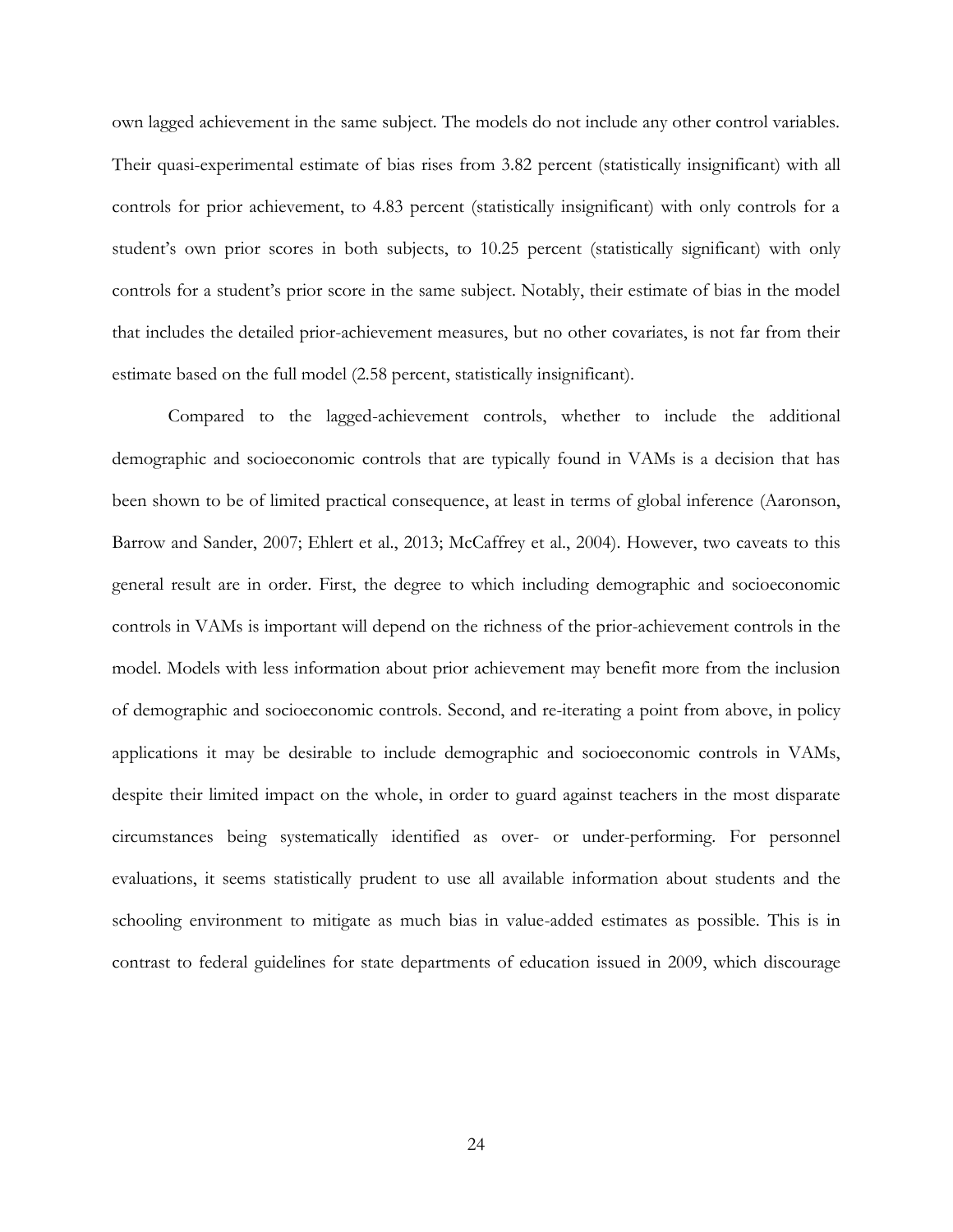the use of some control variables in value-added models (United States Department of Education,  $2009$ ).<sup>27</sup>

# **5. What we Know About Teacher Value-Added**

 $\overline{a}$ 

### *5.1 Teacher Value-Added is an Educationally and Economically Meaningful Measure*

A consistent finding across research studies is that there is substantial variation in teacher performance as measured by value-added. Much of the variation occurs within schools (e.g., see Aaronson, Barrow and Sander, 2007; Rivkin, Hanushek and Kain, 2005). Hanushek and Rivkin (2010) report estimates of the standard deviation of teacher value-added in math and reading (when available) across ten studies and conclude that the literature leaves "little doubt that there are significant differences in teacher effectiveness" (p. 269). The effect of a one-standard deviation improvement in teacher value-added on student test scores is estimated to be larger than the effect of a ten student reduction in class size (Rivkin, Hanushek and Kain, 2005; Jepsen and Rivkin, 2009). 28

Research has demonstrated that standardized test scores are closely related to school attainment, earnings, and economic outcomes (e.g., Chetty et al., 2011; Hanushek and Woessmann, 2008; Lazear, 2003; Murnane et al., 2000), which supports the test-based measurement of teacher effectiveness. Hanushek (2011) combines the evidence on the labor market returns to higher cognitive skills with evidence on the variation in teacher value-added to estimate the economic value of teacher quality. With a class size of 25 students, he estimates the economic value of a teacher who

<sup>27</sup> The federal guidelines are likely politically motivated, at least in part – see Ehlert et al. (forthcoming). Also note that some potential control variables reflect student designations that are partly at the discretion of education personnel. An example is special-education status. The decision of whether to include "discretionary" variables in high-stakes VAMs requires accounting for the incentives to label students that can be created by their inclusion.

<sup>&</sup>lt;sup>28</sup> Although the immediate effect on achievement of exposure to a high-value-added teacher is large, it fades out over time. A number of studies have documented rapid fade-out of teacher effects after one or two years (Kane and Staiger, 2008; Jacob, Lefgren and Sims, 2010; Rothstein, 2010). Chetty, Friedman and Rockoff (2014b) show that teachers' impacts on test scores stabilize at approximately 25 percent of the initial impact after 3-4 years. It is not uncommon for the effects of educational interventions to fade out over time (e.g., see Currie and Thomas, 2000; Deming, 2009; Krueger and Whitmore, 2001).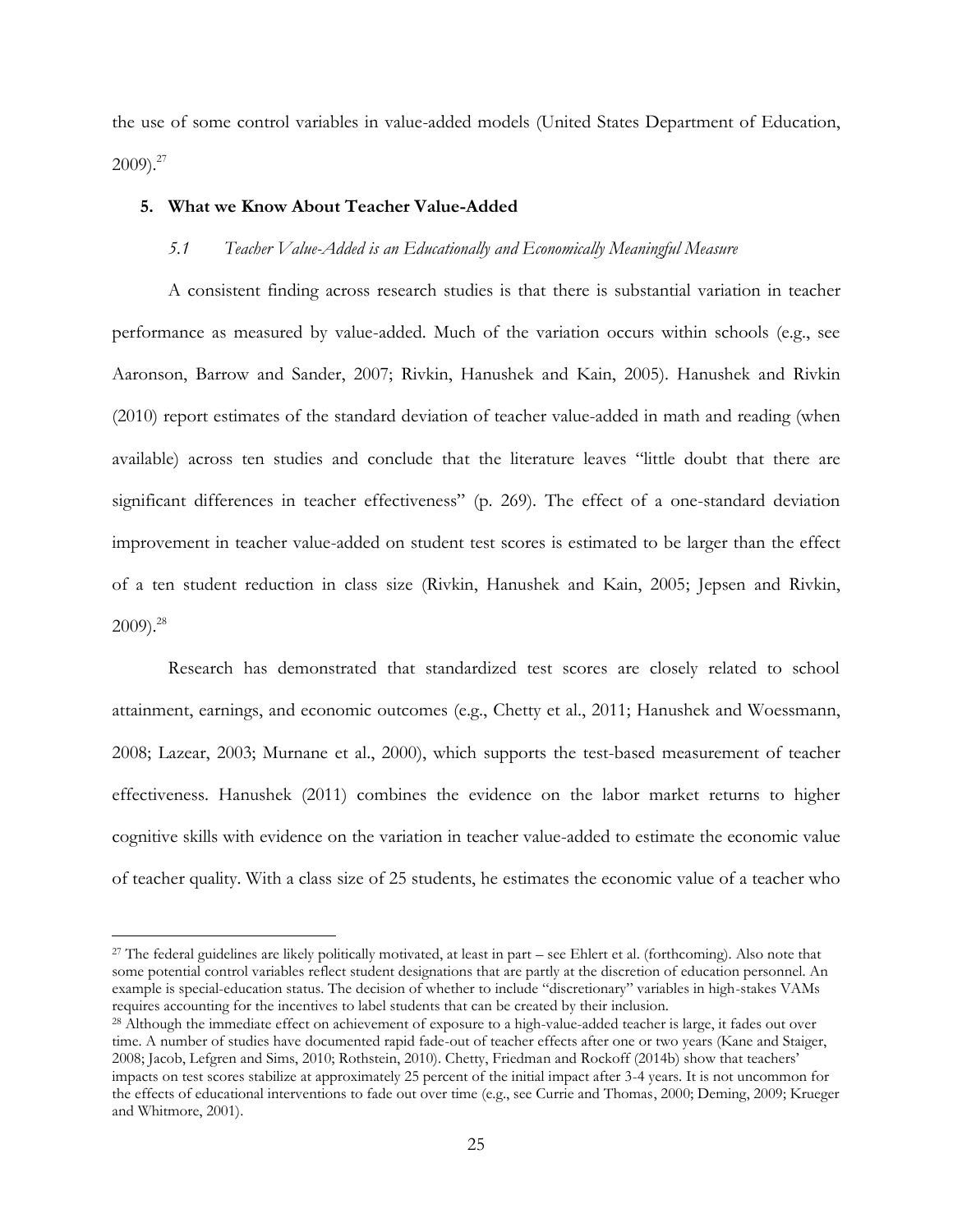is one-standard deviation above the mean to exceed \$300,000 across a range of parameterizations that allow for sensitivity to different levels of true variation in teacher quality, the decay of teacher effects over time, and the labor-market returns to improved test-score performance.

Chetty, Friedman and Rockoff (2014b) complement Hanushek's work by directly estimating the long-term effects of teacher value-added. Following on their initial validity study (Chetty, Friedman and Rockoff, 2014a), they use tax records from the Internal Revenue Service (IRS) to examine the impact of exposure to teacher value-added in grades 4-8 on a host of longer-term outcomes. They find that a one-standard deviation improvement in teacher value-added in a single grade raises the probability of college attendance at age 20 by 2.2 percent and annual earnings at age-28 by 1.3 percent. For an entire classroom, their earnings estimate implies that replacing a teacher whose performance is in the bottom 5 percent in value-added with an average teacher would increase the present discounted value of students' lifetime earnings by \$250,000.<sup>29</sup> In addition to looking at earnings and college attendance, they also show that exposure to more-effective teachers reduces the probability of teenage childbearing, increases the quality of the neighborhood in which a student lives as an adult, and raises participation in 401(k) savings plans.

*5.2 Teacher Value-Added is Positively but Imperfectly Correlated Across Subjects and Across Different Tests Within the Same Subject*

Goldhaber, Cowan and Walch (2013) correlate estimates of teacher value-added across subjects for elementary teachers in North Carolina. They report that the within-year correlation between math and reading value-added is 0.60. After adjusting for estimation error, which attenuates the correlational estimate, it rises to 0.80. Corcoran, Jennings and Beveridge (2011) and Lefgren and Sims (2012) also show that value-added in math and reading are highly correlated. The latter study

<sup>29</sup> The Chetty, Friedman and Rockoff (2014b) estimate is smaller than the comparable range of estimates from Hanushek (2011). Two key reasons are (1) Hanushek uses a lower discount rate for future student earnings, and (2) Hanushek allows for more persistence in teacher impacts over time. Nonetheless, both studies indicate that high-valueadded teachers are of substantial economic value.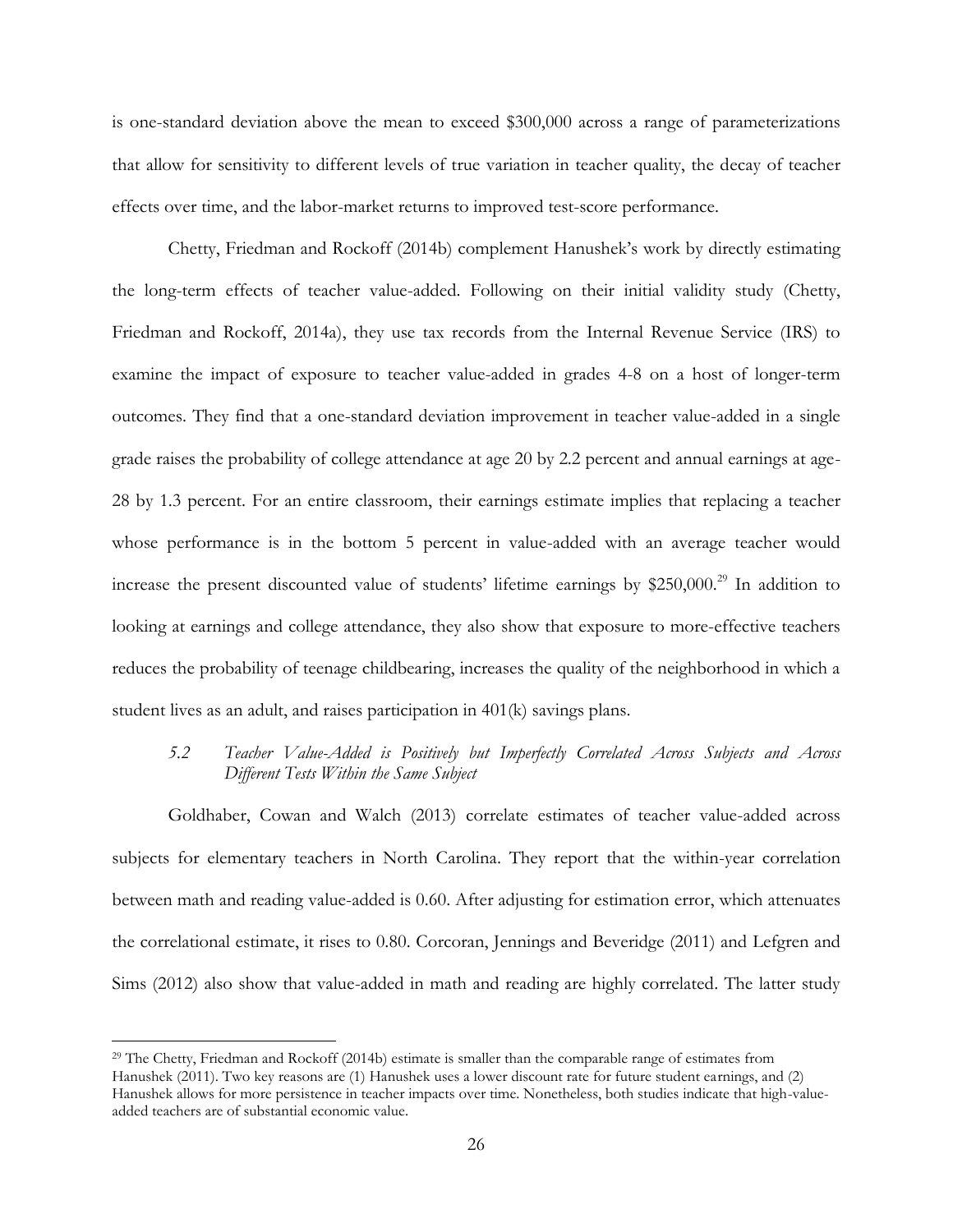leverages the cross-subject correlation to determine an optimal weighting structure for value-added in math and reading given the objective of predicting future value-added for teachers most accurately.

Teacher value-added is also positively but imperfectly correlated across different tests within the same subject. Lockwood et al. (2007) compare teacher value-added on the "procedures" and "problem solving" subcomponents of the same mathematics test.<sup>30</sup> They report correlations of value-added estimates across a variety of different VAM specifications. Estimates from their standard one-step, lagged-score VAM indicate a correlation of teacher value-added across testing subcomponents of approximately  $0.30^{31}$  This correlation is likely to be attenuated by two factors. First, as noted by the authors, there is a lower correlation between student scores on the two subcomponents of the test in their analytic sample relative to the national norming sample as reported by the test publisher. Second, the correlational estimate is based on estimates of teacher value-added that are not adjusted for estimation error, an issue that is compounded by the fact that the subcomponents of the test have lower reliability than the full test. $32$ 

Papay (2011) replicates the Lockwood et al. (2007) analysis with a larger sample of teachers and shrunken value-added estimates. The cross-subcomponent correlation of teacher value-added in his study is 0.55. Papay (2011) reports that most of the differences in estimated teacher value-added across test subcomponents cannot be explained by differences in test content or scaling, and thus

 $30$  The authors note that "procedures items cover computation using symbolic notation, rounding, computation in context and thinking skills, whereas problem solving covers a broad range of more complex skills and knowledge in the areas of measurement, estimation, problem solving strategies, number systems, patterns and functions, algebra, statistics, probability, and geometry. The two sets of items are administered in separately timed sections." (p. 49)

<sup>&</sup>lt;sup>31</sup> This is an average of their single-year estimates from the covariate adjusted model with demographics and lagged test scores from Table 2.

<sup>&</sup>lt;sup>32</sup> Lockwood et al. (2007) report that the subcomponent test reliabilities are high, but not as high as the reliability for the full test.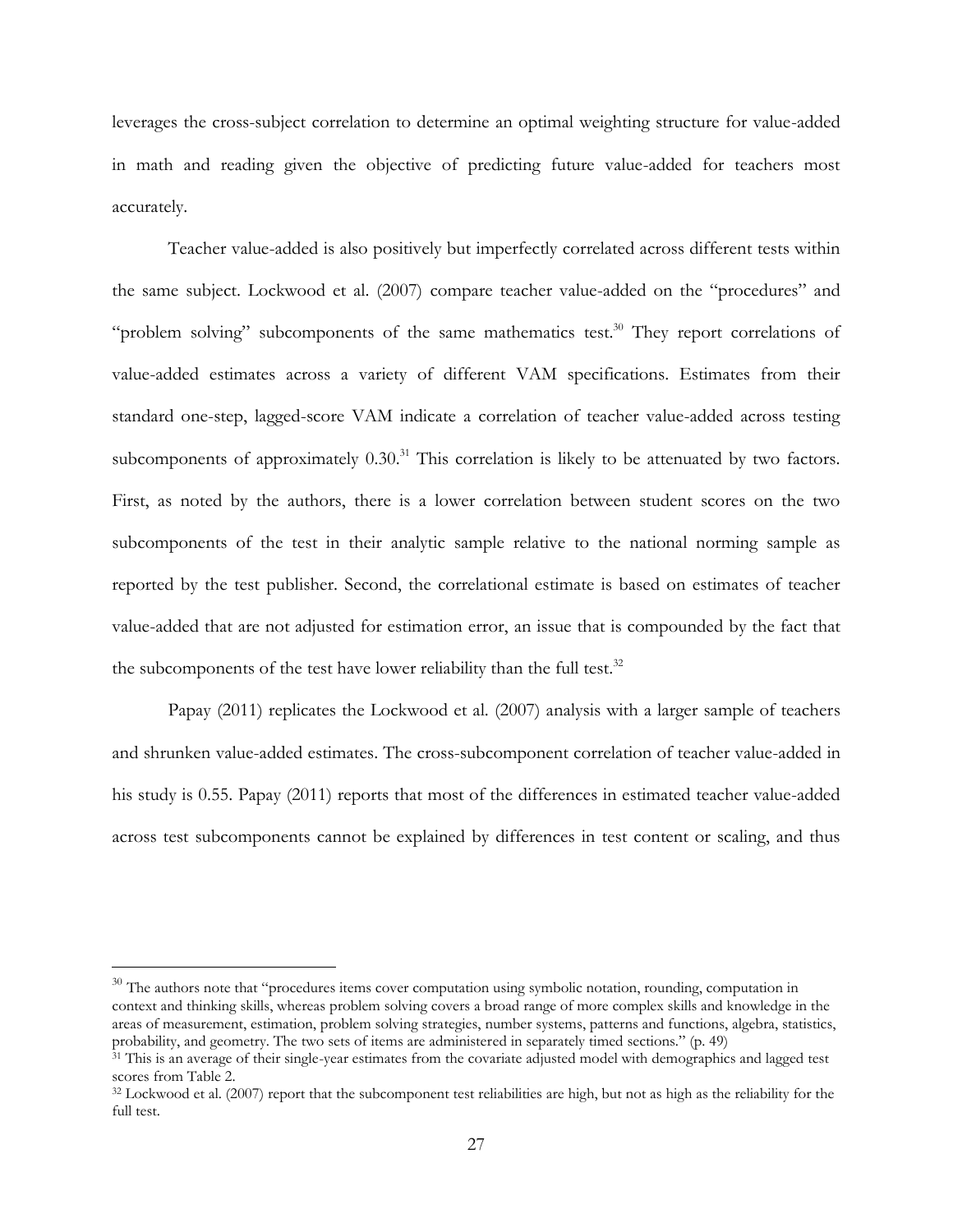concludes that the primary factor driving down the correlation is test measurement error.<sup>33</sup> Corcoran, Jennings and Beveridge (2011) perform a similar analysis and obtain similar results using student achievement on two separate math and reading tests administered in the Houston Independent School District. They report cross-test, same-subject correlations of teacher valueadded of 0.59 and 0.50 in math and reading, respectively. The tests they evaluate also differ in their stakes, and the authors show that the estimated variance of teacher value-added is higher on the high-stakes assessment in both subjects.

The practical implications of the correlations in teacher value-added across subjects and instruments are not obvious. The fact that the correlations across all alternative achievement metrics are clearly positive is consistent with there being an underlying generalizable teacher-quality component embodied in the measures. This is in line with what one would expect given the influence of teacher value-added on longer-term student outcomes (Chetty, Friedman and Rockoff, 2014b). However, it is disconcerting that different testing instruments can lead to different sets of teachers being identified as high- and low-performers, as indicated by the Corcoran, Jennings and Beveridge (2011), Lockwood et al. (2007) and Papay (2011) studies. Papay's (2011) conclusion that the lack of consistency in estimated value-added across assessments is largely the product of test measurement error seems reasonable, particularly when one considers the full scope for measurement error in student test scores (Boyd et al., 2013).

#### *5.3 Teacher Value-Added is Positively but Imperfectly Correlated with Other Evaluation Metrics*

Several studies have examined correlations between estimates of teacher value-added and alternative evaluation metrics. Harris and Sass (2014) and Jacob and Lefgren (2008) correlate teacher value-added with principal ratings from surveys. Jacob and Lefgren (2008) report a correlation of

<sup>&</sup>lt;sup>33</sup> Papay (2011) also compares value-added measures across tests that are given at different points in the school year and shows that test timing is an additional factor that contributes to differences in teacher value-added as estimated across testing instruments.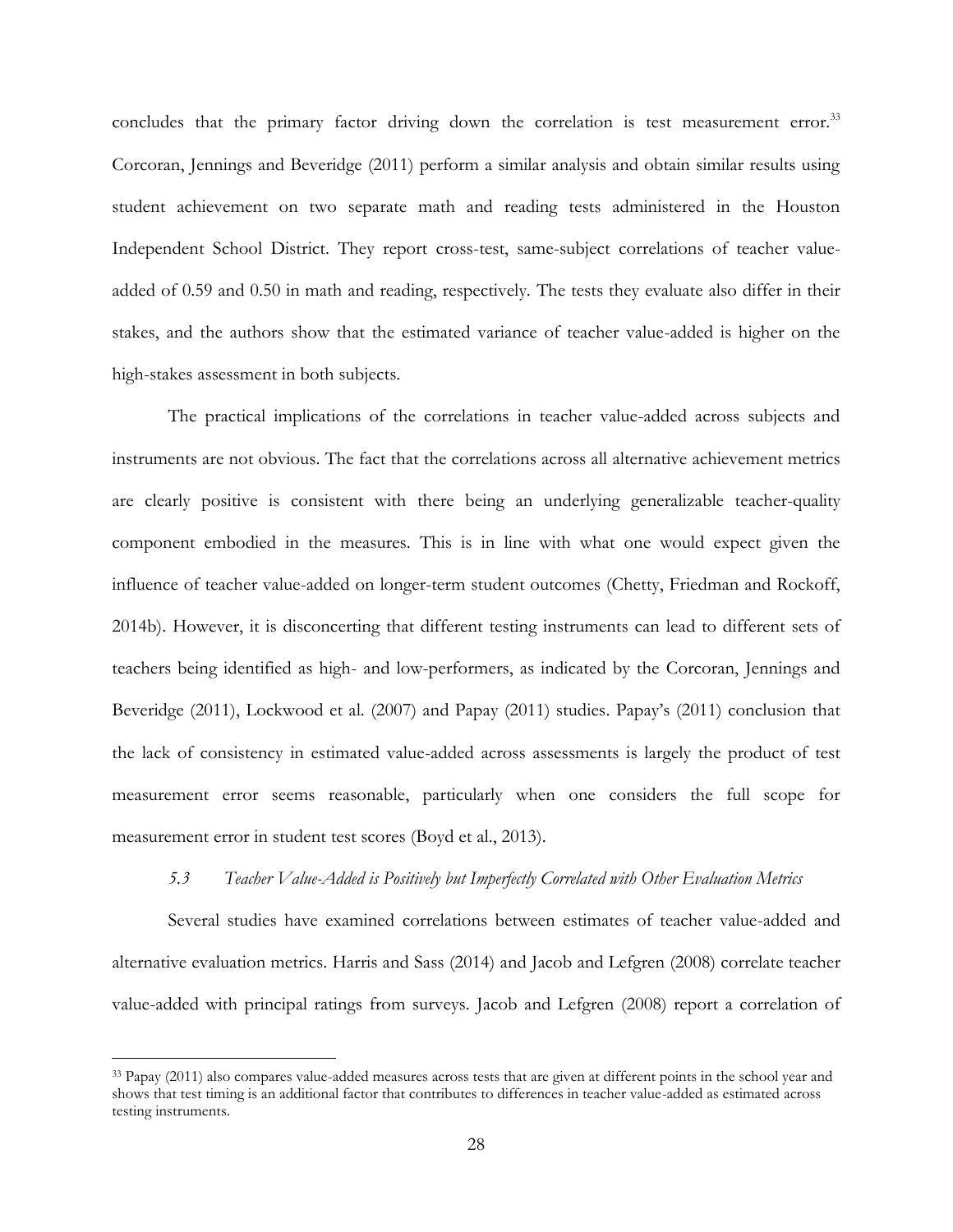0.32 between estimates of teacher value-added in math and principal ratings based on principals' beliefs about the ability of teachers to raise math achievement; the analogous correlation for reading is 0.29 (correlations are reported after adjusting for estimation error in the value-added measures). Harris and Sass (2014) report slightly larger correlations for the same principal assessment – 0.41 for math and 0.44 for reading – and also correlate value-added with "overall" principal ratings and report correlations in math and reading of 0.34 and 0.38, respectively.<sup>34</sup>

Data from the Measures of Effective Teaching (MET) project funded by the Bill and Melinda Gates Foundation have been used to examine correlations between teacher value-added and alternative evaluation metrics including classroom observations and student surveys. Using data primarily from middle school teachers who teach multiple sections within the same year, Kane and Staiger (2012) report that the correlation between teacher scores from classroom observations and value-added in math, measured across different classrooms, ranges from 0.16 to 0.26 depending on the observation rubric. The correlation between value-added in math and student surveys of teacher practice, also taken from different classrooms, is somewhat larger at 0.37. Correlations between value-added in reading and these alternative metrics remain positive but are lower. They range from 0.10 to 0.25 for classroom observations across rubrics, and the correlation between student survey results and reading value-added is 0.25.<sup>35</sup>

Kane et al. (2011) provide related evidence by estimating value-added models to identify the effects of teaching practice on student achievement. Teaching practice is measured in their study by the observational assessment used in the Cincinnati Public Schools' Teacher Evaluation System (TES). Cincinnati's TES is one of the few examples of a long-standing high stakes assessment with

<sup>34</sup> The question from the Harris and Sass (2014) study for the overall rating makes no mention of test scores: "Please rate each teacher on a scale from 1 to 9 with 1 being not effective to 9 being exceptional" (p. 188).

<sup>35</sup> Polikoff (2014) further documents that the correlations between these alternative evaluation measures and value-added vary across states, implying that different state tests are differentially sensitive to instructional quality as measured by these metrics.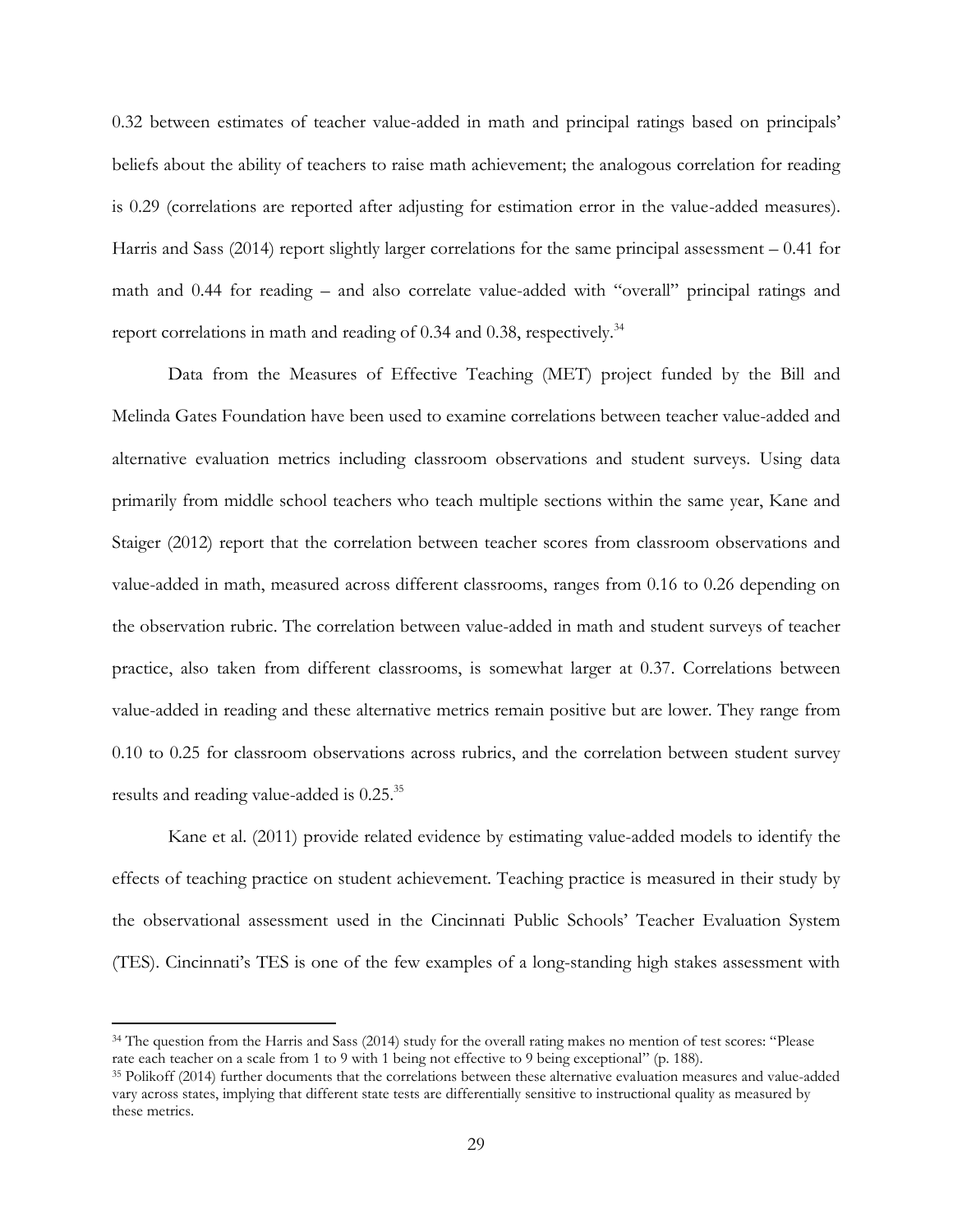external peer evaluators, and thus it is quite relevant for public policy (also see Taylor and Tyler, 2012). Consistent with the evidence from the MET project, the authors find that observational measures of teacher practice are positively correlated with value-added. Their preferred models that use a composite index to measure classroom practice imply that a 2.3 standard-deviation increase in the index (one point) corresponds to a little more than a one-standard-deviation increase in teacher value-added in reading, and a little less than a one-standard-deviation increase in math.<sup>36</sup>

The positive correlations between value-added and the alternative, non-test-based metrics lends credence to the informational value of these metrics in light of the strong validity evidence emerging from the research literature on value-added. Indeed, out-of-sample estimates of teacher quality based on principal ratings, observational rubrics and student surveys positively predict teacher impacts on student achievement, although not as well as out-of-sample value-added (Harris and Sass, 2014; Jacob and Lefgren, 2008; Kane et al., 2011; Kane and Staiger, 2012). At present, no direct evidence on the longer-term effects of exposure to high-quality teachers along these alternative dimensions is available.<sup>37</sup>

### **6. Policy Applications**

 $\overline{a}$ 

### *6.1 Using Value-Added to Inform Personnel Decisions in K-12 Schools*

The wide variation in teacher value-added that has been consistently documented in the literature has spurred research examining the potential benefits to students of using information about value-added to improve workforce quality. The above-referenced studies by Hanushek (2011) and Chetty, Friedman and Rockoff (2014b) perform direct calculations of the benefits associated with removing ineffective teachers and replacing them with average teachers (also see Hanushek,

<sup>36</sup> Rockoff and Speroni (2011) also provide evidence that teachers who receive better subjective evaluations produce greater gains in student achievement. A notable aspect of their study is that some of the evaluation metrics they consider come from prior to teachers being hired into the workforce.

<sup>37</sup> Because many of these metrics are just emerging in rigorous form (e.g., see Weisberg et al., 2009), a study comparable to something along the lines of Chetty et al. (2014b) may not be possible for some time. In the interim, non-cognitive outcomes such as persistence in school and college-preparatory behaviors, in addition to cognitive outcomes, can be used to vet these alternative measures similarly to the recent literature on VAMs.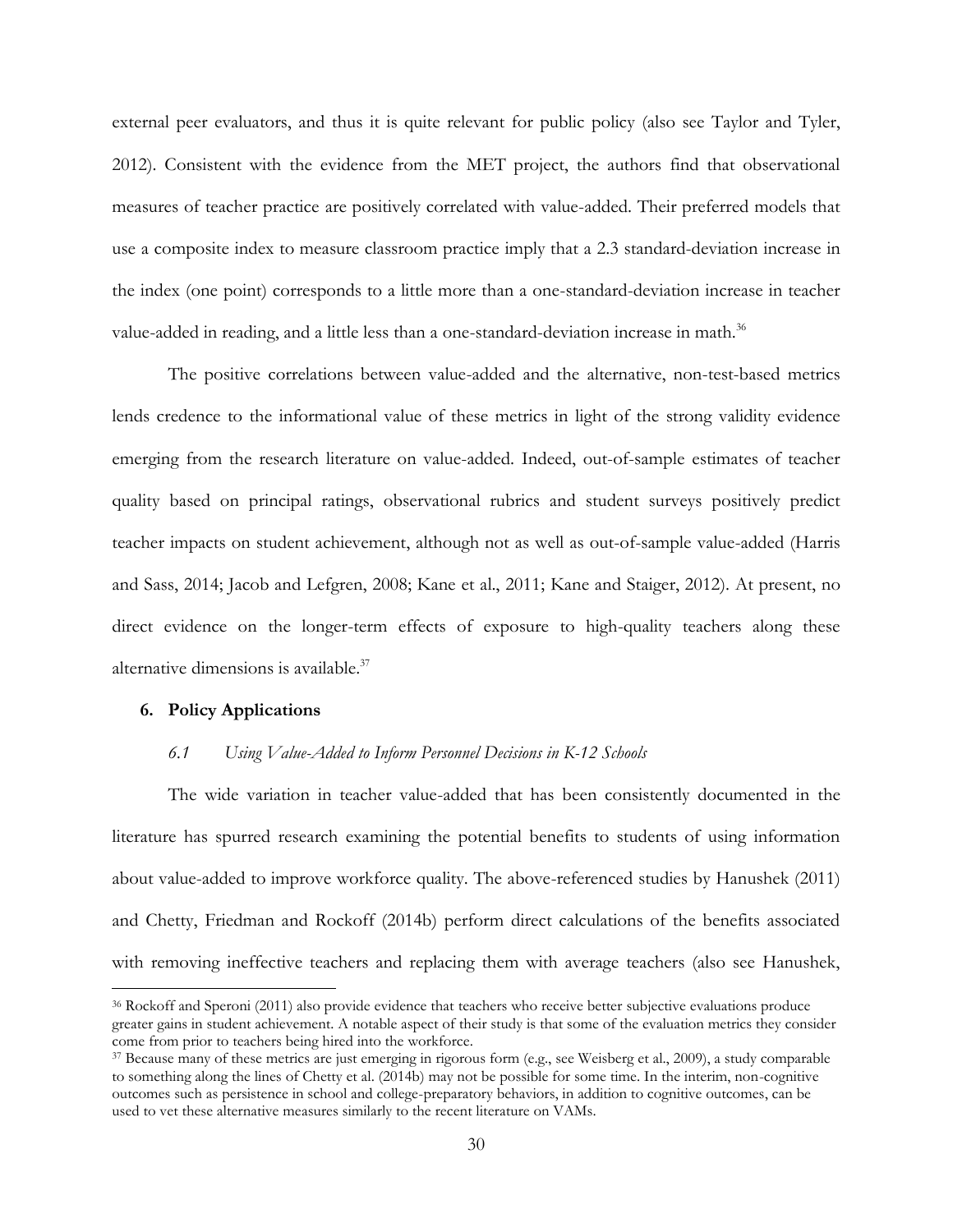2009). Their analyses imply that using estimates of teacher-value added to inform personnel decisions would lead to substantial gains in the production of human capital in K-12 schools. Similarly, Winters and Cowen (2013) use simulations to show how incorporating information about teacher value-added into personnel policies can lead to improvements in workforce quality over time.

Monetizing the benefits of VAM-based removal policies and comparing them to costs suggests that they will easily pass a cost-benefit test (Chetty, Friedman and Rockoff, 2014b).<sup>38</sup> A caveat is that the long-term labor supply response is unknown. Rothstein (2015) develops a structural model to describe the labor market for teachers that incorporates costs borne by workers from the uncertainty associated with teacher evaluations based on value-added. He estimates that teacher salaries would need to rise under a more-rigorous, VAM-based personnel policy. The salary increase would raise costs, but not by enough to offset the benefits of the improvements in workforce quality (Chetty, Friedman and Rockoff, 2014b; Rothstein, 2015). However, as noted by Rothstein (2015), his findings are highly sensitive to how he parameterizes his model. This limits inference given the general lack of evidence in the literature with regard to several of his key parameters – in particular, the elasticity of labor supply and the degree of foreknowledge that prospective teachers possess about their own quality. As more-rigorous teacher evaluation systems begin to come online, monitoring the labor-supply response will be an important area of research. Initial evidence from the most mature high-stakes system that incorporates teacher value-added into personnel decisions – the IMPACT evaluation system in Washington, DC – provides no indication of an adverse labor-supply response of yet (Dee and Wyckoff, 2013).

<sup>38</sup> Studies by Boyd et al. (2011) and Goldhaber and Theobald (2013) consider the use of value-added measures to inform personnel policies within the more narrow circumstance of forced teacher layoffs. Both studies show that layoff policies based on value-added result in significantly higher student achievement relative to layoff policies based on seniority. Seniority-driven layoff policies were a central point of contention in the recent Vergara v. California court case.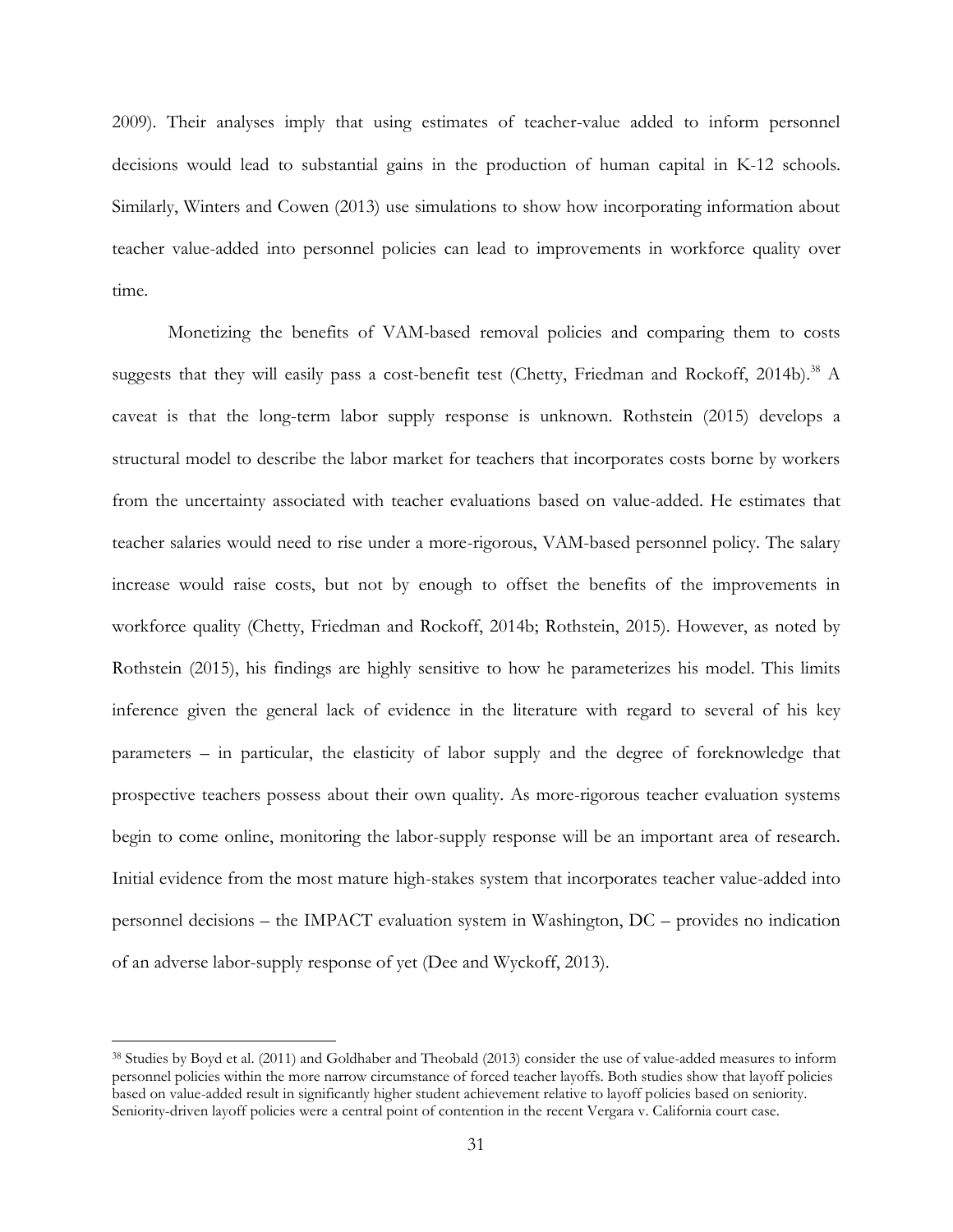In addition to developing rigorous teacher evaluation systems that formally incorporate teacher value-added, there are several other ways that information about value-added can be leveraged to improve workforce quality. For example, Rockoff et al. (2012) show that simply providing information to principals about value-added increases turnover for teachers with low performance estimates and decreases turnover for teachers with high estimates. Correspondingly, average teacher productivity increases. Student achievement increases in line with what one would expect given the workforce-quality improvement.

Condie, Lefgren and Sims (2014) suggest an alternative use of value-added to improve student achievement. Although they perform simulations indicating that VAM-based removal policies will be effective (corroborating earlier studies), they also argue that value-added can be leveraged to improve workforce quality without removing any teachers. Specifically, they propose to use value-added to match teachers to students and/or subjects according to their comparative advantages (also see Goldhaber, Cowan and Walch, 2013). Their analysis suggests that data driven workforce re-shuffling has the potential to improve student achievement by more than a removal policy targeted at the bottom 10-percent of teachers.

Glazerman et al. (2013) consider the benefits of a different type of re-shuffling based on value-added. They study a program that provides pecuniary bonuses to high-value-added teachers who are willing to transfer to high-poverty schools from other schools. The objective of the program is purely equity-based. Glazerman et al. (2013) show that the teacher transfer policy raises student achievement in high-poverty classrooms that are randomly assigned to receive a high-valueadded transfer teacher. 39

<sup>&</sup>lt;sup>39</sup> There is some heterogeneity underlying this result. Specifically, Glazerman et al. (2013) find large, positive effects for elementary classrooms that receive a transfer teacher but no effects for middle-school classrooms.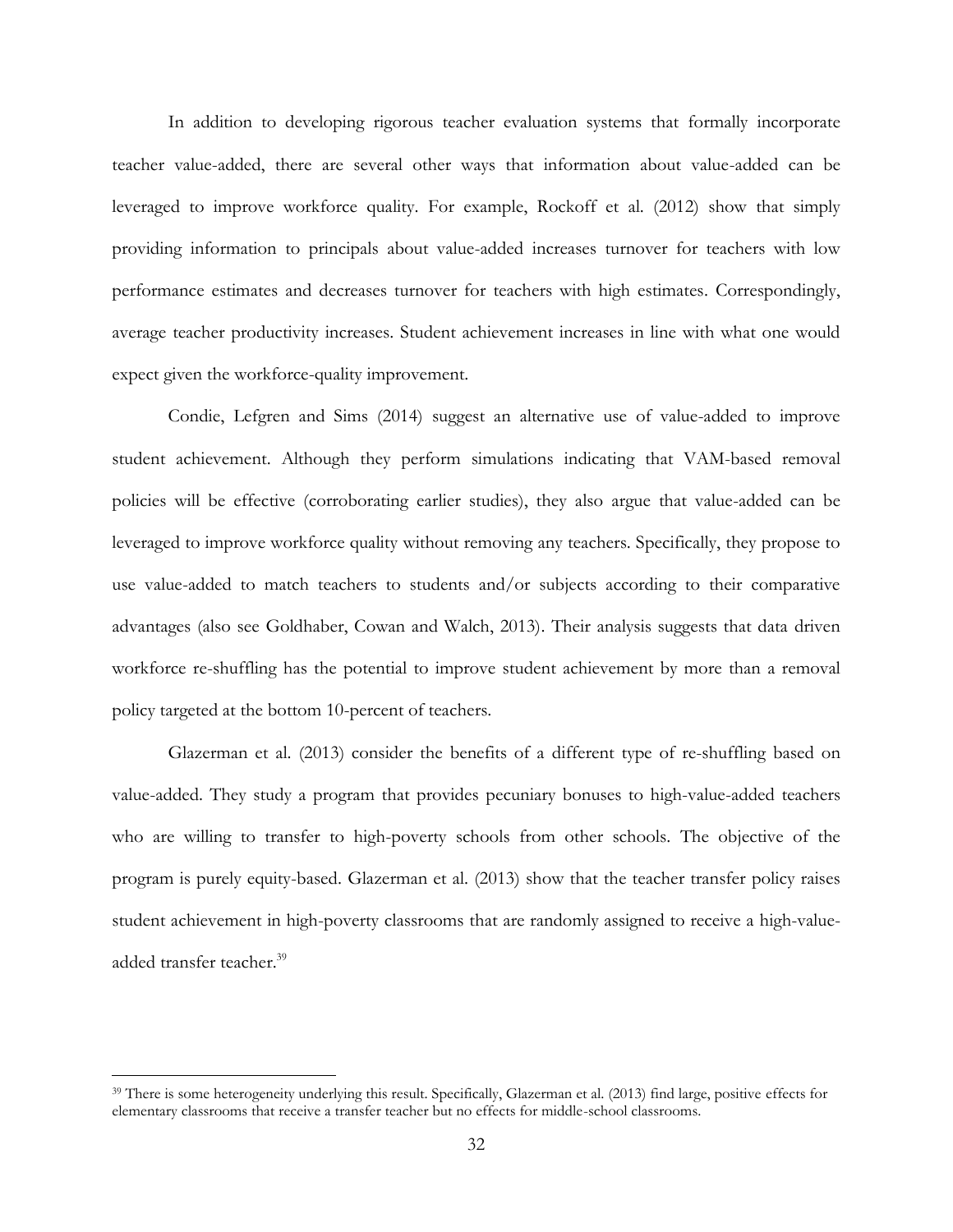### *6.2 Teacher Value-Added as a Component of Combined Measures of Teaching Effectiveness*

Emerging teacher evaluation systems in practice are using value-added as one component of a larger "combined measure." Combined measures of teaching effectiveness also typically include non-test-based performance measures like classroom observations, student surveys and measures of professionalism.<sup>40</sup> Many of the non-test-based measures are newly emerging, at least in rigorous form (see Weisberg et al., 2009). The rationale for incorporating multiple measures into teacher evaluations is that teaching effectiveness is multi-dimensional and no single measure can capture all aspects of quality that are important.

Mihaly et al. (2013a) consider the factors that go into constructing an optimal combined measure based on data from the MET project. The components of the combined measure that they consider are teacher value-added on several assessments, student surveys and observational ratings. Their analysis highlights the challenges associated with properly weighting the various components in a combined-measure evaluation system. Assigning more weight to any individual component makes the combined measure a stronger predictor of that component in the future, but a weaker predictor of the other components. Thus, the optimal approach to weighting depends in large part on value judgments about the different components by policymakers.<sup>41</sup>

The most mature combined-measure evaluation system in the United States, and the one that has received the most attention nationally, is the IMPACT evaluation system in Washington, DC. IMPACT evaluates teachers based on value-added, teacher-assessed student achievement, classroom observations and a measure of commitment to the school community.<sup>42</sup> Teachers

<sup>40</sup> School districts that are using or in the process of developing combined measures of teaching effectiveness include Los Angeles (Strunk, Weinstein, and Makkonen, 2014), Pittsburgh (Scott and Correnti, 2013) and Washington DC (Dee and Wyckoff, 2013); state education agencies include Delaware, New Mexico, Ohio, and Tennessee (White, 2014). <sup>41</sup> Polikoff (2014) further considers the extent to which differences in the sensitivity of state tests to the quality and/or content of teachers' instruction should influence how weights are determined in different states. He recommends that states explore their own data to determine the sensitivity of their tests to high-quality instruction.

<sup>&</sup>lt;sup>42</sup> The weight on value-added in the combined measure was 35 percent for teachers with value-added scores during the 2013-2014 school year, down from 50 percent in previous years (as reported by Dee and Wyckoff, 2013). The 15 percent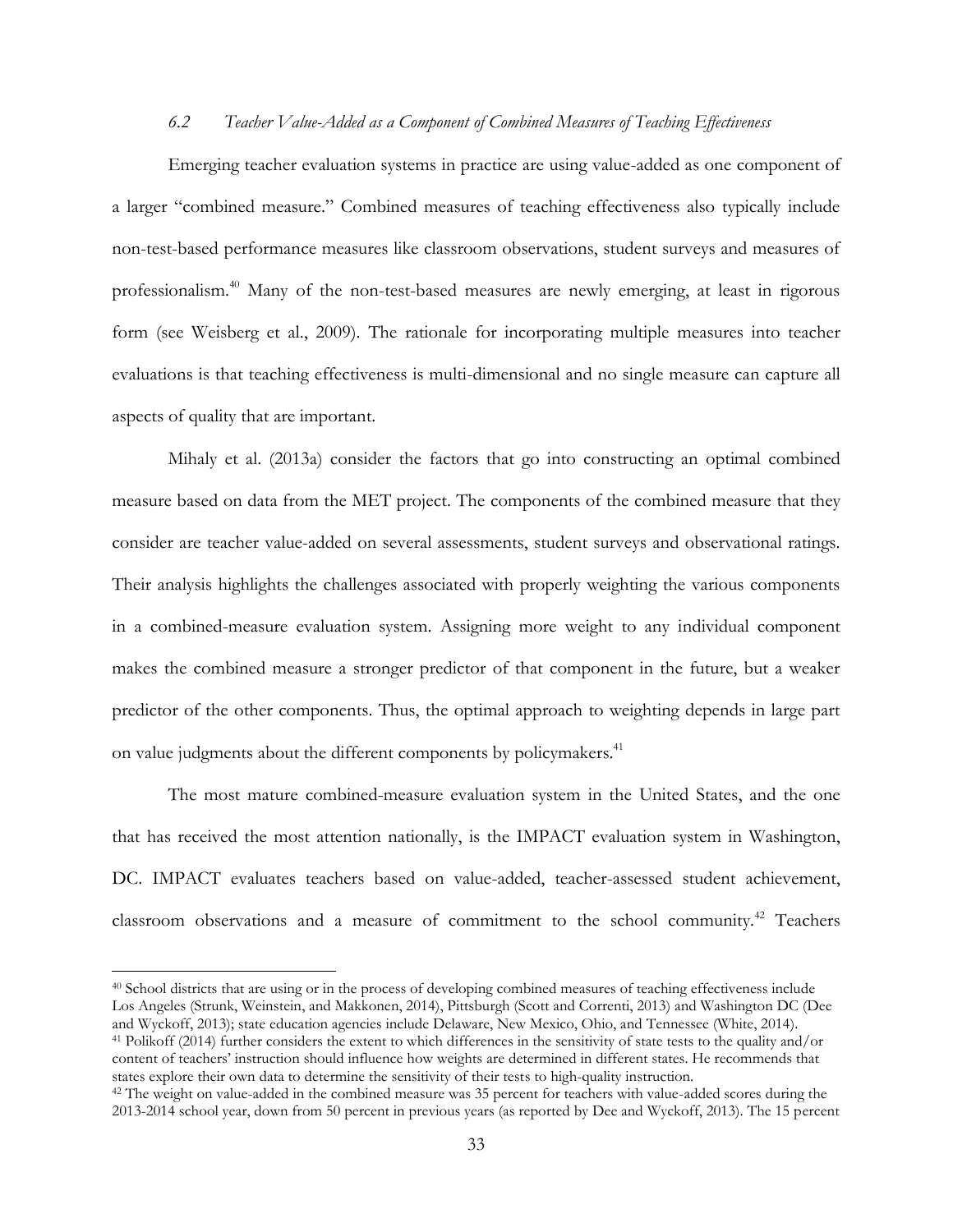evaluated as ineffective under IMPACT are dismissed immediately, teachers who are evaluated as minimally effective face pressure to improve under threat of dismissal (dismissal occurs with two consecutive minimally-effective ratings), and teachers rated as highly effective receive a bonus the first time and an escalating bonus for two consecutive highly-effective ratings (Dee and Wyckoff, 2013). Using a regression discontinuity design, Dee and Wyckoff (2013) show that teachers who are identified as minimally effective a single time are much more likely to voluntarily exit, and for those who do stay, they are more likely to perform better in the following year.<sup>43</sup> Dee and Wyckoff  $(2013)$ also show that teachers who receive a first highly-effective rating improve their performance in the following year, a result that the authors attribute to the escalating bonus corresponding to two consecutive highly-effective ratings.

In Washington DC, at least during the initial years of IMPACT, there is no *prima facie*  evidence of an adverse labor-supply effect. Dee and Wyckoff (2013) report that new teachers in Washington DC entering after the second year of IMPACT's implementation were rated as significantly more effective than teachers who left (about one-half of a standard deviation of IMPACT scores). The labor-supply response in Washington DC could be due to the simultaneous introduction of performance bonuses in IMPACT and/or idiosyncratic aspects of the local teacher labor market. Thus, while this is an interesting early result, labor-supply issues bear careful monitoring as similar teacher evaluation systems emerge in other locales across the United States.

### **7. Conclusion**

 $\overline{a}$ 

This article has reviewed the literature on teacher value-added, covering issues ranging from technical aspects of model design to the use of value-added in public policy. A goal of the review has been to highlight areas of consensus and disagreement in research. Although a broad spectrum of

drop in the weight on value-added for eligible teachers was offset in 2013-2014 by a 15-percent weight on teacherassessed student achievement, which was not used to evaluate value-added eligible teachers in prior years.

<sup>&</sup>lt;sup>43</sup> Dee and Wyckoff's research design is not suited to speak to whether the improvement represents a causal effect on performance or is the result of selective retention.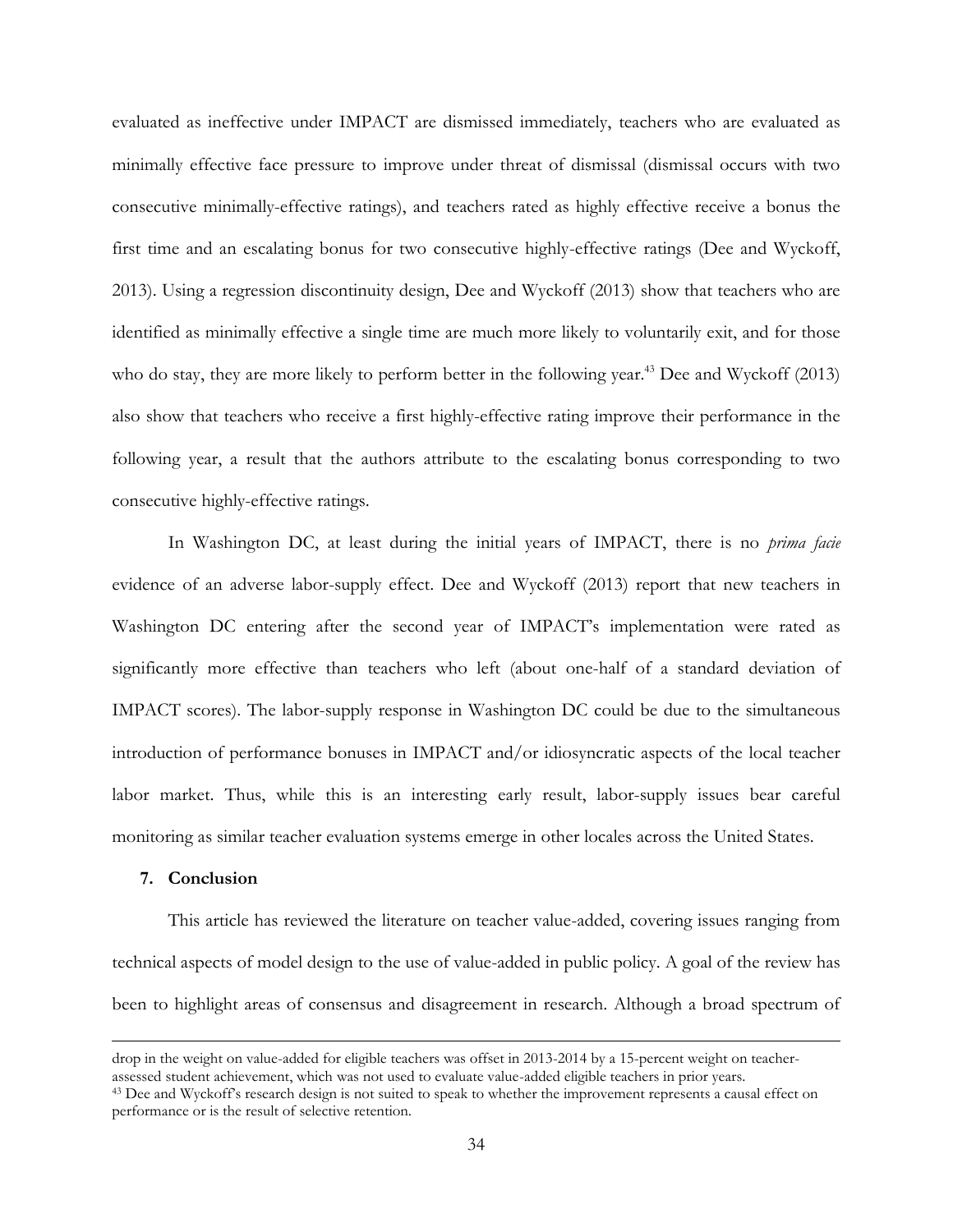views is reflected in available studies, along a number of important dimensions the literature appears to be converging on a widely-accepted set of facts.

Perhaps the most important result for which consistent evidence has emerged in research is that students in K-12 schools stand to gain substantially from policies that incorporate information about value-added into personnel decisions for teachers (Boyd et al., 2011; Chetty, Friedman and Rockoff, 2014b; Condie, Lefgren and Sims, 2014; Dee and Wyckoff, 2013; Glazerman, 2013; Goldhaber, Cowan and Walch, 2013; Goldhaber and Theobald, 2013; Hanushek, 2009, 2011; Rothstein, 2015; Winters and Cowen, 2013). The consistency of this result across the variety of policy applications that have been considered in the literature is striking. In some applications the costs associated with incorporating value-added into personnel policies would likely be small – examples include situations where mandatory layoffs are required (Boyd et al., 2011; Goldhaber and Theobald, 2013), and the use of value-added to adjust teaching responsibilities rather than make what are likely to be more-costly and less-reversible retention/removal decisions (Condie, Lefgren and Sims, 2014; Goldhaber, Cowan and Walch, 2013). However, even in more costly applications, such as the use of value-added to inform decisions about retention and removal, available evidence suggests that the benefits to students of using value-added to inform decision-making will outweigh the costs (Chetty, Friedman and Rockoff, 2014b; Rothstein, 2015).

In addition to the growing consensus among researchers on this critical issue, our review also uncovers a number of other areas where the literature is moving toward general agreement (many of which serve as the building blocks for the consensus described in the previous paragraph). For example, the research studies that have employed the strongest experimental and quasiexperimental designs to date indicate that the scope for bias in estimates of teacher value-added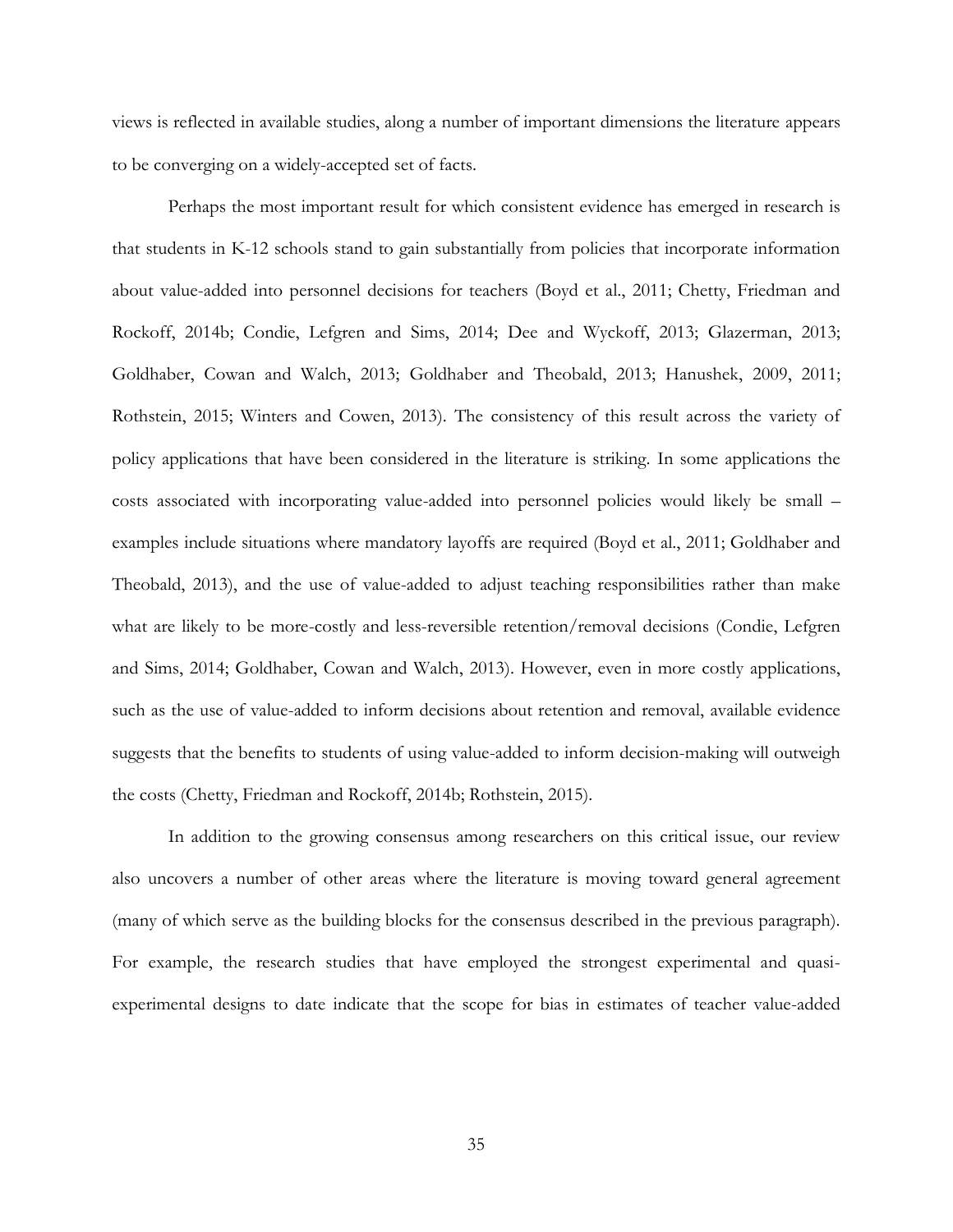from standard models is quite small.<sup>44</sup> Similarly, aggregating available evidence on the stability of value-added reveals consistency in the literature along this dimension as well. In addition, agreement among researchers on a number of model-specification issues has emerged, ranging from which covariates are the most important in the models to whether gain-score or lagged-score VAMs produce more reliable estimates.

Still, our understanding of a number of issues would benefit from more evidence. An obvious area for expansion of research is into higher grades, as the overwhelming majority of studies focus on students and teachers in elementary and middle schools. The stronger sorting that occurs as students move into higher grades will make estimating value-added for teachers in these grades more challenging, but not impossible. There are also relatively few studies that examine the portability of teacher value-added across schools (e.g., see Jackson, 2013; Xu, Ozek and Corritore, 2012). A richer evidence base on cross-school portability would be helpful for designing policies aimed at, among other things, improving equity in access to effective teachers (as in Glazerman et al., 2013). Another area worthy of additional exploration is the potential to improve instructional quality by using information about value-added to inform teacher assignments, ranging from which subjects to teach to how many students to teach (Condie, Lefgren and Sims, 2014; Goldhaber, Cowan and Walch, 2013; Hansen, 2014). More work is also needed on the relationships between value-added and alternative evaluation metrics, like those used in combined measures of teaching effectiveness (e.g., classroom observations, student surveys, etc.). Using value-added to validate these measures, and determining how to best combine other measures with value-added to evaluate teachers, can help to inform decision-making in states and school districts working to develop and implement more rigorous teacher evaluation systems.

<sup>&</sup>lt;sup>44</sup> As described above, the caveat to this result is that the absence of bias in current research settings does not preclude bias elsewhere or in the future. Nonetheless, available evidence to date offers optimism about the ability of value-added to capture performance differences across teachers.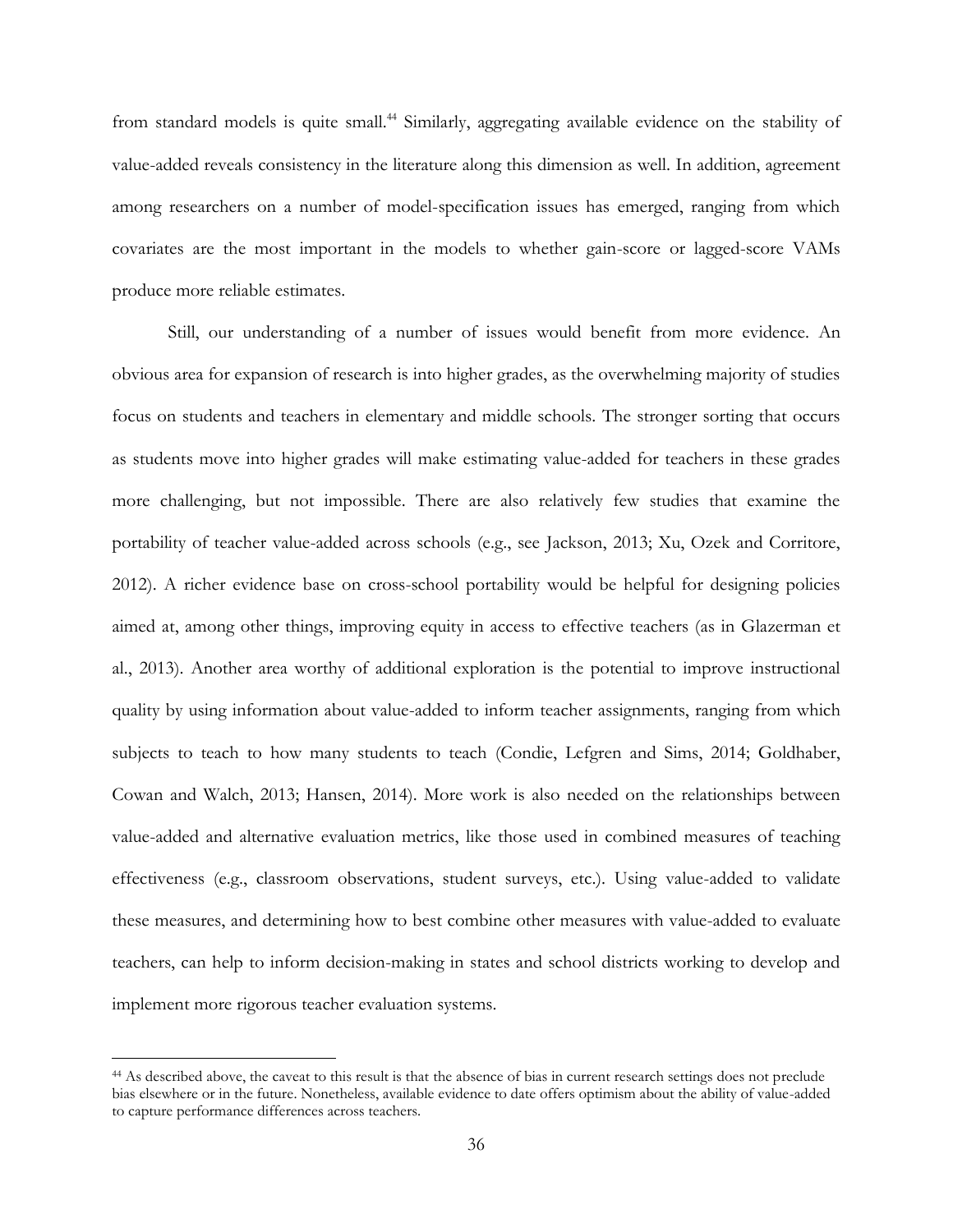As state and district evaluation systems come online and start to mature, it will be important to examine how students, teachers and schools are affected along a number of dimensions (with Dee and Wyckoff, 2013, serving as an early example). Heterogeneity in implementation across systems can be leveraged to learn about the relative merits of different types of personnel policies, ranging from retention/removal policies to merit pay to the data driven re-shuffling of teacher responsibilities. Studying these systems will also shed light on some of the labor-market issues raised by Rothstein (2015), about which we currently know very little.

In summary, the literature on teacher value-added has provided a number of valuable insights for researchers and policymakers, but much more remains to be learned. Given what we already know, this much is clear: the implementation of personnel policies designed to improve teacher quality is a high-stakes proposition for students in K-12 schools. It is the students who stand to gain the most from efficacious policies, and who will lose the most from policies that come up short.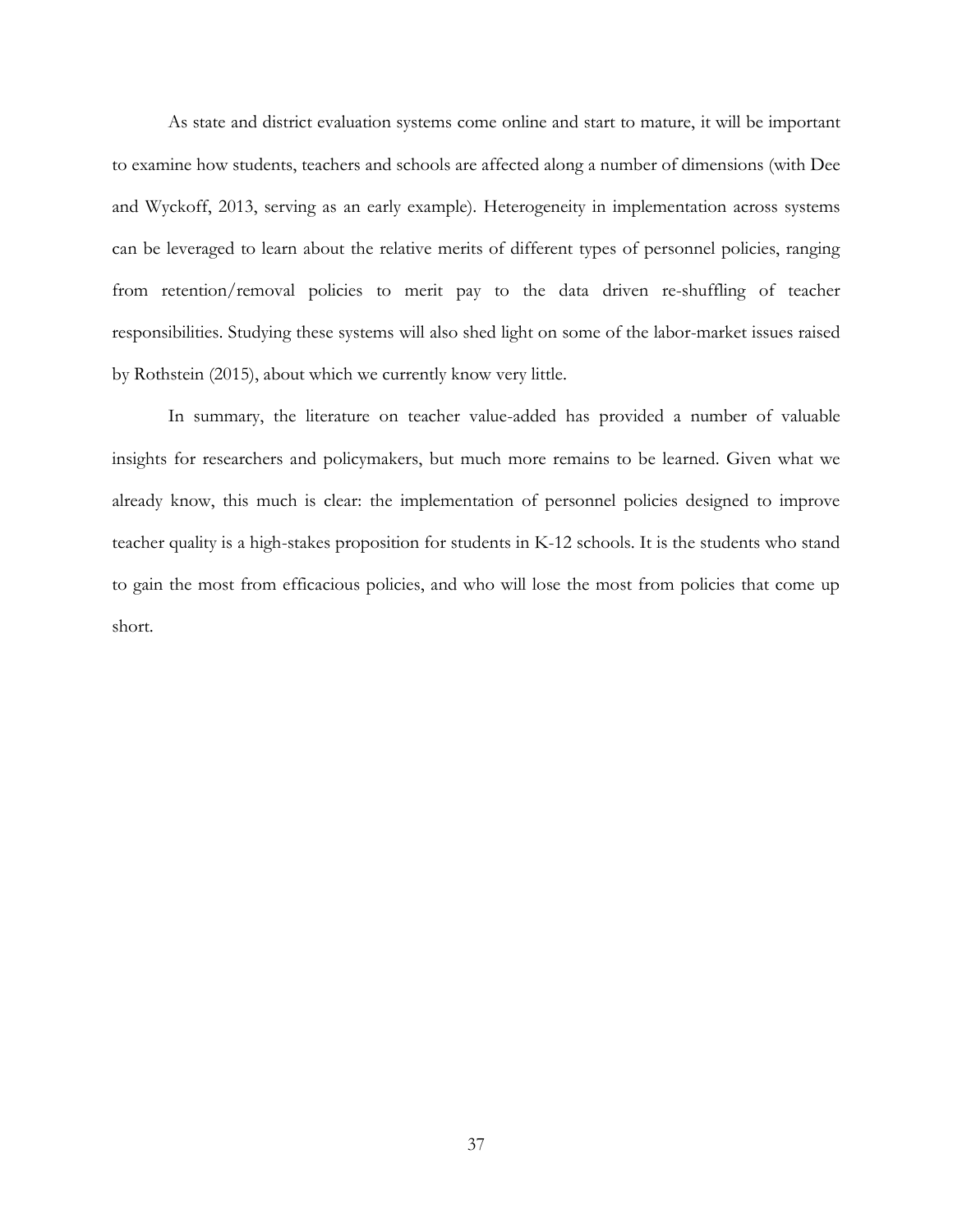References

Aaronson, Daniel, Lisa Barrow and William Sander. 2007. Teachers and Student Achievement in the Chicago Public High Schools. *Journal of Labor Economics* 25(1), 95-135.

Andrabi, Tahir, Jishnu Das, Asim Ijaz Khwaja and Tristan Zajonc. 2011. Do Value-Added Estimates Add Value? Accounting for Learning Dynamics. *American Economic Journal: Applied Economics* 3(3): 29- 54.

Bacher-Hicks, Andrew, Thomas J. Kane and Douglas O. Staiger. 2014. Validating Teacher Effect Estimates Using Changes in Teacher Assignments in Los Angeles. NBER Working Paper No. 20657.

Baker, Eva L., Paul E. Barton, Linda Darling-Hammond, Edward Haertel, Helen F. Ladd, Robert L. Linn, Diane Ravitch, Richard Rothstein, Richard J. Shavelson, and Lorrie A. Shepard. 2010. Problems with the Use of Student Test Scores to Evaluate Teachers. Economic Policy Institute Briefing Paper No. 278.

Barlevy, Gary and Derek Neal. 2012. Pay for Percentile. *American Economic Review* 102(5), 1805-31.

Ben-Porath, Yoram. 1967. The Production of Human Capital and the Life-Cycle of Earnings. *Journal of Political Economy* 75(4), 352-365.

Betts, Julian R. and Y. Emily Tang. Value-Added and Experimental Studies of the Effect of Charter Schools on Student Achievement: A Literature Review. 2008. Bothell, WA: National Charter School Research Project, Center on Reinventing Public Education.

Betts, Julian R., Andrew C. Zau and Kevin King. 2005. *From Blueprint to Reality: San Diego's Education Reforms*. San Francisco, CA: Public Policy Institute of California.

Biancarosa, Gina, Anthony S. Byrk and Emily Dexter. 2010. Assessing the Value-Added Effects of Literacy Collaborative Professional Development on Student Learning. *Elementary School Journal* 111(1), 7-34.

Boyd, Donald, Hamilton Lankford, Susanna Loeb and James Wyckoff. 2011. Teacher Layoffs: An Empirical Illustration of Seniority v. Measures of Effectiveness*. Education Finance and Policy* 6(3), 439- 454.

Boyd, Donald, Hamilton Lankford, Susanna Loeb and James Wyckoff. 2013. Measuring Test Measurement Error: A General Approach. *Journal of Educational and Behavioral Statistics* 38(6), 629-663.

Campbell, Donald T. 1976. Assessing the Impact of Planned Social Change. Occasional Paper Series #8). Hanover, NH: The Public Affairs Center, Dartmouth College.

Castellano, Katherine E. and Andrew D. Ho. 2015. Practical Differences Among Aggregate-Level Conditional Status Metrics: From Median Student Growth Percentiles to Value-Added Models. *Journal of Educational and Behavioral Statistics* 40(1), 35-68.

Chetty, Raj, John Friedman, Nathaniel Hilger, Emmanual Saez, Diane Whitmore Schanzenbach and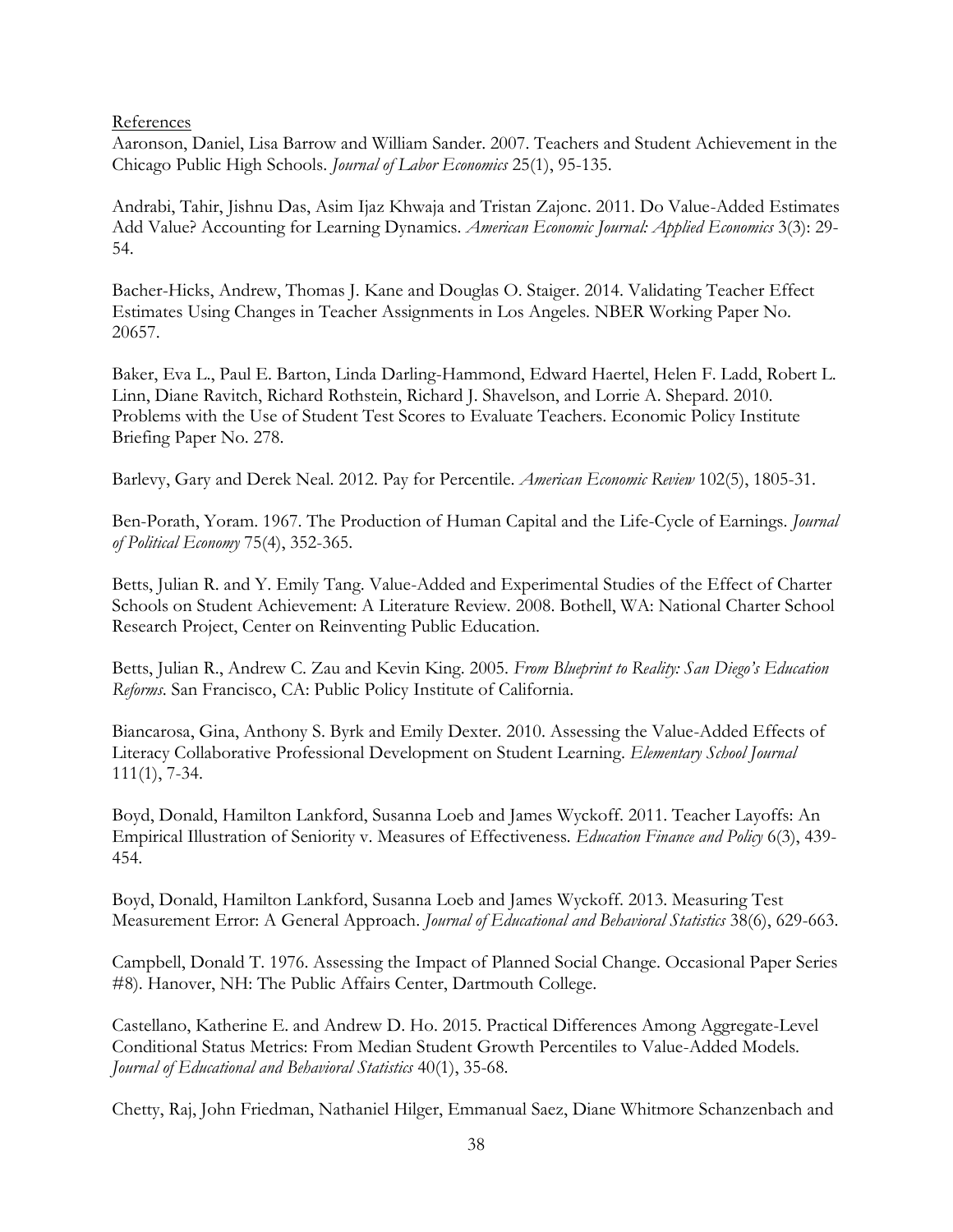Danny Yagan. 2011. How Does Your Kindergarten Classroom Affect Your Earnings? Evidence from Project Star. *Quarterly Journal of Economics* 126(4), 1593-1660.

Chetty, Raj, John N. Friedman and Jonah E. Rockoff. 2014a. Measuring the Impacts of Teachers I: Evaluating Bias in Teacher Value-Added Estimates. *American Economic Review* 104(9), 2593-2632.

Chetty, Raj, John N. Friedman and Jonah E. Rockoff. 2014b. Measuring the Impacts of Teachers II: Teacher Value-Added and Student Outcomes in Adulthood. *American Economic Review* 104(9), 2633- 79.

Chetty, Raj, John N. Friedman and Jonah E. Rockoff. 2014c. Response to Rothstein (2014) on 'Revisiting The Impacts of Teachers.' Unpublished manuscript, Harvard University.

Clotfelter, Charles T., Helen F. Ladd and Jacob L. Vigdor. 2006. Teacher-Student Matching and the Assessment of Teacher Effectiveness. *Journal of Human Resources* 41(4): 778-820.

Condie, Scott, Lars Lefgren and David Sims. 2014. Teacher Heterogeneity, Value-Added and Education Policy. *Economics of Education Review* 40(1), 76-92.

Corcoran, Sean, Jennifer L. Jennings and Andrew A. Beveridge. 2011. Teacher Effectiveness on High- and Low-Stakes Tests. Unpublished Manuscript, New York University.

Currie, Janet and Duncan Thomas. 2000. School Quality and the Longer-Term Effects of Head Start. *Journal of Human Resources* 35(4), 755-774.

Dee, Thomas and James Wyckoff. 2013. Incentives, Selection and Teacher Performance. Evidence from IMPACT. NBER Working Paper No. 19529.

Deming, David J. 2009. Early Childhood Intervention and Life-Cycle Skill Development: Evidence from Head Start. *American Economic Journal: Applied Economics* 1(3), 111-134.

Deming, David J. 2014. Using School Choice Lotteries to Test Measures of School Effectiveness. *American Economic Review* 104(5): 406-411.

Ehlert, Mark, Cory Koedel, Eric Parsons and Michael Podgursky (forthcoming). Selecting Growth Measures for Use in School Evaluation Systems: Should Proportionality Matter? *Educational Policy*.

Ehlert, Mark, Cory Koedel, Eric Parsons and Michael Podgursky. 2014. Choosing the Right Growth Measure: Methods Should Compare Similar Schools and Teachers. *Education Next* 14(2), 66-71.

Ehlert, Mark, Cory Koedel, Eric Parsons and Michael Podgursky. 2013. The Sensitivity of Value-Added Estimates to Specification Adjustments: Evidence from School- and Teacher-Level Models in Missouri. *Statistics and Public Policy* 1(1): 19-27.

Glazerman, Steven, Susanna Loeb, Dan Goldhaber, Douglas Staiger, Stephen Raudenbush, and Grover Whitehurst. 2010. Evaluating Teachers: The Important Role of Value-Added. Policy Report. Brown Center on Education Policy at Brookings.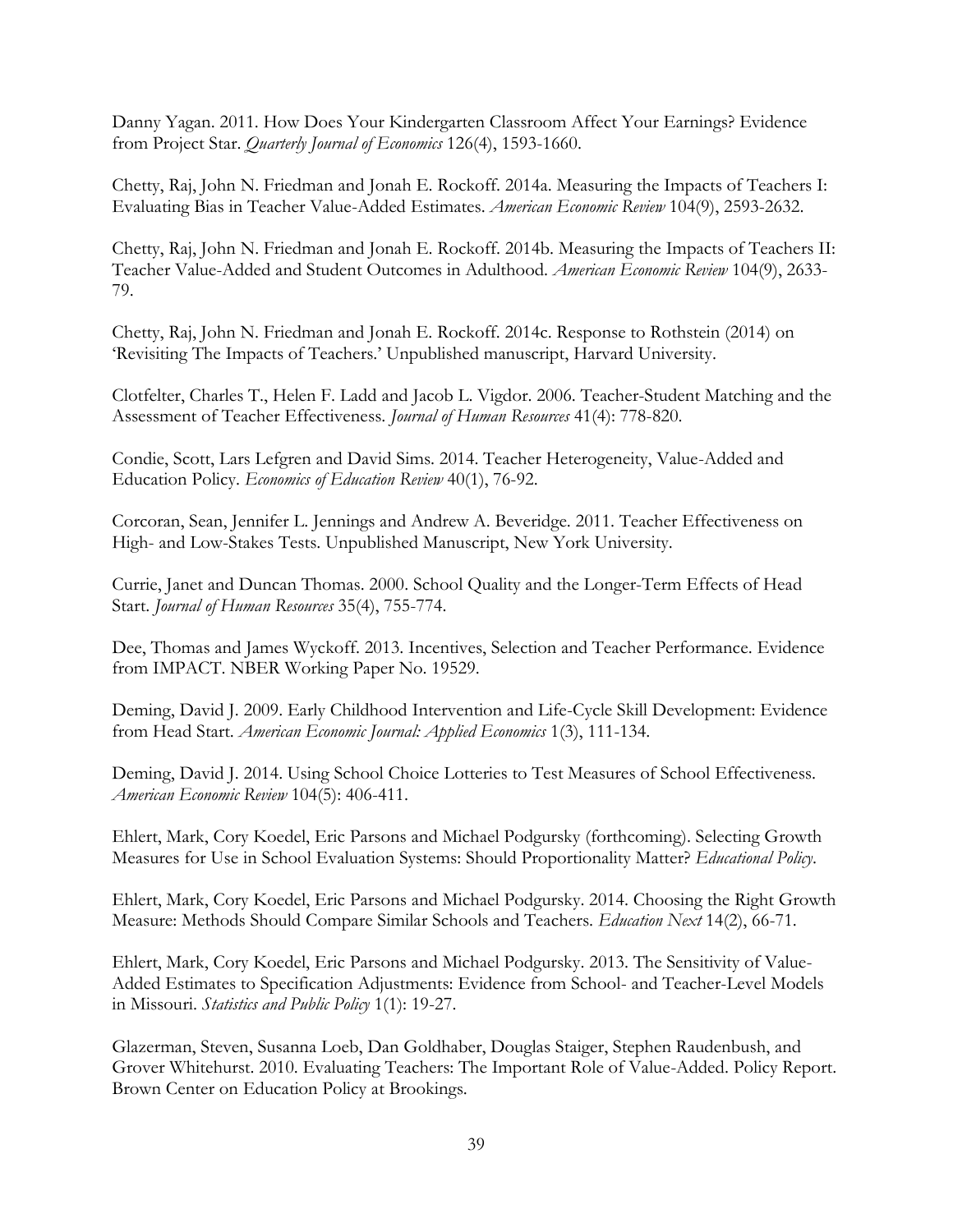Glazerman, Steven, Ali Protik, Bing-ru Teh, Julie Bruch, Jeffrey Max and Elizabeth Warner. 2013. Transfer Incentives for High-Performing Teachers: Final Results from a Multisite Randomized Experiment. United States Department of Education.

Goldhaber, Dan and Duncan Chaplin. 2015. Assessing the "Rothstein Falsification Test." Does it Really Show Teacher Value-added Models are Biased? *Journal of Research on Educational Effectiveness* 8(1), 8-34.

Goldhaber, Dan, James Cowan and Joe Walch. 2013. Is a Good Elementary Teacher Always Good? Assessing Teacher Performance Estimates Across Subjects. *Economics of Education Review* 36(1), 216- 228.

Goldhaber, Dan and Michael Hansen. 2013. Is It Just a Bad Class? Assessing the Stability of Measured Teacher Performance. *Economica* 80(319), 589-612.

Goldhaber, Dan, Stephanie Liddle and Roddy Theobald. 2013. The Gateway to the Profession: Evaluating Teacher Preparation Programs Based on Student Achievement. *Economics of Education Review* 34(1), 29-44.

Goldhaber, Dan and Roddy Theobald. 2013. Managing the Teacher Workforce in Austere Times: The Determinants and Implications of Teacher Layoffs. *Education Finance and Policy* 8(4), 494–527.

Goldhaber, Dan, Joe Walch and Brian Gabele. 2013. Does the Model Matter? Exploring the Relationship Between Different Student Achievement-Based Teacher Assessments. *Statistics and Public Policy* 1(1): 28-39.

Guarino, Cassandra M., Mark D. Reckase, Brian W. Stacey, and Jeffrey W. Wooldridge. 2015. Evaluating Specification Tests in the Context of Value-Added Estimation. *Journal of Research on Educational Effectiveness* 8(1), 35-59.

Guarino, Cassandra M., Mark D. Reckase and Jeffrey W. Wooldridge. 2015. Can Value-Added Measures of Teacher Performance be Trusted? *Education Finance and Policy* 10(1), 117-156.

Guarino, Cassandra, Michelle Maxfield, Mark D. Reckase, Paul Thompson and Jeffrey M. Wooldridge. 2014. An Evaluation of Empirical Bayes' Estimation of Value-Added Teacher Performance Measures. Unpublished manuscript.

Hansen, Michael. 2014. Right-Sizing the Classroom: Making the Most of Great Teachers. CALDER Working Paper No. 110.

Hanushek, Eric A. 2011. The Economic Value of Higher Teacher Quality. *Economics of Education Review* 30(3), 266-479.

Hanushek, Eric A. 2009. Teacher Deselection, in *Creating a New Teaching Profession* eds. Dan Goldhaber and Jane Hannaway. Urban Institute, Washington, DC.

Hanushek, Eric A. 1979. Conceptual and Empirical Issues in the Estimation of Educational Production Functions. *The Journal of Human Resources* 14(3), 351-388.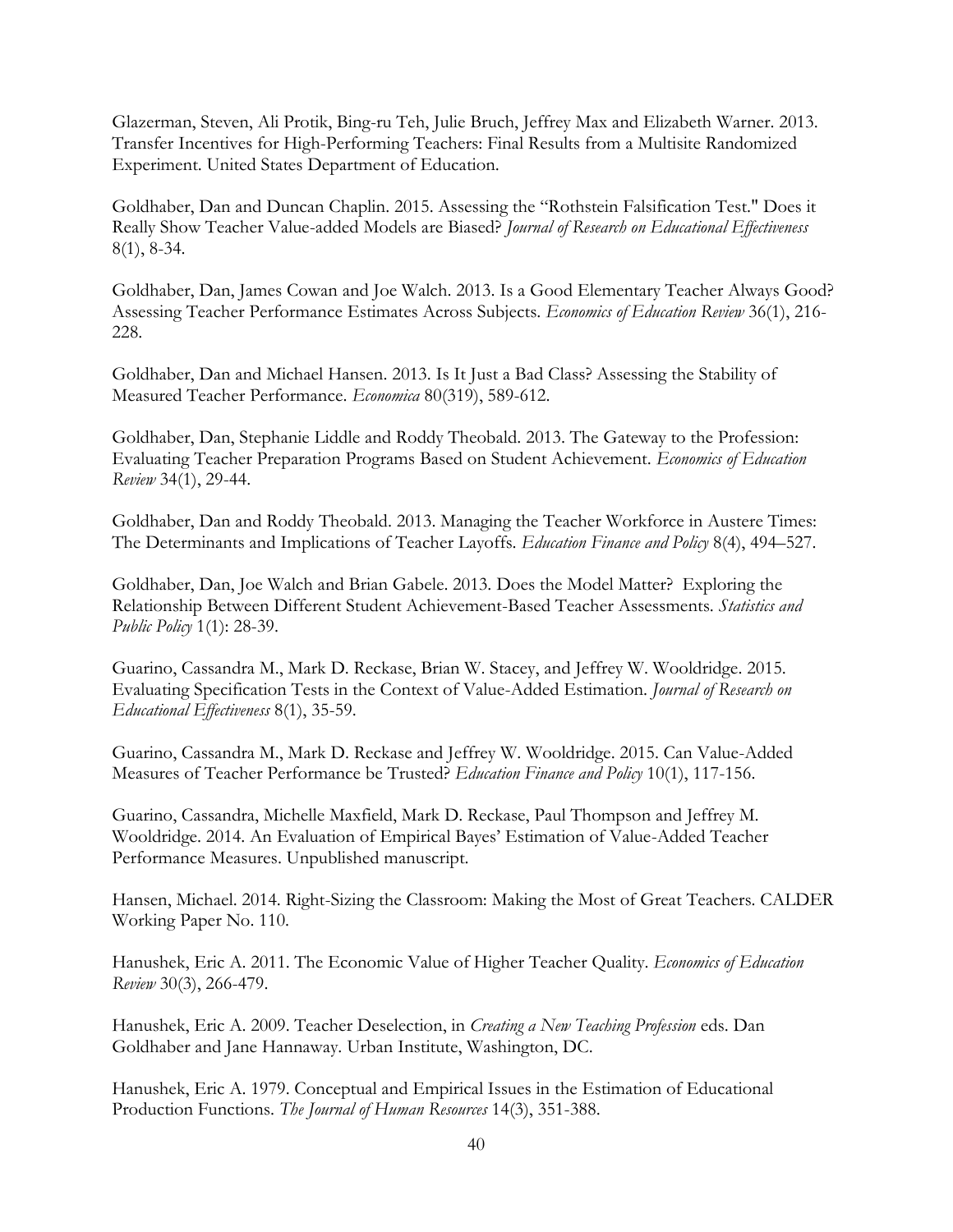Hanushek, Eric A. and Steven G. Rivkin. 2010. Generalizations about Using Value-Added Measures of Teacher Quality. *American Economic Review* 100(2), 267-271.

Hanushek, Eric A. and Ludger Woessmann. 2008. The Role of Cognitive Skills in Economic Development. *Journal of Economic Literature* 46(3), 607-668.

Harris, Douglas N. and Tim R. Sass. 2011. Teacher Training, Teacher Quality, and Student Achievement. *Journal of Public Economics* 95: 798-812.

Harris, Douglas N. and Tim R. Sass. 2014. Skills, Productivity and the Evaluation of Teacher Performance. *Economics of Education Review* 40, 183-204.

Herrmann, Mariesa, Elias Walsh, Eric Isenberg and Alexandra Resch. 2013. Shrinkage of Value-Added Estimates and Characteristics of Students with Hard-to-Predict Achievement Levels. Policy Report, Mathematica Policy Research.

Isenberg, Eric and Elias Walsh. 2014. Measuring School and Teacher Value Added in DC, 2012- 2013 School Year: Final Report. Policy Report, Mathematica Policy Research (01.17.2014).

Ishii, Jun and Steven G. Rivkin. 2009. Impediments to the Estimation of Teacher Value Added. *Education Finance and Policy* 4(4), 520-536.

Jackson, Kirabo. 2013. Match Quality, Worker Productivity, and Worker Mobility: Direct Evidence from Teachers. *Review of Economics and Statistics* 95(4), 1096-1116.

Jackson, Kirabo. 2014. Teacher Quality at the High-School Level: The Importance of Accounting for Tracks. *Journal of Labor Economics* 23(4), 645-684.

Jacob, Brian A. and Lars Lefgren. 2008. Can Principals Identify Effective Teachers? Evidence on Subjective Performance Evaluations in Education. *Journal of Labor Economics* 26(1), 101-136.

Jacob, Brian A., Lars Lefgren and David P. Sims. 2010. The Persistence of Teacher-Induced Learning Gains. *Journal of Human Resources* 45(4), 915-943.

Jepsen, Christopher and Steven G. Rivkin. 2009. Class Reduction and Student Achievement: The Potential Tradeoff between Teacher Quality and Class Size. *Journal of Human Resources* 44(1), 223-250.

Johnson, Matthew, Stephen Lipscomb, Brian Gill, Kevin Booker and Julie Bruch. 2012. Value-Added Model for Pittsburgh Public Schools. Unpublished report, Mathematica Policy Research.

Kane, Thomas J., Daniel F. McCaffrey, Trey Miller and Douglas O. Staiger. 2013. Have We Identified Effective Teachers? Validating Measures of Effective Teaching Using Random Assignment. Seattle, WA: Bill and Melinda Gates Foundation.

Kane, Tom J., Jonah E. Rockoff, and Douglas O. Staiger. 2008. What Does Certification Tell us about Teacher Effectiveness? Evidence from New York City. *Economics of Education Review* 27(6), 615-631.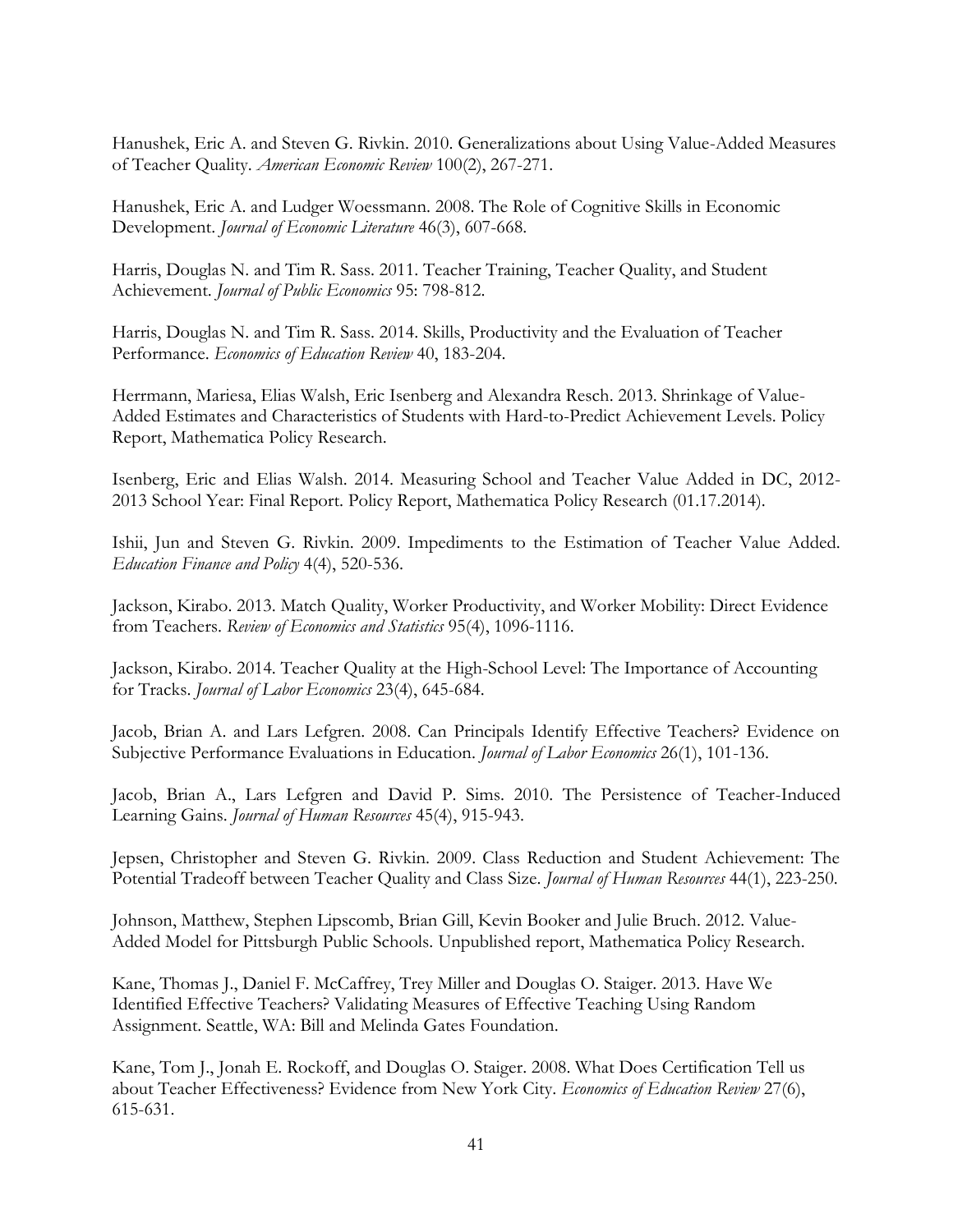Kane, Thomas J. and Douglas O. Staiger. 2012. Gathering Feedback for Teaching: Combining High-Quality Observations with Student Surveys and Achievement Gains. Seattle, WA: Bill and Melinda Gates Foundation.

Kane, Thomas J. and Douglas O. Staiger. 2008. Estimating Teacher Impacts on Student Achievement: An Experimental Evaluation. NBER Working Paper No. 14607.

Kane, Thomas J. and Douglas O. Staiger. 2002. The Promise and Pitfalls of Using Imprecise School Accountability Measures. *Journal of Economic Perspectives* 16(4), 91-114.

Kane, Thomas J., Eric S. Taylor, John H. Tyler and Amy L. Wooten. 2011. Identifying Effective Classroom Practices Using Student Achievement Data. *Journal of Human Resources* 46(3), 587-613.

Kinsler, Joshua. 2012. Assessing Rothstein's Critique of Teacher Value-Added Models. *Quantitative Economics* 3(2), 333-362.

Koedel, Cory. 2009. An Empirical Analysis of Teacher Spillover Effects in Secondary School. *Economics of Education Review* 28(6), 682-692.

Koedel, Cory. 2008. Teacher Quality and Dropout Outcomes in a Large, Urban School District. *Journal of Urban Economics* 64(3), 560-572.

Koedel, Cory and Julian R. Betts. 2011. Does Student Sorting Invalidate Value-Added Models of Teacher Effectiveness? An Extended Analysis of the Rothstein Critique. *Education Finance and Policy* 6(1), 18-42.

Koedel, Cory, Eric Parsons, Michael Podgursky and Mark Ehlert (forthcoming). Teacher Preparation Programs and Teacher Quality: Are There Real Differences Across Programs? *Education Finance and Policy*.

Koedel, Cory, Rebecca Leatherman and Eric Parsons. 2012. Test Measurement Error and Inference from Value-Added Models. *B.E. Journal of Economic Analysis & Policy*, 12(1) (Topics).

Konstantopoulos, S., & Chung, V. 2011. The Persistence of Teacher Effects in Elementary Grades. *American Educational Research Journal* 48, 361–386

Krueger, Alan B. and Diane M. Whitmore. 2001. The Effect of Attending a Small Class in the Early Grades on College Test Taking and Middle School Test Results: Evidence from Project STAR. *Economic Journal* 111(468), 1-28.

Lazear, E. P. (2003). Teacher incentives. *Swedish Economic Policy Review* 10(3), 179–214.

Lefgren, Lars and David P. Sims. 2012. Using Subject Test Scores Efficiently to Predict Teacher Value-Added. *Educational Evaluation and Policy Analysis* 34(1), 109-121.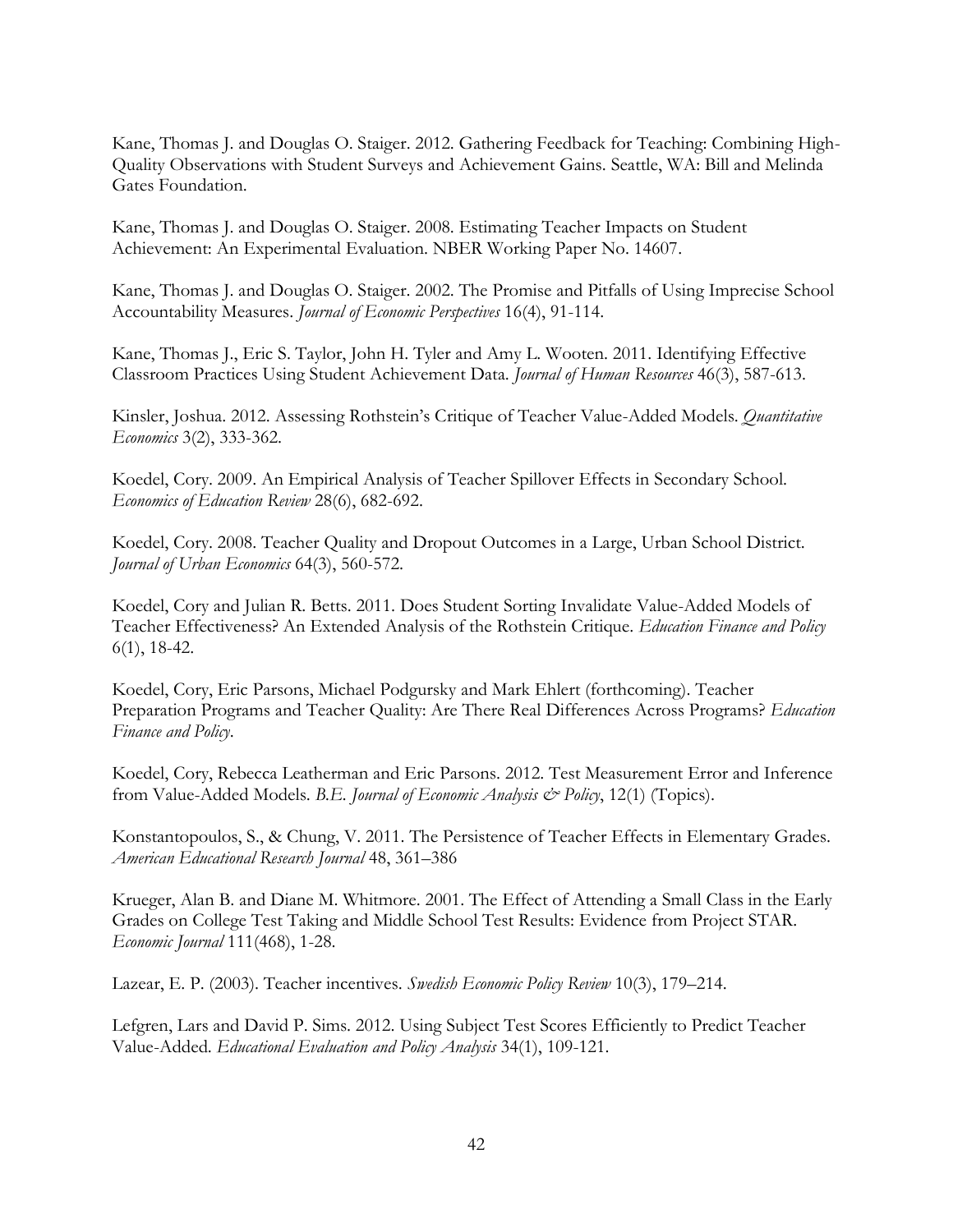Lockwood, J.R. and Daniel F. McCaffrey. 2014. Correcting for Test Score Measurement Error in ANCOVA Models for Estimating Treatment Effects. *Journal of Educational and Behavioral Statistics*  39(1), 22-52.

Lockwood, J.R., Daniel F. McCaffrey, Laura S. Hamilton, Brian Stecher, Vi-Nhuan Le and Jose Felipe Martinez. 2007. The Sensitivity of Value-Added Teacher Effect Estimates to Different Mathematics Achievement Measures. *Journal of Educational Measurement* 44(1), 47-67.

Mansfield, Richard K. (forthcoming). Teacher Quality and Student Inequality. *Journal of Labor Economics*.

McCaffrey, Daniel F., Lockwood, J. R., Koretz, Daniel M., Louis, Thomas A., & Hamilton, Laura 2004. Models for Value-Added Modeling of Teacher Effects. *Journal of Educational and Behavioral Statistics* 29(1), 67–101.

McCaffrey, Daniel F., Tim R. Sass, J.R. Lockwood and Kata Mihaly. 2009. The Intertemporal Variability of Teacher Effect Estimates. *Education Finance and Policy* 4(4), 572-606.

Meghir, Costas and Steven G. Rivkin. 2011. Econometric Methods for Research in Education in *Handbook of the Economics of Education* (volume 3) eds. Eric A. Hanushek, Stephen Machin and Ludger Woessmann. Waltham, MA: Elsevier.

Mihaly, Kata, Daniel F. McCaffrey, Douglas O. Staiger and J.R. Lockwood. 2013a. A Composite Estimator of Effective Teaching. *RAND External Publication*, EP-50155.

Mihaly, Kata, Daniel McCaffrey, Tim R. Sass and J.R. Lockwood. 2013b. Where You Come From or Where You Go? Distinguishing Between School Quality and the Effectiveness of Teacher Preparation Program Graduates. *Education Finance and Policy* 8(4), 459-493.

Mihaly, Kata, Daniel F. McCaffrey, Tim R. Sass, and J.R. Lockwood. 2010. Centering and Reference Groups for Estimates of Fixed Effects: Modifications to felsdvreg. *The Stata Journal* 10(1): 82-103.

Morris, Carl N. 1983. Parametric Empirical Bayes Inference: Theory and Applications. *Journal of the American Statistical Association* 78(381), 47–55.

Murnane, Richard J., John B. Willett, Yves Duhaldeborde and John H. Tyler. 2000. How important are the cognitive skills of teenagers in predicting subsequent earnings*? Journal of Policy Analysis and Management* 19(4), 547–568.

Newton, Xiaoxia A., Linda Darling-Hammond, Edward Haertel and Ewart Thomas. 2010. Value-Added Modeling of Teacher Effectiveness: An Exploration of Stability Across Models and Contexts. *Education Policy Analysis Archives* 18(23), 1-27.

Nye, Barbara, Spyros Konstantopoulos and Larry V. Hedges. 2004. How Large are Teacher Effects? *Educational Evaluation and Policy Analysis* 26(3), 237-257.

Papay, John P. 2011. Different Tests, Different Answers: The Stability of Teacher Value-Added Estimates Across Outcome Measures. *American Educational Research Journal* 48(1), 163-193.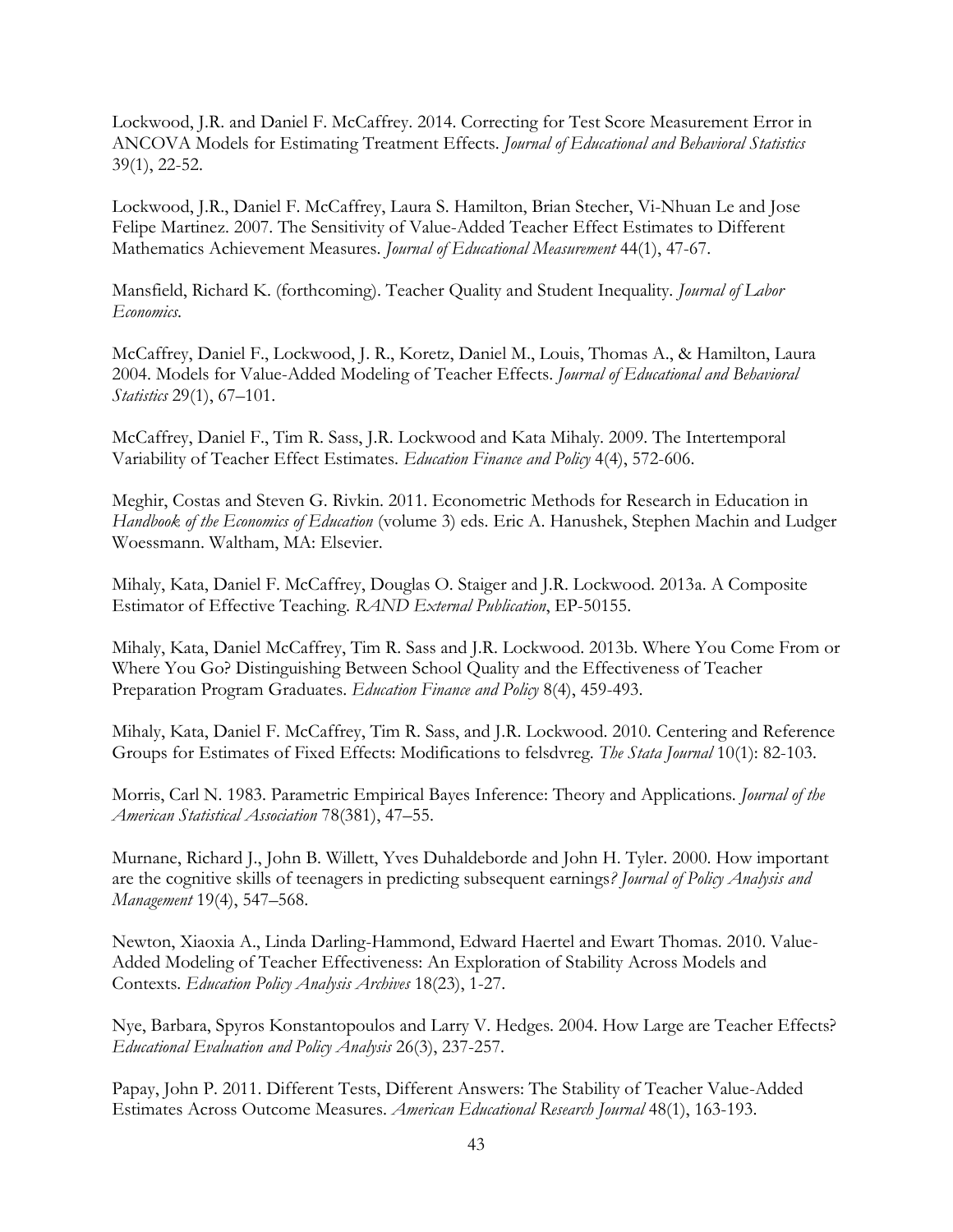Paufler, Noelle A. and Audrey Amrein-Beardsley. 2014. The Random Assignment of Students into Elementary Classrooms: Implications for Value-Added Analyses and Interpretations. *American Educational Research Journal* 51(2), 328-362.

Polikoff, Morgan S. 2014. Does the Test Matter? Evaluating Teachers When Tests Differ in Their Sensitivity to Instruction. In T. J. Kane, K. A. Kerr, & R. C.Pianta (Eds.). *Designing Teacher Evaluation Systems: New Guidance from the Measures of Effective Teaching Project* (pp. 278 - 302). San Francisco, CA: Jossey-Bass.

Rivkin, Steven G., Eric A. Hanushek and John F. Kain. 2005. Teachers, Schools and Academic Achievement. *Econometrica* 73(2), 417-58.

Rockoff, Jonah E. and Cecilia Speroni. 2011. Subjective and Objective Evaluations of Teacher Effectiveness: Evidence from New York City*. Labour Economics* 18(5), 687-696.

Rockoff, Jonah E., Douglas O. Staiger, Thomas J. Kane and Eric S. Taylor. 2012. Information and Employee Evaluation: Evidence from a Randomized Intervention in Public Schools. *American Economic Review* 102(7), 3184-3213.

Rothstein, Jesse. 2015. Teacher Quality Policy When Supply Matters. *American Economic Review* 105(1), 100-130.

Rothstein, Jesse. 2014. Revising the Impacts of Teachers. Unpublished manuscript, University of California-Berkeley.

Rothstein, Jesse. 2010. Teacher Quality in Educational Production: Tracking, Decay, and Student Achievement. *Quarterly Journal of Economics* 125(1), 175-214.

Rothstein, Jesse. 2009. Student Sorting and Bias in Value-Added Estimation: Selection on Observables and Unobservables. *Education Finance and Policy* 4(4), 537-571.

Rothstein, Jesse and William J. Mathis. 2013. Review of Two Culminating Reports from the MET Project. National Education Policy Center Report.

Sass, Tim R., Jane Hannaway, Zeyu Xu, David N. Figlio and Li Feng. 2012. Value Added of Teachers in High-Poverty Schools and Lower Poverty Schools. *Journal of Urban Economics* 72, 104- 122.

Sass, Tim R., Anastasia Semykina and Douglas N. Harris. 2014. Value-Added Models and the Measurement of Teacher Productivity. *Economics of Education Review* 38(1), 9-23.

Schochet, Peter Z. and Hanley S. Chiang. 2013. What are Error Rates for Classifying Teacher and School Performance Measures Using Value-Added Models? *Journal of Educational and Behavioral Statistics* 38(3), 142-171.

Scott, Amy and Richard Correnti. 2013. Pittsburgh's New Teacher Improvement System: Helping Teachers Help Students Learn. Policy Report. Pittsburgh, PA: A+ Schools.